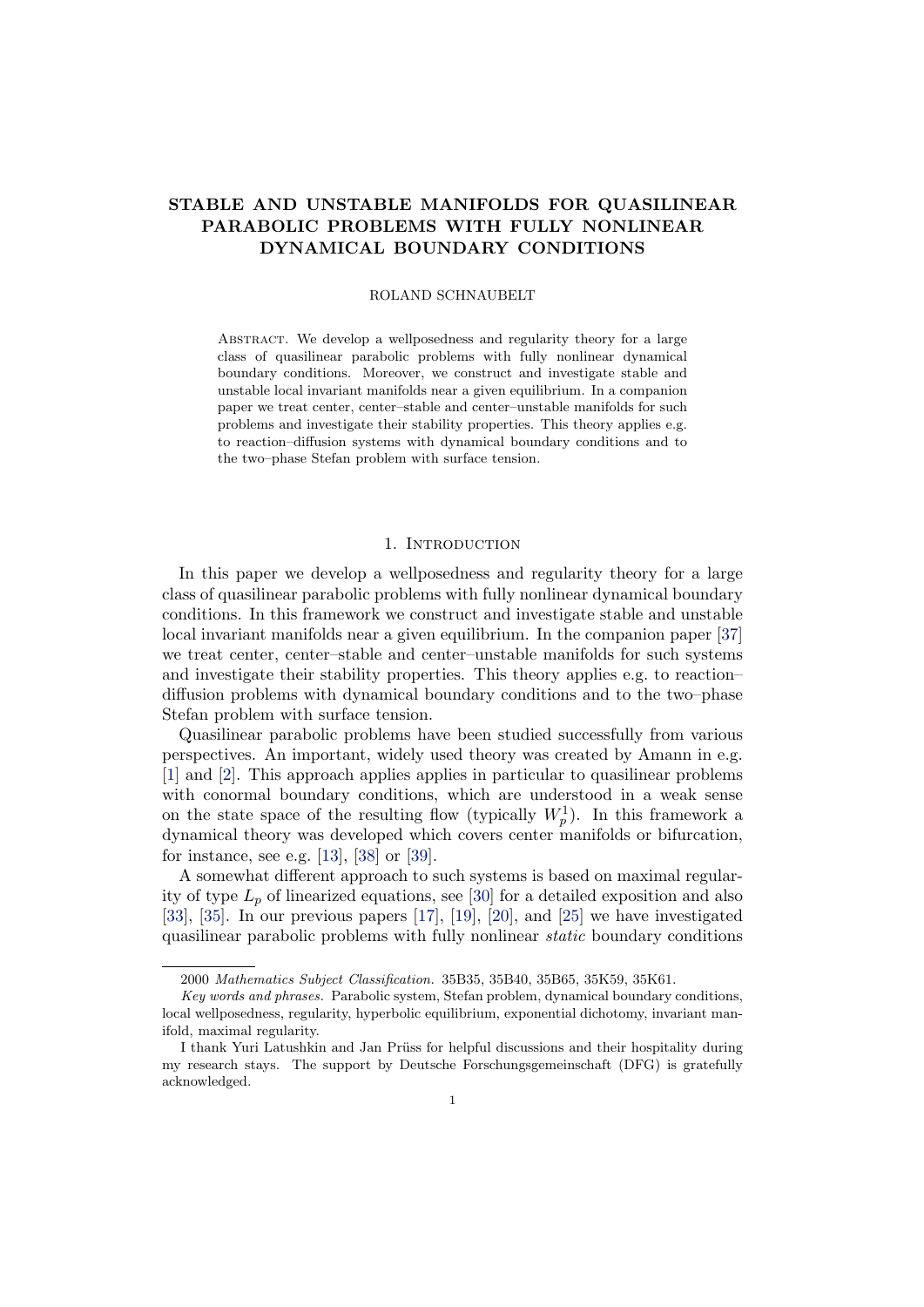using maximal  $L_p$  regularity of the linearizations, see also [\[33\]](#page-42-4). Here the equations at the boundary are understood classically and the evolution equation in the spatial domain holds in  $L_p$  sense. We have established a theory of local well-posedness, smoothing properties, invariant manifolds near equilibria and asymptotic stability of certain invariant manifolds and of periodic orbits.

For fully nonlinear problems, it seems that one has to work in a framework of higher regularity as it is presented e.g. in the monograph [\[22\]](#page-42-7), where also invariant manifolds and bifurcation are discussed, see also [\[4\]](#page-41-6) or [\[29\]](#page-42-8). In this setting one obtains classical solutions, but this enforces additional compatibility conditions. Moreover, such problems do not exhibit the usual parabolic smoothing, in general.

The development of the theory has been much influenced by the study of free boundary problems. Some of them can be treated in the framework of Amann's theory, for instance the Mullins–Sekerka system which is a quasistationary Stefan problem, see e.g. [\[13\]](#page-41-2). Others require the theory of fully nonlinear problems, see e.g. [\[4\]](#page-41-6). But a large class of systems comprising in particular the Stefan problem with surface tension fits very well to a different approach in-troduced in [\[12\]](#page-41-7) which is based on maximal  $L_p$  regularity of the linearizations. A detailed analysis of the Stefan problem with surface tension was then carried out in particular in [\[31\]](#page-42-9) and [\[34\]](#page-42-10). Analytic solutions of the classical Stefan problem have been constructed in [\[32\]](#page-42-11) within this  $L_p$  approach. We refer to [\[15\]](#page-41-8), [\[21\]](#page-41-9), [\[26\]](#page-42-12) and the references in [\[12\]](#page-41-7) and [\[34\]](#page-42-10) for other approaches.

The methods of [\[12\]](#page-41-7) had inspired the paper [\[8\]](#page-41-10) which established a theory of maximal  $L_p$  regularity for a class of inhomogeneous linear systems with dynamical boundary conditions In this paper we investigate a corresponding class of nonlinear problems whose linearizations fit to [\[8\]](#page-41-10), thereby covering the Stefan problem with surface tension (see Example [2.2\)](#page-8-0) and also a wide range of quasilinear parabolic problems with nonlinear dynamical boundary conditions (see Example [2.1\)](#page-8-1). We refer to [\[5\]](#page-41-11), [\[11\]](#page-41-12), [\[14\]](#page-41-13), [\[16\]](#page-41-14) [\[23\]](#page-42-13), [\[36\]](#page-42-14), [\[41\]](#page-42-15), [\[42\]](#page-42-16) and the references therein for various approaches to specific reaction diffusion systems or phase field models with dynamical boundary conditions. We treat the system

<span id="page-1-0"></span>
$$
\partial_t u(t) + \mathcal{A}(u(t), \rho(t))u(t) = \mathcal{R}(u(t), \rho(t), \dot{\rho}(t)), \text{ on } \Omega, t > 0,
$$
  
\n
$$
\partial_t \rho(t) + \mathcal{D}_0(u(t), \rho(t)) = 0, \text{ on } \Omega, t > 0,
$$
  
\n
$$
\mathcal{D}_j(u(t), \rho(t)) = 0, \text{ on } \Sigma, t \ge 0, j = 1, \dots, m,
$$
  
\n
$$
u(0) = u_0, \text{ on } \Omega,
$$
  
\n
$$
\rho(0) = \rho_0, \text{ on } \Sigma, \qquad (1.1)
$$

on a spatial domain  $\Omega$  which either has the smooth boundary  $\Sigma$  (one phase setting) or is the disjoint union of two domains whose boundary consists of the common part  $\Sigma$  and possibly of further disjoint 'outer parts' (two phase setting). On these outer parts we impose linear boundary conditions not shown in [\(1.1\)](#page-1-0). The solutions u and  $\rho$  take values in finite dimensional vector spaces.

In  $\Omega$  act the main quasilinear diffusion type operator  $\mathcal A$  of (differential) order  $2m$  and the lower order perturbation  $\mathcal{R}$ . On the boundary we have a dynamical boundary condition governed by the nonlinear term  $\mathcal{D}_0$  and static boundary condition governed by  $\mathcal{D}_1, \cdots, \mathcal{D}_m$ . One can also consider this system as an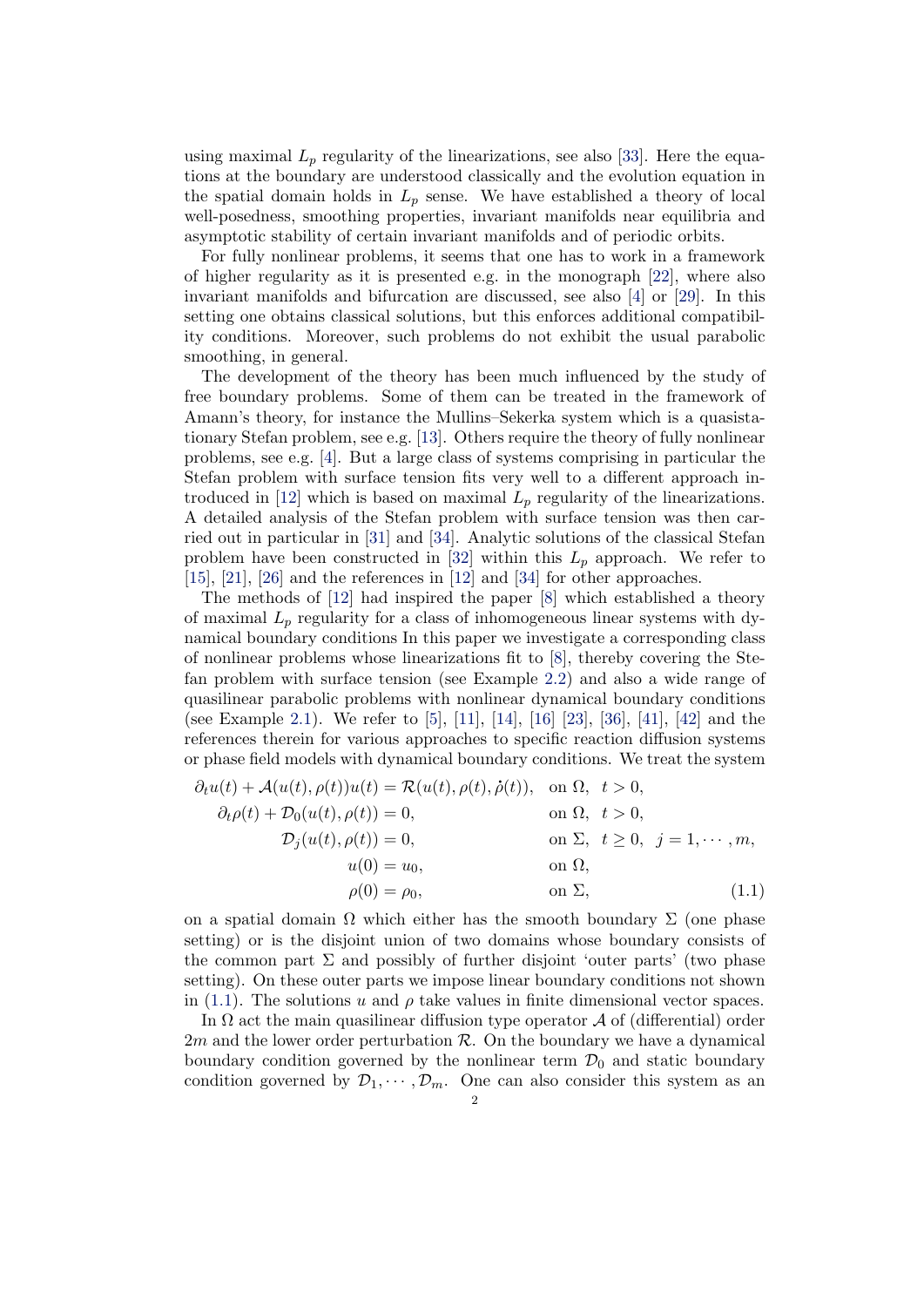evolution equation for the function  $w = (u, \rho)$ , where u and  $\rho$  are directly coupled via the nonlinearities and also via the static boundary condition. In the operators  $\mathcal{D}_i$  the orders with respect to u are stricly less than 2m. However, the orders in  $\rho$  are not bounded apriori. The solution space for  $\rho$  has to be adapted to the degree of unboundedness of these operators. We will assume that the nonlinearities are  $C^1$  on the solution spaces of the linear theory and that the resulting linearized boundary value problems are normally elliptic and satisfy Lopatinsky–Shapiro conditions. Our setting is described Section [2,](#page-3-0) where we also recall the necessary theory from [\[8\]](#page-41-10).

Another main difficulty in [\(1.1\)](#page-1-0) is the occurence of a time derivative of the second component  $\rho$  in the evolution equation for u. Such terms arise if one transforms a problem with moving boundaries to a fixed domain, cf. Example [2.2.](#page-8-0) In [\(1.1\)](#page-1-0) this term can be treated as a perturbation, which requires extra time regularity of  $\partial_t \rho$  provided by the solution space of  $\rho$ . However, it is not so clear how to incorporate such terms into the spectral theory of the linearization which is crucial for our results on the longterm behavior. To deal with this difficulty, we insert the second line into the first thereby eliminating the extra time derivative. The resulting perturbation problem is solved in Corollary [2.6.](#page-15-0)

In Section 3 we establish the local wellposedness of [\(1.1\)](#page-1-0) in a strong sense in which the equations at the boundary are understood classically and the evolution equation in  $\Omega$  holds in  $L_p$ , see Theorem [3.3.](#page-21-0) Propositions [3.4](#page-23-0) and [3.5](#page-24-0) further show a smoothing effect of the solution with corresponding estimates which give extra regularity of some of the invariant manifolds, see e.g. Theorem [5.1\(](#page-36-0)e). This property is crucial for the convergence analysis in [\[37\]](#page-42-0). Another important issue is the description of the nonlinear solution manifold  $\mathcal M$  given in Lemma [3.2](#page-20-0) based on its linear counterpart Corollary [2.7.](#page-16-0) This manifold incorporates first the static boundary conditions (which give a constraint by a nonlinear equation) and second a 'dynamical' regularity constraint coming from the dynamical boundary condition. The latter arises because  $\partial_t \rho(t)$  possesses extra space regularity which must also be fulfilled by  $\mathcal{D}_0(u(t), \rho(t))$ .

In Section [4](#page-27-0) we develop the linear analysis needed for the asymptotic theory and also for [\[37\]](#page-42-0). The main difficulty is that the maximal regularity theory from [\[8\]](#page-41-10) fits very well to nonlinear theory of [\(1.1\)](#page-1-0), in the sense that it provides the needed extra time regularity for  $\partial_t \rho$ . However, the corresponding semigroup lives on a smaller state space. See Theorem [2.5](#page-14-0) and Corollary [2.6.](#page-15-0) Moreover, the extra time regularity induces the additional 'dynamical' compatibility condition which does not really fit into the semigroup framework. The latter point can be seen e.g. when dealing with the spectral decomposition which is crucial for our asymptotic theory, see the proof of Proposition [4.5.](#page-31-0) We can deal with these problems using the parametrizations of  $\mathcal M$  mentioned above and also extrapolation theory for semigroups. For purely static conditions we have developed the relevant techniques in [\[19\]](#page-41-4). However, it required much work and several new arguments to extend these methods to dynamical boundary conditions.

In our second main result, Theorem [5.1,](#page-36-0) we construct local stable and unstable manifolds  $\mathcal{M}_s$  and  $\mathcal{M}_u$  near an equilibrium  $w_*$  such that the linearization  $\Lambda_0$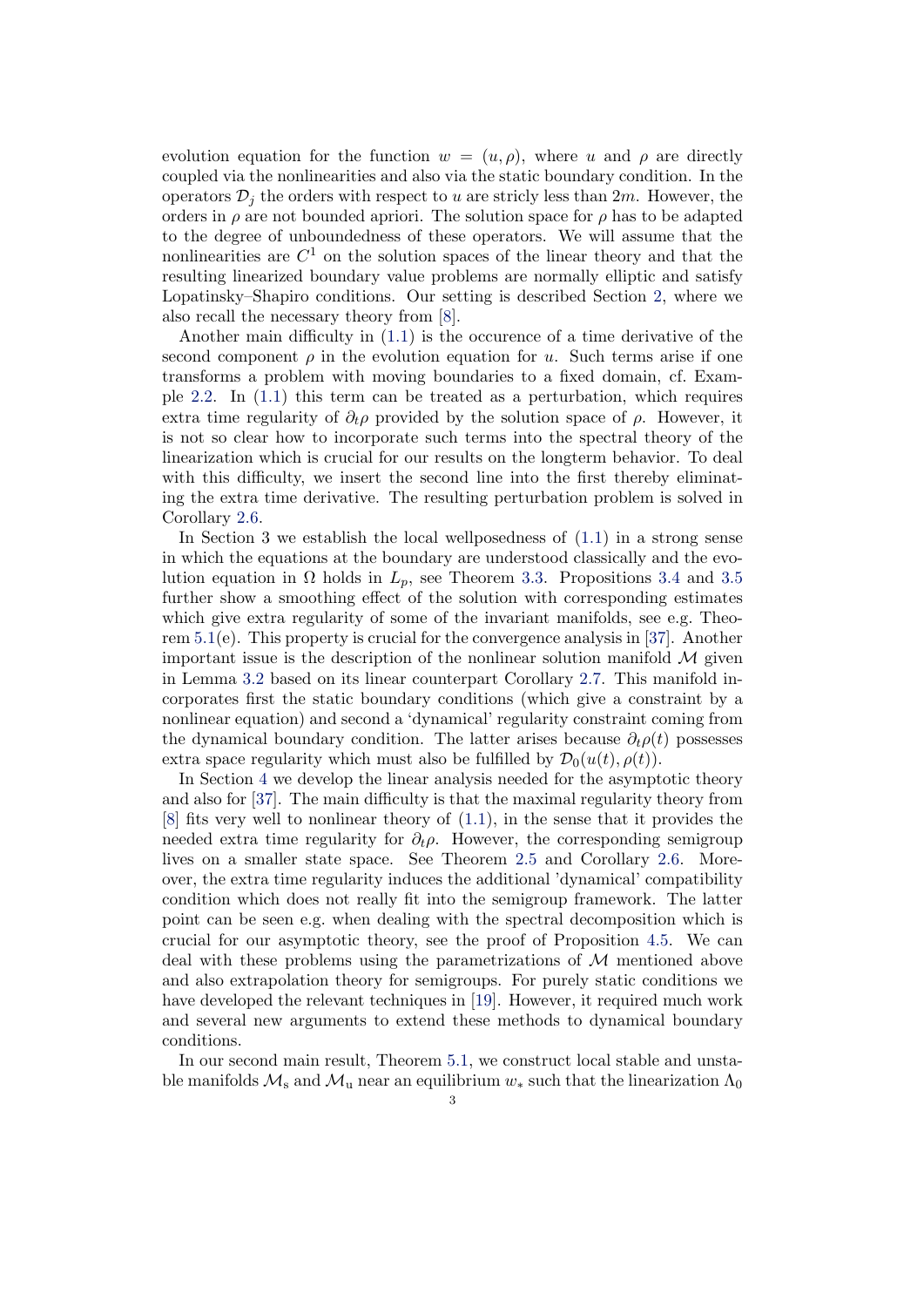at this equilibrium has no spectrum on iR. We further characterize these manifolds as spaces of initial values near  $w_*$  such that the corresponding solutions stay close to  $w_*$  for all  $t \geq 0$ , resp.  $t \leq 0$ . Actually, the solutions then converge to  $w_*$  exponentially. In addition, these manifolds are locally invariant, have trivial intersection and are tangential to the corresponding spectral subspaces of  $\Lambda_0$ . We use the implicit function theorem, the differentiability of the nonlinear maps, the regularity properties of the linearized inhomogeneous problem, see [\(2.25\)](#page-15-1), and modifications of known techniques in dynamical systems.

**Notation.** We set  $D_k = -i\partial_k = -i\partial/\partial x_k$  and use multi index notation. The time derivative is denoted by  $\partial_t u = \dot{u}$ . For a linear operator A on a Banach space we write  $D(A)$ ,  $\sigma(A)$  and  $\rho(A)$  for its domain, spectrum and resolvent set, respectively. For Banach spaces X, Y and Z,  $\mathcal{L}(X, Y)$  is the space of bounded linear operators, where  $\mathcal{L}(X) := \mathcal{L}(X, X)$ , and  $\mathcal{L}_2(X \times Y, Z)$  is the space of bounded bilinear operators. A ball in  $X$  with the radius  $r$  and center at  $u$  will be designated by  $B_X(u,r)$ . For an open set  $U \subset \mathbb{R}^n$  with (sufficiently regular) boundary  $\partial U, C^k(U)$  (resp.,  $C_b^k(U), C_{ub}^k(U), C_0^k(U)$ ) are the spaces of k-times continuously differentiable functions  $u$  on  $U$  (such that  $u$  and its derivatives up to order k are bounded, bounded and uniformly continuous, vanish at  $\partial U$  and at infinity (if U is unbounded), respectively), where  $C_b^k(U)$  is endowed with its canonical norm. For  $C^k(\overline{U}), C^k_b(\overline{U}), C^k_{ub}(\overline{U}),$  we require in addition that u and its derivatives up to order k have a continuous extension to  $\partial U$ . For unbounded U, we write  $C_0^k(\overline{U})$  for the space of  $u \in C^k(\overline{U})$  such that u and its derivatives up to order k vanish at infinity. By  $W_p^k(U)$  we denote the standard Sobolev spaces and by  $W_p^s(U)$  the Slobodetskii spaces endowed with the norm

$$
|v|_{W_p^s(U)}^p = |v|_{L_p(U)}^p + \sum_{|\alpha|=k} [\partial^\alpha v]_{W_p^\sigma(U)}^p \,, \quad [w]_{W_p^\sigma(U)}^p = \iint_{U^2} \frac{|w(y)-w(x)|^p}{|y-x|^{n+\sigma p}} \,\mathrm{d}x \,\mathrm{d}y,
$$

for  $s = k+\sigma$  with  $k \in \mathbb{N}_0$  and  $\sigma \in (0,1)$ , see Remark 4.4.1.2 in [\[40\]](#page-42-17). The Sobolev-Slobodetskii spaces on  $\partial U$  are defined via local charts, see Definition 3.6.1 in [\[40\]](#page-42-17). In some exceptional cases we also use the Besov spaces  $B_{pp}^k(\partial U)$  for  $k \in \mathbb{N}$ , see Definition 3.6.1 in [\[40\]](#page-42-17), where  $B_{pp}^s(\partial U) = W_p^s(\partial U)$  for non-integer  $s > 0$ . We write  $\mathbb{C}_+ = {\lambda \in \mathbb{C} | \text{Re }\lambda > 0}$  and  $J$  for a real interval with nonempty interior. Finally, c is a generic constant and  $\varepsilon : \mathbb{R}_+ \to \mathbb{R}_+$  is a generic nondecreasing function with  $\varepsilon(r) \to 0$  as  $r \to 0$ .

# 2. Setting and preliminaries

<span id="page-3-0"></span>We fix numbers  $m \in \mathbb{N}$ ,  $m_j \in \{0, 1, 2m - 1\}$ , and  $k_j \in \mathbb{N}_0 \cup \{-\infty\}$  for  $j \in \{0, 1, \ldots, m\}$ , describing the order of the differentiable operators appearing in [\(1.1\)](#page-1-0), where  $k_j = -\infty$  if  $\mathcal{D}_j$  does not depend on  $\rho$ , see (R) and [\(2.21\)](#page-11-0) below. We consider two different types of domains.

In the *one phase setting*, let  $\Omega \subset \mathbb{R}^n$  be an open connected set with a compact boundary  $\partial\Omega$  of class  $C^{2m+\ell-m_0}$  and outer unit normal  $\nu(x)$ , where  $\ell \in \{m_0, m_0 + 1, \dots\}$  is given by [\(2.8\)](#page-6-0) below. We set  $\Sigma := \partial\Omega$  and  $\Gamma_1 = \Gamma_2 := \emptyset$ 

In the two phase setting, let  $\Omega = \Omega_1 \cup \Omega_2$  for two open subsets  $\Omega_j \subseteq \mathbb{R}^n$ having compact boundaries of class  $C^{2m+\ell-m_0}$ , where  $\partial\Omega_j = \Sigma \dot{\cup} \Gamma_j$  for  $j = 1, 2,$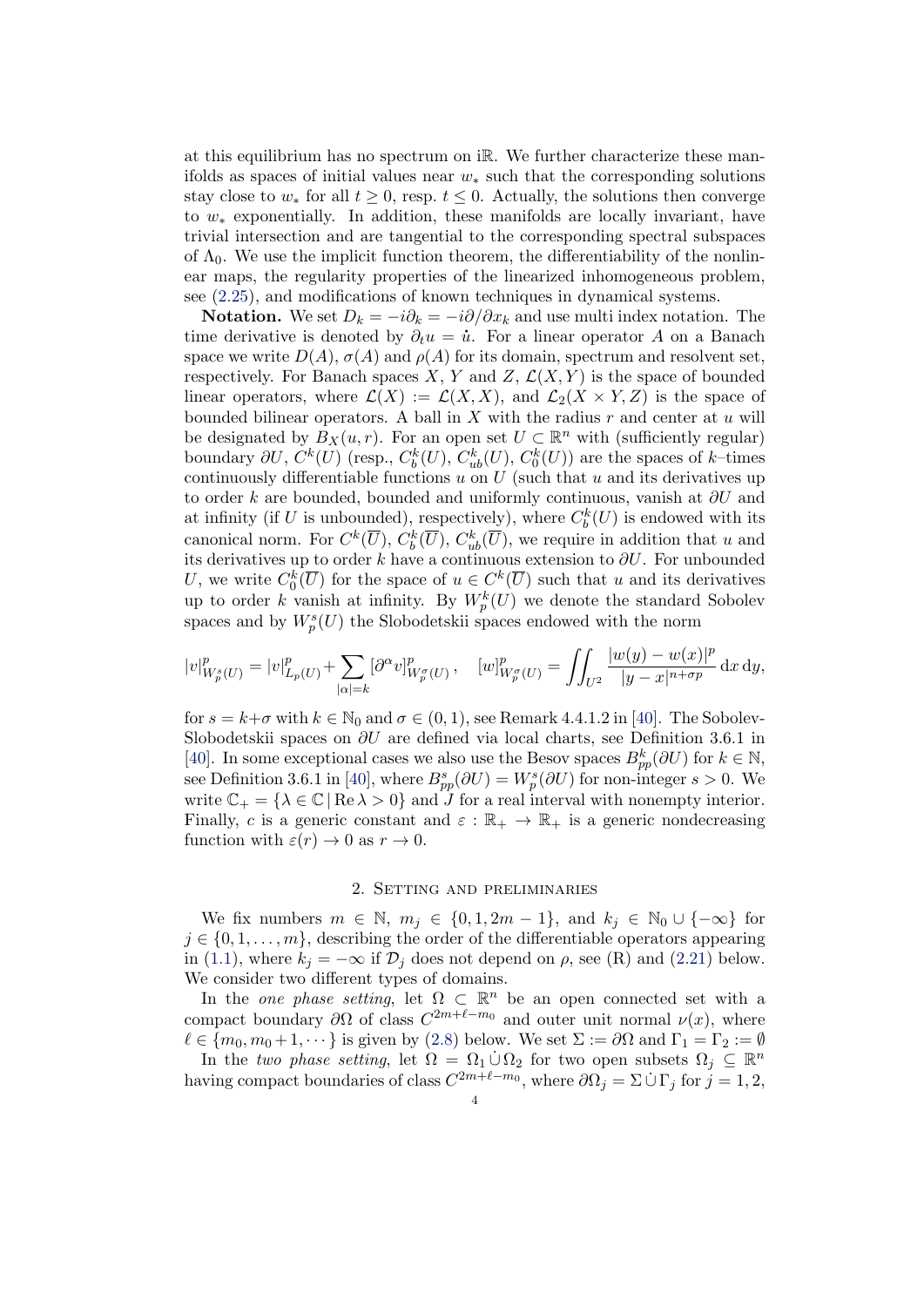$\partial\Omega_1 \cap \partial\Omega_2 = \Sigma$ , and  $\Gamma_j$  may be empty. In this case,  $\nu(x)$  is the outer normal of the interface  $\Sigma$  with respect to  $\Omega_1$ .

Since we will impose fixed linear homogeneous boundary conditions on  $\Gamma_i$ , in both settings  $\Sigma$  is the important part of the boundary. Throughout, we fix

<span id="page-4-1"></span>
$$
p \in (n+2m,\infty) \tag{2.1}
$$

Let  $V_u$  and  $V_\rho$  be finite dimensional Banach spaces with norms  $|\cdot|$ , being the range spaces of the solutions to [\(1.1\)](#page-1-0). As function spaces on  $\Omega$  we use

$$
X = L_p(\Omega; V_u)
$$
 in the one and in the two phase case;  
\n
$$
X_1 = W_p^{2m}(\Omega; V_u), \quad X_\gamma = W_p^{2m(1-1/p)}(\Omega; V_u),
$$
 in the one phase case;  
\n
$$
X_1 = \{v \in W_p^{2m}(\Omega; V_u) \mid B^0 v = 0\}, \quad X_\gamma = (X, X_1)_{1-\frac{1}{p}, p}
$$
 in the two phase case,

where  $B^0$  is an *m*-tuple of fixed linear boundary operators on  $\Gamma_1 \cup \Gamma_2$  which are given by [\(2.22\)](#page-11-1) and satisfy (LS) below. Moreover, by interpolation we have  $X_{\gamma} \subseteq \{v \in W_p^{2m(1-1/p)}(\Omega; V_u) \mid B^0 v = 0\}$  in the two phase case,<sup>\*</sup> using also that  $X_1$  is dense in  $X_\gamma$  and that  $B^0 \in \mathcal{B}(W_p^{2m(1-1/p)}(\Omega;V_u),X)$ . We note that in the two phase case X,  $X_{\gamma}$  and  $X_1$  can be identified with the product of the corresponding spaces on  $\Omega_1$  and  $\Omega_2$ .

Recall that the spatial trace operator  $\gamma_{\Theta}$  induces continuous maps

$$
\gamma_{\Theta}: W_p^s(\Theta; V_u) \to W_p^{s-1/p}(\partial \Theta; V_u)
$$
\n(2.2)

for  $1/p < s \leq k$  if  $s - 1/p$  is not an integer and  $\Theta$  has a compact boundary of class  $C^k$ . At the boundary we employ the spaces

$$
Y_u = L_p(\Sigma; V_u), \quad Y_{j\gamma} = W_p^{2m\kappa_j - 2m/p}(\Sigma; V_u), \quad Y_{j1} = W_p^{2m\kappa_j}(\Sigma; V_u),
$$
  
\n
$$
Y_\rho = L_p(\Sigma; V_\rho), \quad Y_{0\gamma} = W_p^{2m\kappa_0 - 2m/p}(\Sigma; V_\rho), \quad Y_{01} = W_p^{2m\kappa_0}(\Sigma; V_\rho),
$$
  
\n
$$
Y_k = Y_{0k} \times \cdots \times Y_{mk}, \quad \widehat{Y}_k = Y_{1k} \times \cdots \times Y_{mk},
$$

for  $j \in \{1, \dots, m\}, k \in \{1, \gamma\},\$  and the numbers

<span id="page-4-2"></span>
$$
\kappa_j := 1 - \frac{m_j}{2m} - \frac{1}{2mp}, \qquad j = 0, 1, \dots, m.
$$
 (2.3)

These spaces are thus determined by the orders  $m_j$  of the differentiable (trace type) operators in [\(1.1\)](#page-1-0) mapping the solution u from  $\Omega$  to the boundary. We observe that  $X_1 \hookrightarrow X_\gamma \hookrightarrow X$ ,  $Y_{j1} \hookrightarrow Y_{j\gamma} \hookrightarrow Y_u$ ,  $Y_{01} \hookrightarrow Y_{0\gamma} \hookrightarrow Y_\rho$ ,

<span id="page-4-3"></span>
$$
X_{\gamma} \hookrightarrow C_0^{2m-1}(\overline{\Omega}; V_u) \quad \text{in the one phase case,}
$$
  
\n
$$
X_{\gamma} \hookrightarrow C_0^{2m-1}(\overline{\Omega}_1; V_u) \times C_0^{2m-1}(\overline{\Omega}_2; V_u) \quad \text{in the two phase case;}
$$
  
\n
$$
Y_{j\gamma} \hookrightarrow C^{2m-1-m_j}(\Sigma; V_u), \quad \text{and} \quad Y_{0\gamma} \hookrightarrow C^{2m-1-m_0}(\Sigma; V_{\rho})
$$
  
\n(2.4)

for  $j = 1, ..., m$  due to  $(2.1), (2.3),$  $(2.1), (2.3),$  $(2.1), (2.3),$  and standard embeddings, cf. §4.6.1 in [\[40\]](#page-42-17).

<span id="page-4-0"></span><sup>∗</sup>Here it should hold equality due to our assumption (LS). Unfortunately, it is not so easy to find this result in the literature in the full generality. We do not need this equality.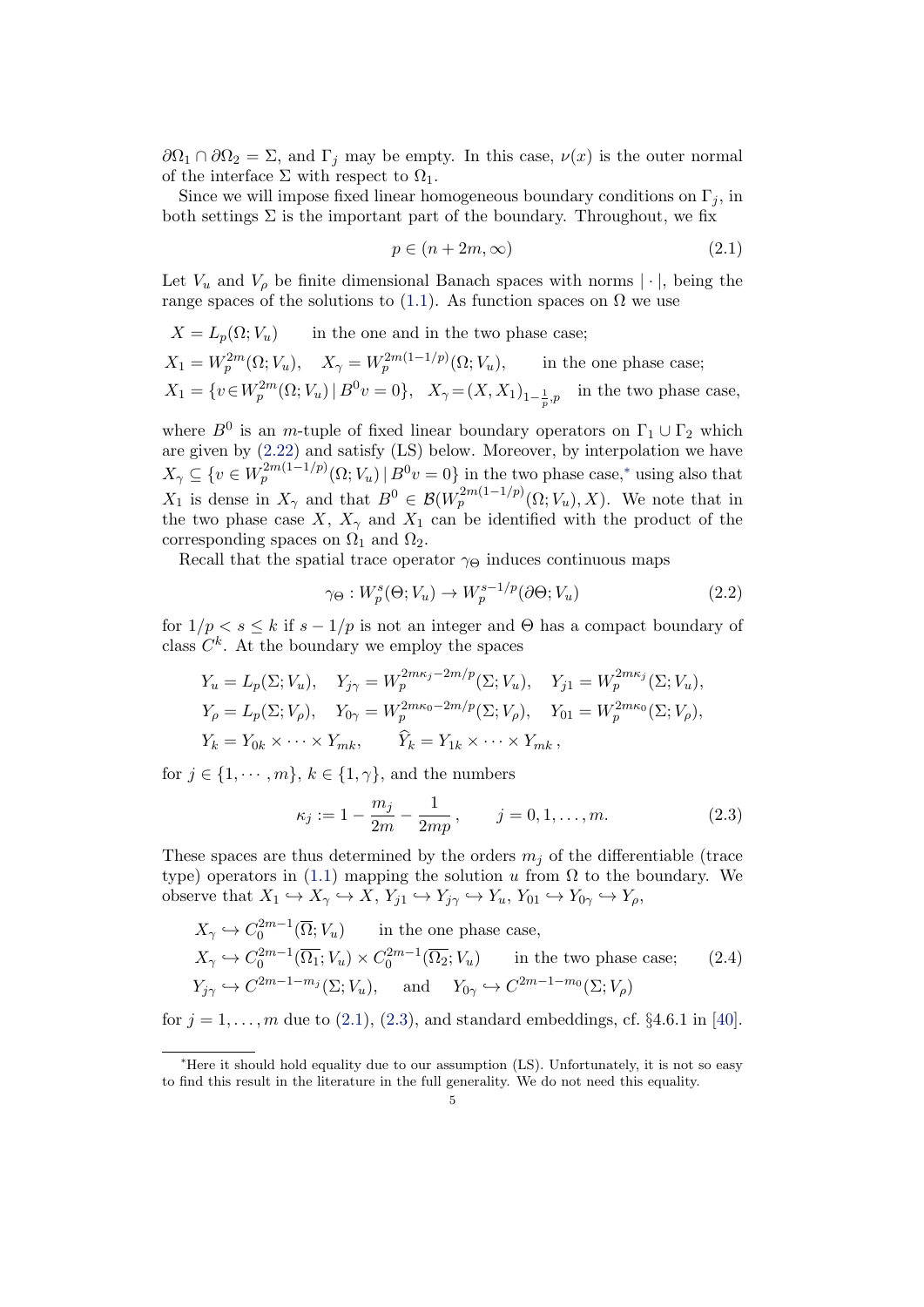For the investigation of [\(1.1\)](#page-1-0), we need several spaces of functions on  $J \times \Omega$ and  $J \times \Sigma$ , where  $J \subset \mathbb{R}$  is an interval with a nonempty interior. The base space and solution space for  $u$  in  $(1.1)$  are

$$
\mathbb{E}(J) = L_p(J; L_p(\Omega; V_u)) = L_p(J; X) \quad \text{and}
$$
  

$$
\mathbb{E}_u(J) = W_p^1(J; X) \cap L_p(J; X_1) \subseteq W_p^1(J; L_p(\Omega; V_u)) \cap L_p(J; W_p^{2m}(\Omega; V_u)),
$$

respectively, where the last inclusion is an equality in the one phase case. These Banach spaces are endowed with their natural norms. We may omit  $J$  in the notation if the interval is irrelevant or clear from the context. If J not compact, we write  $\mathbb{E}_{\text{loc}}(J)$  for the space of functions whose their restrictions to each interval  $[a, b] \subseteq J$  belong to  $\mathbb{E}([a, b])$ . Analogous notations are used for  $\mathbb{E}_u$  and the other function spaces introduced below.

<span id="page-5-0"></span>We denote by  $\gamma_t: u \mapsto u(t)$  the trace operator at time  $t \in \overline{J}$  (if it is defined). Very often we use the crucial facts

$$
\mathbb{E}_u(J) \hookrightarrow C_{ub}(J; X_\gamma) \hookrightarrow C_{ub}(J; C_0^{2m-1}(\overline{\Omega}; V_u)) \quad \text{(one phase)},\tag{2.5}
$$

$$
\mathbb{E}_u(J) \hookrightarrow C_{ub}(J; X_{\gamma}) \hookrightarrow C_{ub}(J; C_0^{2m-1}(\overline{\Omega_1}; V_u) \times C_0^{2m-1}(\overline{\Omega_2}; V_u)) \text{ (two phase)};
$$
  

$$
\gamma_t : \mathbb{E}_u(J) \to X_{\gamma} \text{ is continuous and has a bounded right inverse}
$$

for all  $t \in \overline{J}$ , cf. Theorem III.4.10.2 in [\[3\]](#page-41-15) and [\(2.4\)](#page-4-3). The norms of the first embeddings in [\(2.5\)](#page-5-0) are uniform for J of length greater than a fixed  $d_0 > 0$ . For functions vanishing at  $t = \inf J$ , this constant can be chosen independent of  $J$  (see e.g. Theorem 4.2 of [\[27\]](#page-42-18)).

In the one phase setting, the spatial trace and derivatives extend to continuous operators

<span id="page-5-2"></span>
$$
\gamma_{\Omega}\partial^{\beta} : \mathbb{E}_{u}(J) \to W_p^{1-\frac{k}{2m}-\frac{1}{2mp}}(J;Y_u) \cap L_p(J;W_p^{2m-k-\frac{1}{p}}(\partial\Omega;V_u))
$$
(2.6)

for  $0 \leq |\beta| \leq k < 2m$ , where the trace has a bounded right inverse. See §3 of [\[7\]](#page-41-16) and also Lemma 3.4 and Theorem 4.5 of [\[27\]](#page-42-18). The natural trace spaces of the solution space  $\mathbb{E}_u$  are thus given by

$$
\mathbb{F}_j(J) = W_p^{\kappa_j}(J; L_p(\Sigma; V_u)) \cap L_p(J; W_p^{2m\kappa_j}(\Sigma; V_u)) = W_p^{\kappa_j}(J; Y_u) \cap L_p(J; Y_{j1}),
$$
  

$$
\mathbb{F}_0(J) = W_p^{\kappa_0}(J; L_p(\Sigma; V_\rho)) \cap L_p(J; W_p^{2m\kappa_0}(\Sigma; V_\rho)) = W_p^{\kappa_0}(J; Y_\rho) \cap L_p(J; Y_{01})
$$

for  $j \in \{1, \dots, m\}$  endowed with their canonical norms, where we put

$$
\mathbb{F}(J) = \mathbb{F}_0(J) \times \cdots \times \mathbb{F}_m(J) \quad \text{and} \quad \widehat{\mathbb{F}}(J) = \mathbb{F}_1(J) \times \cdots \times \mathbb{F}_m(J).
$$

If we replace here  $V_u$  or  $V_\rho$  by another space W, we write  $\mathbb{F}_j(J;W)$  etc. We further have

$$
\mathbb{F}_j(J) \hookrightarrow C_{ub}(J; Y_{j\gamma}) \hookrightarrow C_{ub}(J \times \Sigma; V)
$$

<span id="page-5-1"></span>
$$
\gamma_t: \mathbb{F}_j(J) \to Y_{j\gamma} \quad \text{is continuous and has a bounded right inverse} \tag{2.7}
$$

for  $t \in \overline{J}$ ,  $j = 0, 1, \ldots, m$  and  $V = V_u$  if  $j \ge 1$  and  $V = V_o$  if  $j = 0$ . (See §3 of [\[7\]](#page-41-16) and also Theorem 4.2 of [\[27\]](#page-42-18).) The same remarks as after [\(2.5\)](#page-5-0) apply.

The solution space  $\mathbb{E}_{\rho}$  for  $\rho$  in [\(1.1\)](#page-1-0) is rather sophisticated. It is chosen such that the operators  $\mathcal{D}_i$  in [\(1.1\)](#page-1-0) map  $\mathbb{E}_{\rho}$  into the trace spaces  $\mathbb{F}_i$  of the solutions u. It thus strongly depends on the orders  $k_j$  of the differential operators acting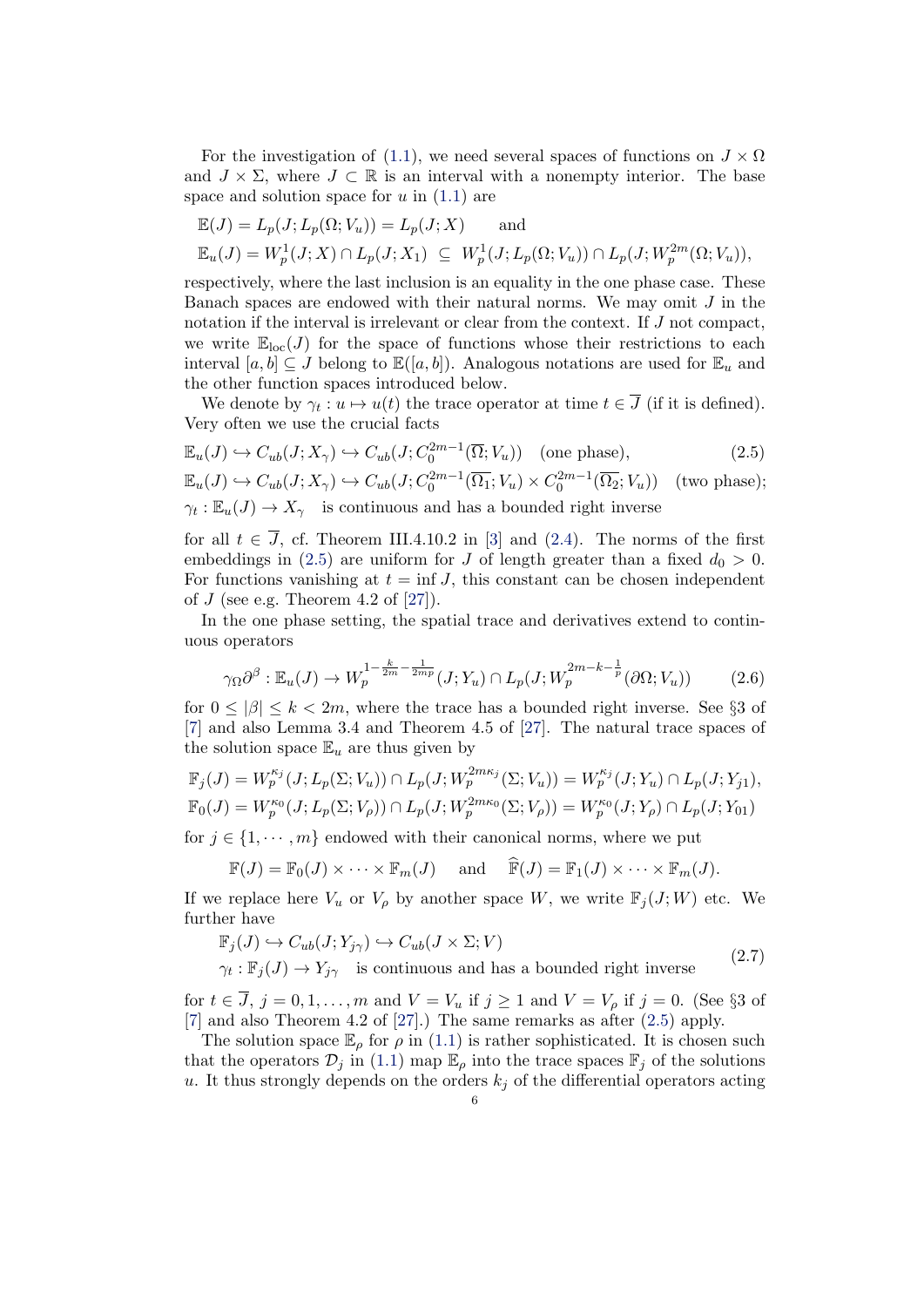on  $\rho$  in [\(1.1\)](#page-1-0), which are not restricted a priori. We follow the presentation in [\[8\]](#page-41-10) and put  $\tilde{\mathcal{J}} = \{j \in \{0, 1, \ldots, m\} \mid k_j \neq -\infty\}$  as well as

$$
\ell_j = k_j - m_j + m_0, \qquad \ell = \max_{j=0,1,\dots,m} \ell_j \ge m_0. \tag{2.8}
$$

It is important to note that

<span id="page-6-3"></span><span id="page-6-0"></span>
$$
2m\kappa_j + k_j = 2m\kappa_0 + \ell_j, \qquad j = 0, 1, \dots, m.
$$
 (2.9)

We then define

<span id="page-6-1"></span>
$$
\mathbb{E}_{\rho}(J) = W_p^{1+\kappa_0}(J; L_p(\Sigma; V_\rho)) \cap L_p(J; W_p^{\ell+2m\kappa_0}(\Sigma; V_\rho))
$$
  

$$
\cap W_p^1(J; W_p^{2m\kappa_0}(\Sigma; V_\rho)) \cap \bigcap_{j \in \widetilde{\mathcal{J}}} W_p^{\kappa_j}(J; W_p^{k_j}(\Sigma; V_\rho)).
$$
  
(2.10)

Observe that  $\rho$  has extra space and time regularity compared to u. This is needed in important applications and for the underlying linear theory, see Ex-ample [2.2](#page-8-0) and Theorem [2.5.](#page-14-0) One can visualize  $\mathbb{E}_{\rho}$  by the points  $(0, 1 + \kappa_0)$ ,  $(\ell + 2m\kappa_0, 0), (2m\kappa_0, 1)$  and  $(k_j, \kappa_j)$  for  $j \in \tilde{J}$ , corresponding to the space-time differentiability of the spaces  $F_i$  on the right-hand side of [\(2.10\)](#page-6-1). The Newton polygon  $\mathcal{NP}$  for  $\mathbb{E}_{\rho}$  is then defined as the convex hull of these points together with  $(0, 0)$ . The leading part  $\mathcal{L} \mathcal{N} \mathcal{P}$  of  $\mathcal{N} \mathcal{P}$  is the part of its boundary connecting  $(0, 1 + \kappa_0)$  to  $(\ell + 2m\kappa_0, 0)$  counterclockwise. We set

<span id="page-6-2"></span>
$$
\mathcal{J} = \{ j \in \widetilde{\mathcal{J}} \mid \ell_j = \ell \text{ or } (k_j, \kappa_j) \in \mathcal{LNP} \}.
$$

Let  $F_i$  and  $F_j$  be two different spaces on the right-hand side of [\(2.10\)](#page-6-1). It is known that  $F_i \cap F_j$  embeds into all spaces whose space-time regularity corresponds to the line segment connecting the two points that represent  $F_i$  and  $F_j$ in  $\mathcal{NP}$ , see §2 of [\[8\]](#page-41-10) and also Proposition 3.2 of [\[27\]](#page-42-18). Consequently, the definition of  $\mathbb{E}_{\rho}$  given in [\(2.10\)](#page-6-1) may contain redundant spaces. Below we discuss nonredundant descriptions of  $\mathbb{E}_{\rho}$  taken from §2 of [\[8\]](#page-41-10), see also §2 in [\[28\]](#page-42-19). From there we will also recall the representations of the temporal trace space  $Z_{\gamma}$  of  $\mathbb{E}_{\rho}$  and of the temporal trace space  $Z_{\gamma}^1$  of the time derivative  $\rho$  of  $\rho \in \mathbb{E}_{\rho}$ . In particular, it holds

$$
\partial^{\beta} \in \mathcal{B}(\mathbb{E}_{\rho}(J), \mathbb{F}_{j}(J)), \quad \mathbb{E}_{\rho}(J) \hookrightarrow C_{ub}(J; Z_{\gamma}), \quad \partial_{t} \in \mathcal{L}(\mathbb{E}_{\rho}(J), C_{ub}(J; Z_{\gamma}^{1}))
$$
  

$$
(\gamma_{t}, \gamma_{t}\partial_{t}) \in \mathcal{L}(\mathbb{E}_{\rho}(J), Z_{\gamma} \times Z_{\gamma}^{1}) \quad \text{has a bounded right inverse,}
$$
  

$$
\gamma_{t} \in \mathcal{L}(\mathbb{E}_{\rho}(J), Z_{\gamma}) \quad \text{has a bounded right inverse,}
$$
  
(2.11)

if  $|\beta| \leq k_j$  and  $t \in \overline{J}$ . The assertion in the second line of  $(2.11)$  is shown in §4.1 of [\[8\]](#page-41-10), and it implies the last one. The same remarks as after [\(2.5\)](#page-5-0) apply. The trace spaces  $Z_{\gamma}$  and  $Z_{\gamma}^1$  are given by  $W_p^s(\Sigma; V_{\rho})$  for the numbers  $s > 0$  such that  $(s, k + 1/p)$  belongs to leading part of  $\mathcal{NP}$  for  $k = 0$  and  $k = 1$ , respectively, see §2 of [\[8\]](#page-41-10) and also Theorem 4.2 of [\[27\]](#page-42-18).

To state the descriptions of  $\mathbb{E}_{\rho}$ ,  $Z_{\gamma}$  and  $Z_{\gamma}^{1}$ , one has to distinguish between three cases, where we write  $L_p$  instead of  $L_p(\Sigma; V_\rho)$  etc. and use that  $\kappa_j > 1/p$ holds for all  $j$  due to  $(2.1)$ .

Case 1:  $\ell = 2m$ . One has

$$
\mathbb{E}_{\rho}(J) = W_p^{1+\kappa_0}(J; L_p) \cap L_p(J; W_p^{2m(1+\kappa_0)})
$$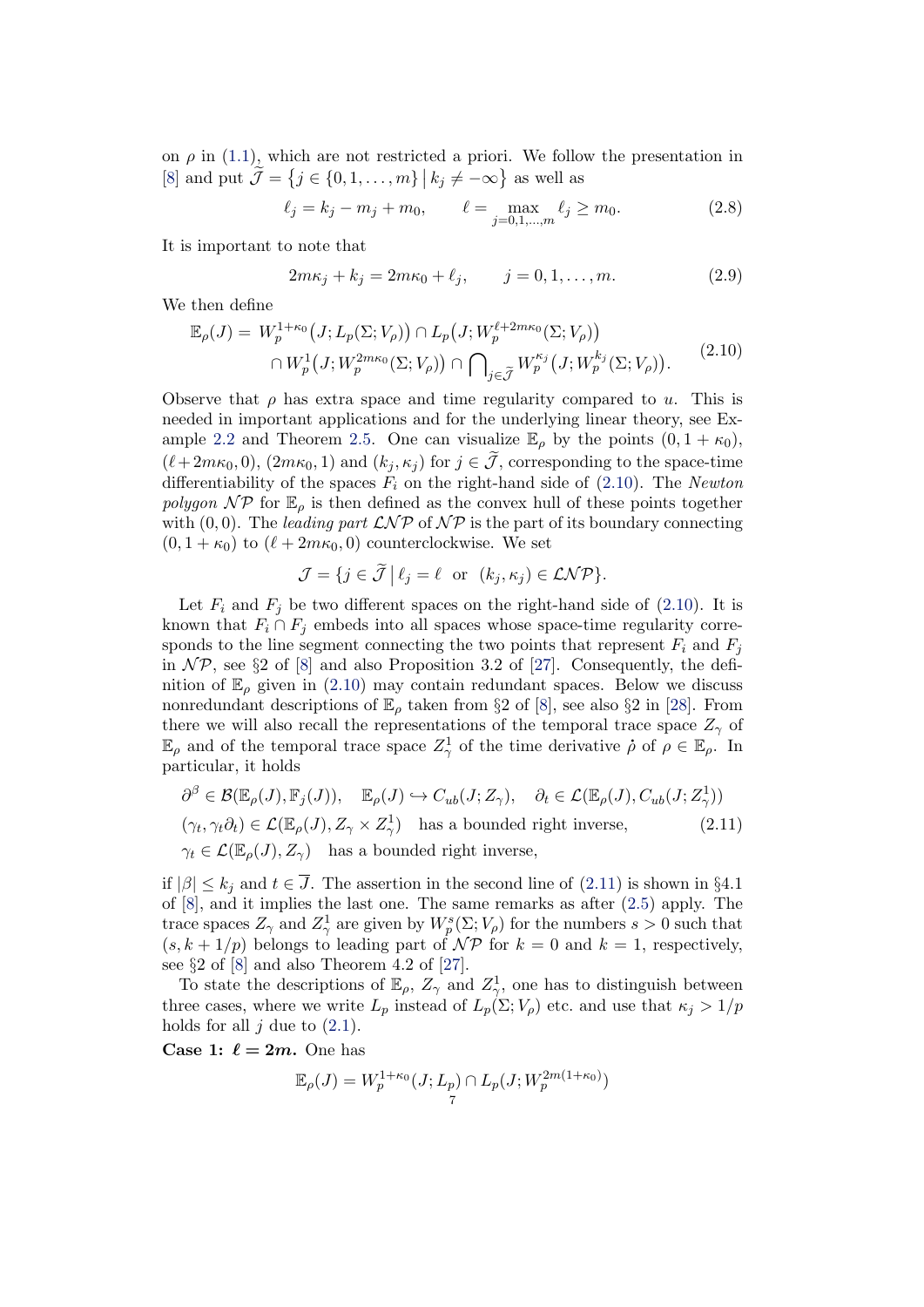since all other spaces in [\(2.10\)](#page-6-1) correspond to points on or below the straight line  $s = 1 + \kappa_0 - r/2m$  from  $(0, 1 + \kappa_0)$  to  $(2m + 2m\kappa_0, 0)$ , due to  $(2.9)$ . It further holds

$$
Z_{\gamma} = W_p^{2m(\kappa_0 + 1 - 1/p)}(\Sigma; V_{\rho}), \qquad Z_{\gamma}^1 = W_p^{2m(\kappa_0 - 1/p)}(\Sigma; V_{\rho}) = Y_{0\gamma}.
$$

Case 2:  $\ell < 2m$ . One has

$$
\mathbb{E}_{\rho}(J) = W_p^{1+\kappa_0}(J; L_p) \cap L_p(J; W_p^{\ell+2m\kappa_0}) \cap W_p^1(J; W_p^{2m\kappa_0})
$$

since  $(1, 2m\kappa_0)$  lies above the line segment  $s = 1 + \kappa_0 - r(1 + \kappa_0)/(\ell + 2m\kappa_0)$ from  $(0, 1 + \kappa_0)$  to  $(\ell + 2m\kappa_0, 0)$  and all points  $(\kappa_i, k_i)$  are below the line  $s =$  $1 + (2m\kappa_0 - r)/\ell$  connecting  $(1, 2m\kappa_0)$  and  $(0, \ell + 2m\kappa_0)$ . One also obtains the trace spaces

$$
Z_{\gamma} = W_p^{2m\kappa_0 + \ell(1 - 1/p)}(\Sigma; V_{\rho}), \qquad Z_{\gamma}^1 = W_p^{2m(\kappa_0 - 1/p)}(\Sigma; V_{\rho}) = Y_{0\gamma}.
$$

**Case 3:**  $\ell > 2m$ . Now  $(1, 2m\kappa_0)$  belongs to the interior of  $N\mathcal{P}$ . The leading part is given by the vertices

 $P_0 = (0, 1 + \kappa_0), \quad P_1 = (k_{j_1}, \kappa_{j_1}), \quad \dots, \quad P_q = (k_{j_q}, \kappa_{j_q}), \quad P_{q+1} = (\ell + 2m\kappa_0, 0)$ for some  $q \in \mathbb{N}$ , where these pairs are ordered with increasing  $k_j$  and decreasing  $\kappa_j$ . It can be seen that  $\ell_{j_i} \in (2m, \ell)$  for  $i = 1, \ldots, q - 1$  and  $\ell_q = \ell$ . It holds

$$
\mathbb{E}_{\rho}(J) = W_p^{1+\kappa_0}(J;L_p) \cap L_p(J;W_p^{l+2m\kappa_0}) \cap \bigcap_{j \in \mathcal{J}} W_p^{\kappa_j}(J;W_p^{k_j}).
$$

For later use, see  $(LS_{\infty}^{\pm})$  below, we define  $k_{-1} := 0, \, \kappa_{-1} := 1 + \kappa_0$ ,

$$
\mathcal{J}_{2i} := \{j \in \mathcal{J} \cup \{-1\} \mid (k_j, \kappa_j) = P_i\}, \qquad i = 0, \dots, q,
$$
  

$$
\mathcal{J}_{2i+1} := \{j \in \mathcal{J} \cup \{-1\} \mid (k_j, \kappa_j) \in \mathcal{NP}_i\}, \qquad i = 0, \dots, q,
$$

where  $\mathcal{NP}_i$  is the edge connecting  $P_i$  and  $P_{i+1}$ . In case 3 it finally holds

$$
Z_{\gamma} = W_p^{\ell+2m(\kappa_0-1/p)}(\Sigma; V_{\rho}), \qquad Z_{\gamma}^1 = B_{pp}^{k_{j_1}(\kappa_0-1/p)/(1+\kappa_0-\kappa_{j_1})}(\Sigma; V_{\rho}).
$$

(Recall that  $B_{pp}^s = W_p^s$  if  $s > 0$  is not an integer.)

We now come back to the general situation. To state our main assumptions, we introduce the spaces

$$
Z = W_p^{2m\kappa_0}(\Sigma; V_\rho) = Y_{01}, \quad Z_1 = W_p^{\ell+2m\kappa_0}(\Sigma; V_\rho),
$$
  
\n
$$
E = X \times Z, \quad E_1 = X_1 \times Z_1, \quad E_\gamma = X_\gamma \times Z_\gamma, \quad \mathbb{E}_1(J) = \mathbb{E}_u(J) \times \mathbb{E}_\rho(J),
$$

for the solutions  $(u(t), \rho(t))$ . Clearly,  $Z_1 \hookrightarrow Z_\gamma \hookrightarrow Z$ .

<span id="page-7-0"></span>Throughout,  $W_{\gamma}$  denotes a nonempty convex open subset of  $E_{\gamma}$ . We define

$$
W_1 = \{w_0 \in E_1 \mid w_0 \in W_\gamma\},\
$$
  

$$
\mathbb{W}_1(J) = \{w \in \mathbb{E}_1(J) \mid w(t) \in W_\gamma \quad (\forall t \in J)\}
$$
 (2.12)

Then,  $W_1$  is convex and open in  $E_1$ , and  $W_1(J)$  is convex and (if J is compact) open in  $\mathbb{E}_1(J)$ , due to [\(2.5\)](#page-5-0) and [\(2.11\)](#page-6-2). The nonlinear maps in [\(1.1\)](#page-1-0) shall satisfy

(R)  $A \in C^1(W_\gamma; \mathcal{L}(X_1, X)), \mathcal{R} \in C^1(W_\gamma \times Y_{0\gamma}; X)$ , and  $\mathcal{D} = (\mathcal{D}_0, \dots, \mathcal{D}_m) \in$  $C^1(W_1; Y_1)$  induces a map  $\mathcal{D} \in C^1(\mathbb{W}_1(J); \mathbb{F}(J))$  for any compact J. The first derivatives of these maps are bounded and uniformly continuous on all closed balls.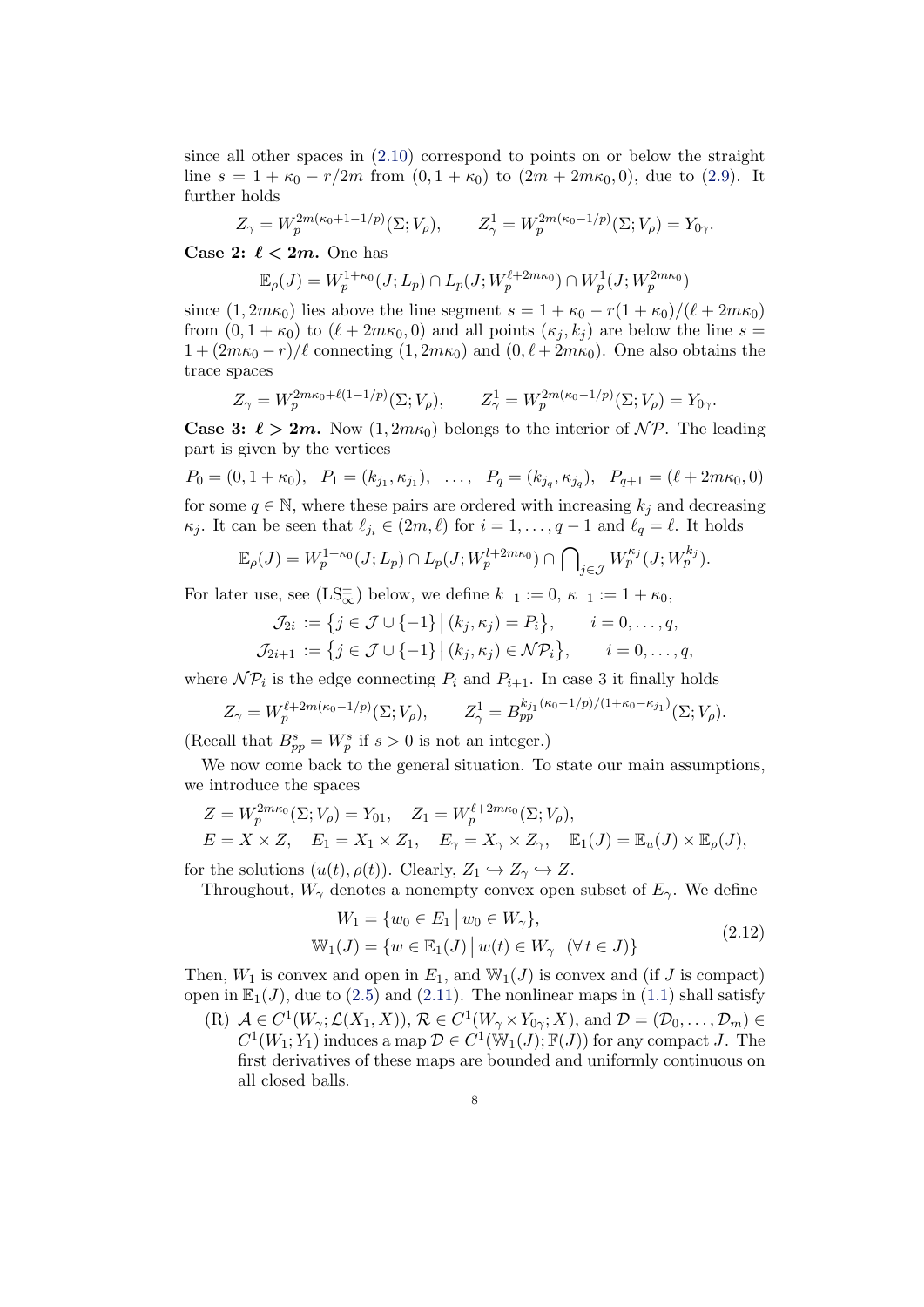We consider  $\mathcal{A}'(w)$  as bilinear map from  $E_\gamma \times X_1$  to X and  $\mathcal{A}'(w)v$  as a bounded linear map from  $E_\gamma$  to X, where  $w \in W_\gamma$  and  $v \in X_1$ . The embeddings [\(2.5\)](#page-5-0),  $(2.7)$ ,  $(2.11)$  and  $(2.19)$  then imply that these operators also induce maps

$$
\mathcal{A} \in C^1(\mathbb{W}_1(J); C_b(J; \mathcal{L}(X_1, X))) \cap C^1(\mathbb{W}_1(J) \times L_p(J; X_1); \mathbb{E}(J)),
$$
  

$$
\mathcal{R} \in C^1(\mathbb{W}_1(J); C_b(J; X)), \qquad \mathcal{D} \in C^1(W_\gamma; Y_\gamma),
$$

respectively. We set  $\hat{\mathcal{D}} = (\mathcal{D}_1, \dots, \mathcal{D}_m)$ . Occasionally, we will need one more degree of smoothness of the operators as recorded in the following hypothesis.

(RR) Condition (R) holds and the maps  $\mathcal{A}' : W_\gamma \to \mathcal{L}_2(E_\gamma \times X_1, X), \mathcal{R}'$ :  $W_\gamma \times Y_{0\gamma} \to \mathcal{L}(E_\gamma \times Y_{0\gamma}, X),$   $\mathcal{D}': \overline{\mathbb{W}}_1(J) \to \mathcal{L}(\mathbb{E}_1(J), \overline{\mathbb{F}}(J))$  are Lipschitz on closed balls.

We introduce two basic types of examples for such maps covering the three cases  $\ell = 2m, \ell < 2m$  and  $\ell > 2m$ . In the first example we use the one phase setting, whereas the second one involves two phases.

<span id="page-8-1"></span>**Example 2.1.** Let  $\Omega \subseteq \mathbb{R}^n$  be a domain with a compact boundary of class  $C^{2+\ell-m_0}$ . Reaction–diffusion equations or phase field models on  $\Omega$  with dynamical boundary conditions on  $\partial\Omega$  lead to the following operators, where  $\rho = \gamma_{\Omega} u$ ,  $V := V_u = V_\rho = \mathbb{C}^N$  and we write the diffusion part in non-divergence form:

$$
[\mathcal{A}(u)v](x) = \sum_{|\alpha|=2} a_{\alpha}(x, u(x), \nabla u(x)) D^{\alpha}v(x), \quad x \in \Omega,
$$
  
\n
$$
[\mathcal{R}(u)](x) = f(x, u(x), \nabla u(x)), \quad x \in \Omega,
$$
  
\n
$$
[\mathcal{D}_0(u, \rho)](z) = b(z, \gamma_{\Omega}u(z), \gamma_{\Omega} \nabla^{m_0}u(z)) + c^{\mathcal{E}}(y, \rho(g(y)), \dots, \nabla^{k_0} \rho(g(y))),
$$
\n(2.13)

 $z = g(y) \in \Sigma$ , for  $m_0 \in \{0, 1\}$ ,  $k_0 \in \mathbb{N}_0$ , local coordinates g at  $x \in \partial\Omega$ , functions  $u \in X_{\gamma}, v \in X_1$ , and  $\rho \in Z_1$ , where the term  $\gamma_{\Omega} \nabla^{m_0} u$  disappears if  $m_0 = 0$ and the terms  $c^{\mathsf{g}}$  shall induce a map which does not depend on the coordinates. Finally, we set  $\mathcal{D}_1(u, \rho) = \gamma_{\Omega} u - \rho$ , i.e.,  $k_1 = m_1 = 0$ . We assume that

- (a)  $a_{\alpha} \in C^1(V \times V^n; C_b(\overline{\Omega}; \mathcal{L}(V)))$  for  $\alpha \in \mathbb{N}_0^n$  with  $|\alpha| = 2$ , and  $a_{\alpha}(x,0) \longrightarrow a_{\alpha}(\infty)$  in  $\mathcal{L}(V)$  as  $x \to \infty$  if  $\Omega$  is unbounded;
- (b)  $f \in C^1(V \times V^n; C_b(\overline{\Omega}; V))$ , and  $f(\cdot, 0, 0) \in L_p(\Omega)$  if  $\Omega$  is unbounded;
- (c)  $b \in C^2(\partial\Omega \times V \times V^n; V)$  if  $m_0 = 1$  and  $b \in C^3(\partial\Omega \times V; V)$  if  $m_0 = 0$ ,
- (d)  $c^{g} \in C^{3-m_0}(\partial \Omega \times V \times \cdots \times V^{(n^{k_0})}; V)$  for all local coordinates g.

In view of  $(2.5)$  and  $(2.11)$ , only continuous functions will be inserted into the nonlinearites. One can check  $(R)$  as in Proposition 10 of [\[19\]](#page-41-4), where the case  $c = 0$  was treated. Here we have  $\ell = \max\{k_0, m_0\}$ . For  $k_0 = 2$  (surface diffusion) we are in Case 1. If  $k_0 = 1$  (surface convection), we are in Case 2. Similarly one can treat higher order problems, cf. [\[19\]](#page-41-4).  $\diamondsuit$ 

<span id="page-8-0"></span>Example 2.2. The Stefan problem with Gibbs–Thompson law is a prototypical example for our setting in Case 3, see the introduction for references.

Two phases of a substance occupy at time  $t \geq 0$  open subsets  $D_i(t)$  of a fixed bounded domain  $D \subseteq \mathbb{R}^n$  with  $\partial D \in C^2$  and outer unit normal  $\nu_D$ , where the liquid phase is contained in  $D_1(t)$  and the solid one in  $D_2(t)$ , say. The domains have the compact interface  $\Gamma(t) \subseteq D$  so that  $D_1(t) \cup \Gamma(t) \cup D_2(t) = D$ . We assume that  $\Gamma(t) \cap \partial D = \emptyset$  for all  $t \geq 0$ . The phases have the temperatures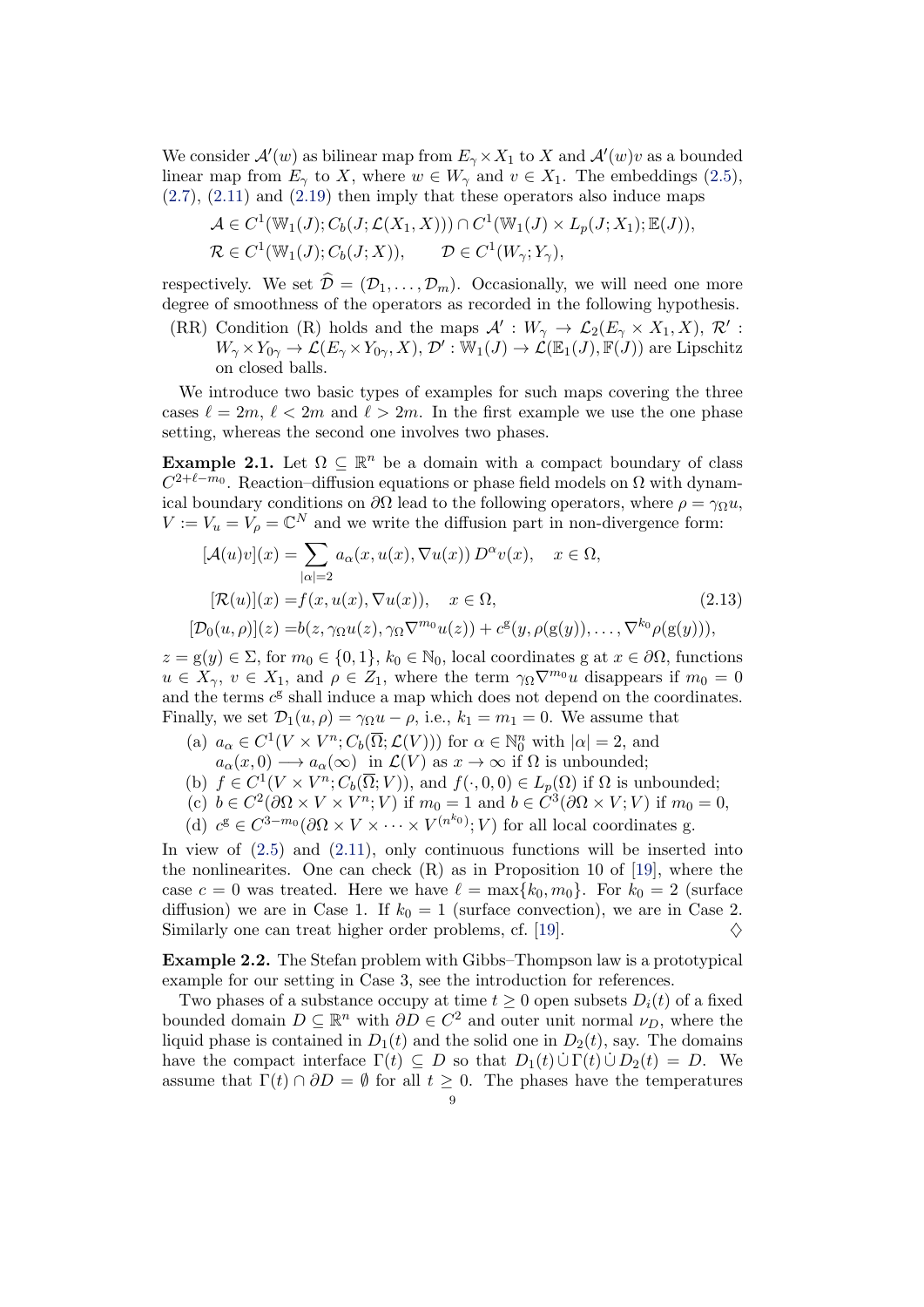$u_i(t)$ , which are subject to the standard heat equations in  $D_i(t)$  with a Neumann boundary condition on  $\partial D$ . On the interface the temperature  $u_1(t) = u_2(t)$  is proportional to the mean curvature  $H(\Gamma(t))$  of  $\Gamma(t)$ , where the mean curvature is chosen to be negative at  $x \in \Gamma(t)$  if  $D_1(t)$  is convex near x. (In the classical Stefan problem one assumes that  $u_1(t) = u_2(t) = 0$  on the interface.) Moreover, the interface is driven by the Stefan condition saying that its normal velocity  $V(t)$  is proportional to the jump in the heat fluxes, where the normal  $\nu$  of  $\Gamma(t)$ is defined with respect to  $D_1(t)$ . Here the interface and the temperatures are unknown. We thus obtain the system

<span id="page-9-0"></span>
$$
\partial_t u_i - d_i \Delta u_i = 0, \qquad t > 0, \ x \in D_i(t),
$$
  
\n
$$
\partial_{\nu_D} u_2 = 0, \qquad t \ge 0, \ x \in \partial D,
$$
  
\n
$$
u_i = \sigma H(\Gamma(t)), \qquad t \ge 0, \ x \in \Gamma(t),
$$
  
\n
$$
d_2 \partial_{\nu} u_2 - d_1 \partial_{\nu} u_1 = lV, \qquad t \ge 0, \ x \in \Gamma(t),
$$
  
\n
$$
u_i(0) = u_0^i, \quad x \in D_0^i, \qquad \Gamma(0) = \Gamma_0,
$$
  
\n(2.14)

for constants  $d_1, d_2, \sigma, l > 0$ , initial domains  $D_0^i \subseteq D$  and a closed compact  $C^2$ hypersurface  $\Gamma_0 \subseteq D$  with with  $\Gamma_0 = \partial D_0^1$  and  $D_0^1 \cup \Gamma_0 \cup D_0^2 = D$ , and initial temperature distributions  $u_0^i$  on  $D_0^i$ . Actually, this a simplified model and we refer to [\[34\]](#page-42-10) for a thermodynamically consistent version allowing for different heat capacities in the phases, kinetic undercooling and coefficients depending on the temperature. This problem could also be treated by the methods in the present paper, but for simplicity we restrict ourselves to the system [\(2.14\)](#page-9-0).

The approach of [\[12\]](#page-41-7), [\[31\]](#page-42-9), and [\[34\]](#page-42-10) relies on the so called Hanzawa transformation to a fixed domain. One chooses a domain  $\Omega_1 \subset \overline{\Omega_1} \subset D$  with smooth boundary  $\Sigma = \partial \Omega_1$  being close to  $\Gamma_0$  in Hausdorff distance. Let  $\Omega_2 = D \setminus \overline{\Omega_1}$ and  $\Omega = \Omega_1 \cup \Omega_2$ . Then  $\Omega_2$  is connected, but  $\Omega_1$  may have finitely many components. One can parametrize a tubular neighborhood around  $\Sigma$  by base points y on  $\Sigma$  and the signed normal distance r to  $\Sigma$ . If the distances are less than a number  $2a > 0$  (determined by  $\Sigma$ ), this parametrization gives rise to a diffeomorphism. Given a height function  $\rho(t): \Sigma \to (a, a)$ , we can now describe an interface  $\Gamma(t)$  at time  $t \geq 0$  by the map  $\Sigma \mapsto D, y \mapsto y + \rho(t, y)\nu_{\Sigma}(y)$ . This map can be extended to a diffeomorphism  $\Theta_{\rho}: \mathbb{R}^n \to \mathbb{R}^n$  mapping  $\Sigma$  onto  $\Gamma(t)$ and  $\Omega_i$  onto  $D_i(t)$ , which is constant outside a neighborhood of  $\Sigma$ .

We can now make the transformation  $v = u \circ \Theta_{\rho} =: \Phi_{\rho}^{*} u$  with inverse  $u = v \circ \Theta_{\rho}^{-1} =: \Phi_{*}^{\rho}v.$  Let  $\Gamma(\rho) = \Theta_{\rho}(\Sigma)$  and  $d = d_1 \mathbb{1}_{D_1} + d_2 \mathbb{1}_{D_2}.$  We then define the transformed operators by  $\mathcal{A}^0(\rho) = -\Phi_{\rho}^*(d\Delta)\Phi_*^{\rho}, H(\rho) = \Phi_{\rho}^*H(\Gamma(\rho)),$  $\mathcal{R}^0(\rho,\partial_t\rho) = \partial_t - \Phi_\rho^* \partial_t \Phi_\star^{\rho}$ , and put  $C(\rho) = -\beta(\rho)^{-1} \Phi_\rho^* (d_2 \partial_\nu - d_1 \partial_\nu) \Phi_\star^{\rho}$  with a certain function  $\beta(\rho) > 0$ . We thus obtain the system

$$
\partial_t v + \mathcal{A}^0(\rho)v = \mathcal{R}^0(\rho, \partial_t \rho)v, \qquad t > 0, \ x \in \Omega, \n\partial_{\nu_D} v = 0, \qquad t \ge 0, \ x \in \partial D, \nv - \sigma H(\rho) = 0, \qquad t \ge 0, \ x \in \Sigma, \n\partial_t \rho + C(\rho)v = 0, \qquad t \ge 0, \ x \in \Sigma, \nv(0) = v_0, \quad x \in \Omega, \qquad \rho(0) = \rho_0, \quad x \in \Sigma,
$$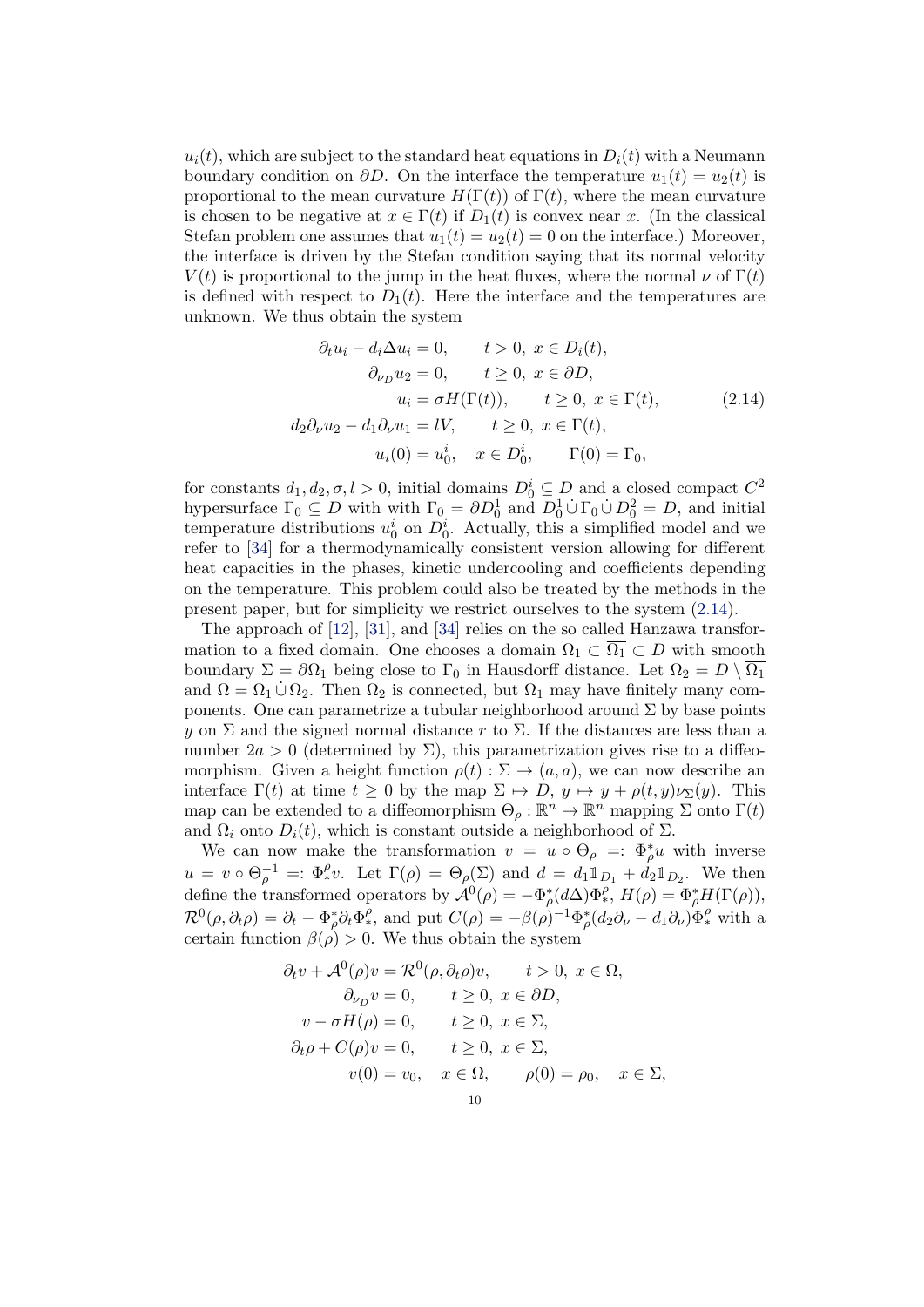which is of the form [\(1.1\)](#page-1-0) with  $m = 1$ ,  $m_0 = 1$ ,  $k_0 = -\infty$  (cf. Example [2.4\)](#page-13-0),  $k_1 = 2, m_1 = 0, \ell = 3 > 2m = 2.$  We observe that here

$$
\mathbb{E}_u(J) = L_p(J, W_p^2(\Omega) \cap N(\partial_{\nu_D})) \cap W_p^1(J, L_p(\Omega)),
$$
  
\n
$$
E_\gamma = (W_p^{2-\frac{2}{p}}(\Omega) \cap N(\partial_{\nu_D})) \times W_p^{4-\frac{3}{p}}(\Sigma),
$$
  
\n
$$
\mathbb{E}_\rho(J) = L^p(J, W_p^{4-\frac{1}{p}}(\Sigma)) \cap W_p^{1-\frac{1}{2p}}(J, W_p^2(\Sigma)) \cap W_p^{\frac{3}{2-\frac{1}{2p}}}(J, L^p(\Sigma)),
$$
  
\n
$$
\hookrightarrow C(J; C^3(\Sigma)) \cap C^1(J; C(\Sigma)),
$$

and the restrictions  $v|\overline{\Omega_i}$  belong to  $C(J; C^1(\overline{\Omega_i}))$ . We set  $W_\gamma = \{(v, \rho) \in$  $E_{\gamma} || \rho |_{C^1} < b$  for a sufficiently small  $b \in (0, a]$ . From the explicit formulas for these maps given e.g. in Section 2 of [\[34\]](#page-42-10) one can deduce that (RR) (and also (S) below) holds, cf. Lemma 7.4 in [\[12\]](#page-41-7) or part (iv) in the proof of Theo-rem 3.5 of [\[34\]](#page-42-10).  $\diamondsuit$ 

We further impose ellipticity conditions on the linearizations of our nonlinear maps A, R, D<sub>j</sub>. For functions  $w_* = (u_*, \rho_*) \in \mathbb{W}_1(J), t \in J$  and  $j \in \{0, 1, \ldots, m\}$ , we define

<span id="page-10-0"></span>
$$
B_{j}(t) = \partial_{1}D_{j}(u_{*}(t), \rho_{*}(t)) \in \mathcal{L}(X_{1}, Y_{j1}) \cap \mathcal{L}(X_{\gamma}, Y_{j\gamma}),
$$
  
\n
$$
C_{j}(t) = \partial_{2}D_{j}(u_{*}(t), \rho_{*}(t)) \in \mathcal{L}(Z_{1}, Y_{j1}) \cap \mathcal{L}(Z_{\gamma}, Y_{j\gamma}),
$$
  
\n
$$
A(t) = \mathcal{A}(w_{*}(t)) \in \mathcal{L}(X_{1}, X),
$$
  
\n
$$
A_{*u}(t) = \mathcal{A}(w_{*}(t)) + \partial_{1}\mathcal{A}(u_{*}(t), \rho_{*}(t))u_{*}(t) - \partial_{1}\mathcal{R}(u_{*}(t), \rho_{*}(t), \dot{\rho}_{*}(t)) \in \mathcal{L}(X_{1}, X),
$$
  
\n
$$
A_{*{\rho}}(t) = \partial_{2}\mathcal{A}(u_{*}(t), \rho_{*}(t))u_{*}(t) - \partial_{2}\mathcal{R}(u_{*}(t), \rho_{*}(t), \dot{\rho}_{*}(t)) \in \mathcal{L}(Z_{\gamma}, X),
$$
  
\n
$$
A_{*{\rho}}(t) = -\partial_{3}\mathcal{R}(u_{*}(t), \rho_{*}(t), \dot{\rho}_{*}(t)) \in \mathcal{L}(Y_{0\gamma}, X),
$$
  
\n
$$
A_{*}(t) = (A_{*u}(t), A_{*{\rho}}(t), A_{*{\rho}}(t)) \in \mathcal{L}(X_{1} \times Z_{\gamma} \times Y_{0\gamma}, X).
$$
  
\n(2.15)

For a time independent  $w_0 = (u_0, \rho_0) \in W_\gamma$ , we take some  $(u_*, \rho_*) \in W_1([0, 1])$ with  $u_*(0) = u_0$  and  $\rho_*(0) = \rho_0$  (e.g. with  $\dot{\rho}_*(0) = 0$ ) and write  $A = A(0)$ ,  $B_j = B_j(0)$  and  $C_j = C_j(0)$ , cf. [\(2.5\)](#page-5-0), [\(2.7\)](#page-5-1), [\(2.11\)](#page-6-2). For  $(w_0, y_0) \in W_1 \times Y_{0\gamma}$  we define  $A_*$  by inserting  $(w_0, y_0)$  instead of  $(w_*(t), \dot{\rho}_*(t))$ . For an equilibrium  $w_0$ we will always take  $y_0 = 0$ . For simplicity, we set

$$
B = (B_0, \dots, B_m), \quad \widehat{B} = (B_1, \dots, B_m), \quad C = (C_0, \dots, C_m), \quad \widehat{C} = (C_1, \dots, C_m).
$$
  
We also make use of the operator matrices

 $A \quad 0)$  $\int A_{*u} - A_{*\rho} B_0 \quad A_{*\rho} - A_{*\rho} C_0$ 

<span id="page-10-2"></span><span id="page-10-1"></span>
$$
\Lambda = \begin{pmatrix} A & 0 \\ B_0 & C_0 \end{pmatrix}, \qquad \Lambda_* = \begin{pmatrix} A_{*u} - A_{*\dot{\rho}} B_0 & A_{*\rho} - A_{*\dot{\rho}} C_0 \\ B_0 & C_0 \end{pmatrix}
$$
(2.16)

acting from  $E_1$  to E, see [\(2.15\)](#page-10-0), with given  $w_0 \in W_\gamma$  for  $\Lambda$  and  $(w_0, y_0) \in$  $W_1 \times Y_{0\gamma}$  for  $\Lambda_*$ . (If we deal with equilibria we put  $y_0 = 0$ .) We see below that these matrices generate analytic semigroups after restricting them to suitable domains. The semigroup generated by  $-\Lambda_*$  will play an important role in the study of asymptotic properties of [\(1.1\)](#page-1-0) later on. In the third case  $(\ell > 2m)$ these semigroups do not act on  $E$  but on the smaller space  $E_0$  defined by

$$
Z_0 = B_{pp}^{\varsigma}(\Sigma; V_{\rho}), \text{ where } \varsigma = 2m\kappa_0 \text{ if } \ell \le 2m, \ \varsigma = \frac{k_{j_1}\kappa_0}{1 + \kappa_0 - \kappa_{j_1}} \text{ if } \ell > 2m,
$$
  

$$
E_0 = X \times Z_0.
$$
 (2.17)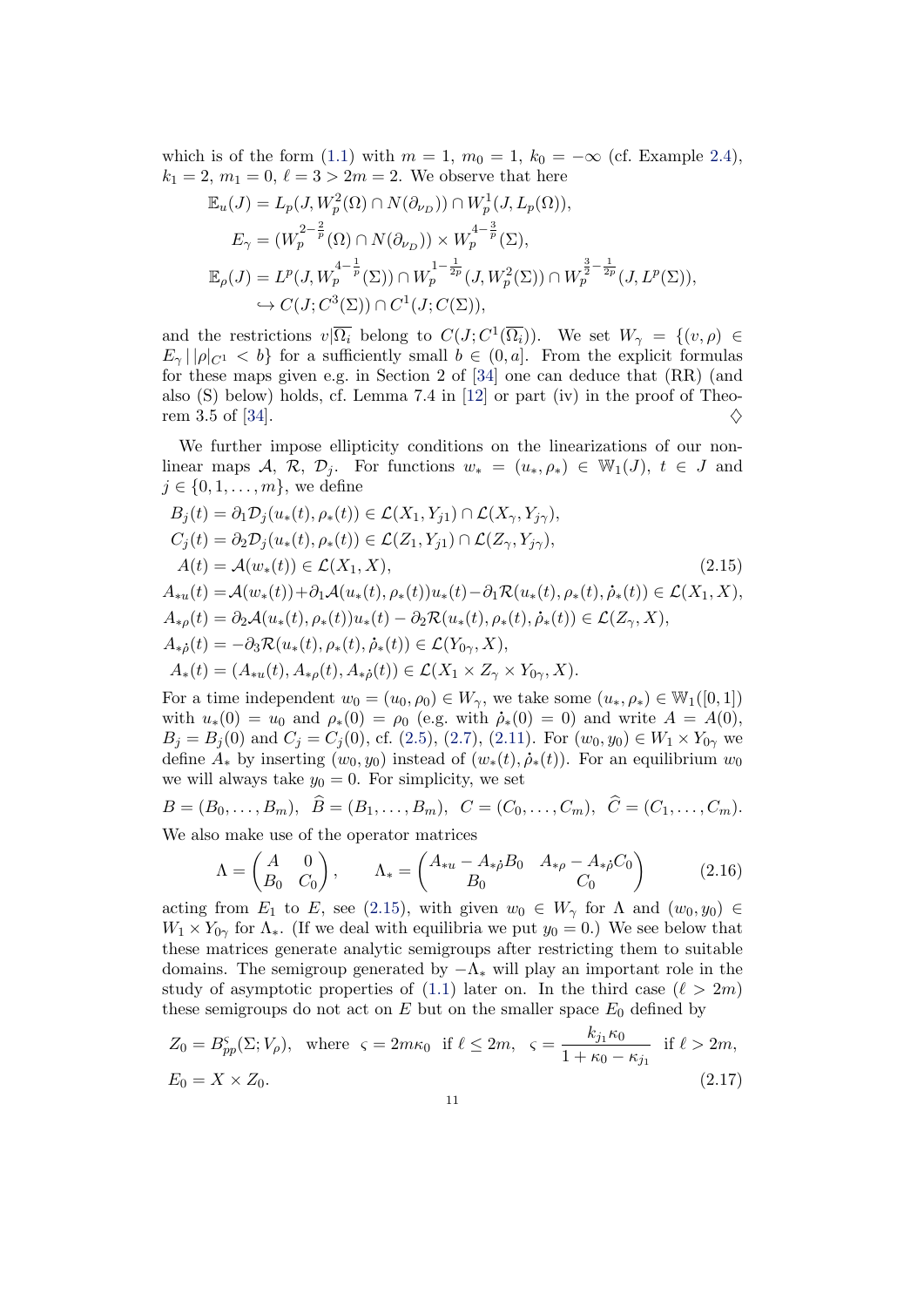The space  $Z_0$  occurs naturally in view of the embedding

<span id="page-11-4"></span><span id="page-11-3"></span>
$$
\mathbb{E}_{\rho} \hookrightarrow W_p^1(J; Z_0),\tag{2.18}
$$

see p.3157 in [\[8\]](#page-41-10) or Proposition 3.2 of [\[27\]](#page-42-18). The trace spaces are ordered as

<span id="page-11-2"></span>
$$
Z_0 \hookrightarrow Z, \qquad Z_1 \hookrightarrow Z_\gamma \hookrightarrow Z_0 \hookrightarrow Z_\gamma^1 \hookrightarrow Y_{0\gamma}.
$$
 (2.19)

(For the first and last embedding use [\(2.9\)](#page-6-3) and  $\ell_{j1} > 2m$  in Case 3.) The domain of the generators will contain compatibility conditions expressed by the spaces

$$
\widetilde{E}_{\gamma} = \{ (v, \sigma) \in E_{\gamma} \mid B_0 v + C_0 \sigma \in Z_{\gamma}^1 \},
$$
\n
$$
E_{\gamma}^0 = \{ (v, \sigma) \in \widetilde{E}_{\gamma} \mid \widehat{B}v + \widehat{C}\sigma = 0 \},
$$
\n
$$
E_1^0 = \{ (v, \sigma) \in E_1 \mid B_0 v + C_0 \sigma \in Z_0, \ \widehat{B}v + \widehat{C}\sigma = 0 \},
$$
\n(2.20)

which are Banach spaces endowed with the canonical norms  $|(v, \sigma)|_{E_{\gamma}} + |B_0v + \sigma|^2$  $C_0 \sigma|_{Z^1_\gamma}$  and  $|(v,\sigma)|_{E_1} + |B_0 v + C_0 \sigma|_{Z_0}$ , respectively, due to [\(2.15\)](#page-10-0) and [\(2.19\)](#page-11-2). We equip  $\Lambda$  with the domain  $D(\Lambda) = E_1^0$  and denote by  $\Lambda_0$  the restriction of  $\Lambda_*$  to  $D(\Lambda_0) = E_1^0$ .

For a given  $(u_*, \rho_*) \in W_1([0,T])$  and any  $T > 0$ , we will assume that the operators  $A(t)$ ,  $B(t)$  and  $C(t)$  with  $t \in [0, T]$  satisfy the assumptions of [\[8\]](#page-41-10); i.e., they are differentiable operators

$$
A(t)v(x) = \sum_{|\alpha| \le 2m} a_{\alpha}(t, x)D^{\alpha}v(x), \qquad B_j(t)v(y) = \sum_{|\beta| \le m_j} b_{j\beta}(t, y)\gamma_{\Omega}D^{\beta}v(y)
$$
  

$$
B_j(t)v(y) = \sum_{|\beta| \le m_j} b_{j\beta}(t, y)\gamma_{\Omega}D^{\beta}v(y)
$$

$$
C_j(t)\sigma \circ \mathbf{g}(z) = \sum_{|\gamma| \le k_j} c_{j\gamma}^{\mathbf{g}}(t, z) D_{n-1}^{\gamma}(\sigma \circ \mathbf{g})(z)
$$
\n(2.21)

for  $(v, \sigma) \in E_{\gamma}, j \in \{0, 1, \ldots, m\}, x \in \Omega, y \in \Sigma, t \in [0, T],$  local coordinates g for  $\Sigma$  and z belonging to the domain of g in  $\mathbb{R}^{n-1}$ . Usually we omit the trace operator here. Observe that the coefficients of  $C_i(t)$  depend on the local coordinates g, but the operator itself is independent of the choice of coordinates. In the two phase case the term  $b_{j\beta}(t, y)\gamma_{\Omega}D^{\beta}v(y)$  is understood as  $b_{j\beta}^1(t, y)\gamma_{\Omega}^1 D^{\beta}v(y) - b_{j\beta}^2(t, y)\gamma_{\Omega}^2 D^{\beta}v(y)$  where  $\gamma_{\Omega}^i$  gives the trace of functions on  $\tilde{\Omega}_i$  to the interface  $\Sigma$ . Still in the two phase case, on the (possibly empty) outside boundaries  $\Gamma_1$  and  $\Gamma_2$  we consider boundary operators

<span id="page-11-1"></span><span id="page-11-0"></span>
$$
B_j^0 v(y) = \sum_{|\beta| \le m_j^0} b_{j\beta}^0(y) \gamma_\Omega D^\beta v(y) \tag{2.22}
$$

of order  $m_j^0 \in \{0, \dots, 2m-1\}$  for  $y \in \Gamma_1 \cup \Gamma_2$  and  $j = \{1, \dots, m\}$ . We set  $B^0 =$  $(B_1^0, \ldots, B_m^0)$ . We start with the regularity assumptions for the coefficients.

(S) The operators  $A(t)$ ,  $B(t)$  and  $C(t)$  are given by [\(2.21\)](#page-11-0). If  $|\alpha| = 2m$ , then  $a_{\alpha} \in C([0, T] \times \overline{\Omega}; \mathcal{L}(V_u))$  and, if  $\Omega$  is unbounded,  $a(t, x)$  converges as  $|x| \to \infty$  to some  $a(t, \infty)$  uniformly in  $t \in [0, T]$ . If  $|\alpha| < 2m$ , then  $a_{\alpha} \in (L_p + L_{\infty})([0, T] \times \Omega; \mathcal{L}(V_u)).$  For  $\beta \leq m_j, |\gamma| \leq k_j, j = 0, \ldots, m$ and all coordinates g, it holds  $b_{j\beta}, c_{j\gamma}^g \in \mathbb{F}_j([0,T];V)$  in the one phase case as well as  $b_{j\beta}^1, b_{j\beta}^2, c_{j\gamma}^{\mathcal{g}} \in \mathbb{F}_j([0,T]; V)$  and  $b_{j\beta}^0 \in C^{2m-m_j^0}(\Gamma_1 \dot{\cup} \Gamma_2; V_u)$ (for  $j \geq 1$ ) in the two phase case.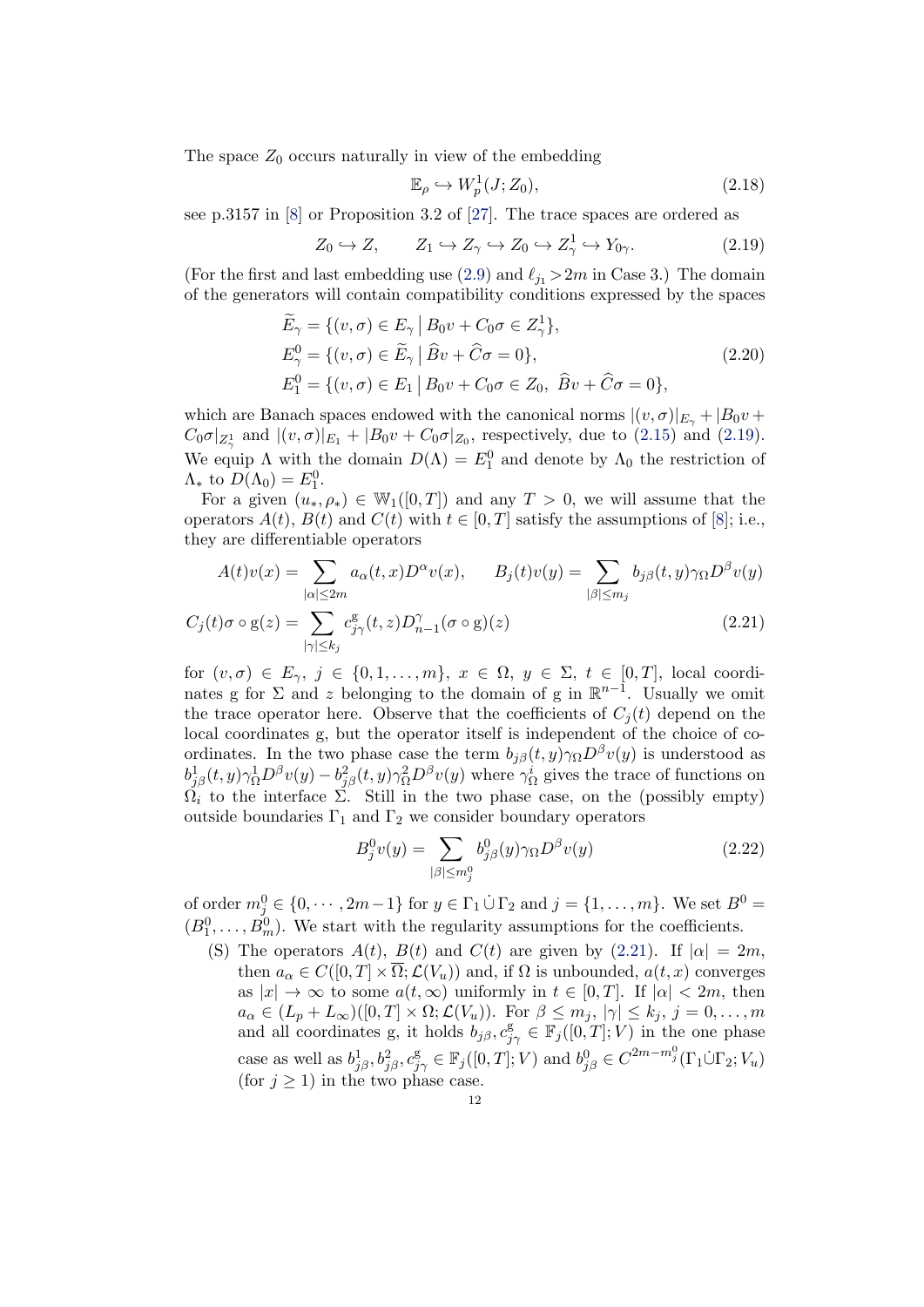Here we have  $V = \mathcal{L}(V_u, V_\rho)$ , resp.  $V = \mathcal{L}(V_u)$ , for  $b_{j\beta}$  and  $j = 0$ , resp.  $j \ge 1$ , and  $V = \mathcal{L}(V_{\rho}),$  resp.  $V = \mathcal{L}(V_{\rho}, V_u)$ , for  $c_{j\beta}^g$  and  $j = 0$ , resp.  $j \ge 1$ . The function spaces  $\mathbb{F}_i$  arise naturally in view of [\(2.6\)](#page-5-2) and [\(2.11\)](#page-6-2).

The symbols of the principal parts of the linear differential operators are denoted by  $\mathcal{A}_{\#}, \mathcal{B}_{j\#}$  and  $\mathcal{C}_{j\#},$  cf. e.g. [\[6\]](#page-41-17), where we put  $C_{j\#}(t) = 0$  if  $j \notin \mathcal{J}$ . We first assume that the operators  $A(t)$  are normally elliptic; i.e.,

(E)  $\sigma(\mathcal{A}_{\#}(t,x,\xi)) \subset \mathbb{C}_{+}$  and (if  $\Omega$  is unbounded)  $\sigma(\mathcal{A}_{\#}(t,\infty,\xi)) \subset \mathbb{C}_{+}$ , for  $x \in \overline{\Omega}$ ,  $t \in [0, T]$  and  $\xi \in \mathbb{R}^n$  with  $|\xi| = 1$ .

To formulate the *Lopatinskii–Shapiro conditions*, at a given point  $x \in \Sigma$  we rotate the coordinate system such that  $\nu(x) = (0, ..., 0, -1) \in \mathbb{R}^n$ , without changing the notation. Moreover, in the two phase case we reflect the coefficients and functions in  $\Omega_2$  in normal direction to  $\Omega_1$ . On  $\Omega_1$  we thus obtain a system of two components: the given one on  $\Omega_1$  and the reflected one from  $\Omega_2$ . The latter is still normally elliptic. For  $x \in \Sigma$ , the conditions below shall refer to this modified system in the two phase setting, where we set  $V = V_u$  in the one phase case and  $V = V_u^2$  in the two phase case.

(LS) For each  $x \in \Sigma$ ,  $t \in [0, T]$ ,  $\lambda \in \overline{\mathbb{C}_+}$  and  $\xi' \in \mathbb{R}^{n-1}$  with  $|\lambda| + |\xi'| \neq 0$ , the ordinary initial value problem

$$
(\lambda + \mathcal{A}_{\sharp}(t, x, \xi', D_y))v(y) = 0, \qquad y > 0,
$$
  

$$
\mathcal{B}_{0\sharp}(t, x, \xi', D_y)v(0) + (\lambda + \mathcal{C}_{0\sharp}^{\mathcal{S}}(t, x, \xi'))\sigma = 0,
$$
  

$$
\mathcal{B}'_{\sharp}(t, x, \xi', D_y)v(0) + \mathcal{C}_{\sharp}^{\mathcal{S}}(t, x, \xi')\sigma = 0, \qquad j = 1, ..., m,
$$

has only the trivial solution  $(v, \sigma) = 0$  in  $C_0([0, \infty); V) \times V_\rho$ . Moreover, in the two phase case on the outside boundaries  $\Gamma_1 \cup \Gamma_2$  the analogous condition shall hold for A and  $B_j^0$ .

In Cases 2 and 3, the following additional 'asymptotic' conditions are required, respectively.

 $(LS_{\infty}^-)$  Let  $\ell < 2m$ . For each  $x \in \Sigma$ ,  $t \in [0,T]$ ,  $\lambda \in \overline{\mathbb{C}_+}$  and  $\xi' \in \mathbb{R}^{n-1}$  with  $|\lambda| + |\xi'| \neq 0$ , the ordinary initial value problem

$$
(\lambda + \mathcal{A}_{\sharp}(t, x, \xi', D_y))v(y) = 0, \qquad y > 0,
$$
  

$$
\mathcal{B}_{j\sharp}^{\nu}(t, x, \xi', D_y)v(0) = 0, \qquad j = 1, ..., m,
$$

and for all  $\lambda \in \overline{\mathbb{C}_+}$  and  $|\xi'| = 1$  the problem

$$
\mathcal{A}_{\sharp}(t,x,\xi',D_y)v(y) = 0, \qquad y > 0,
$$
  

$$
\mathcal{B}_{0\sharp}(t,x,\xi',D_y)v(0) + (\lambda + C_{0\sharp}^{\mathcal{S}}(t,x,\xi'))\sigma = 0,
$$
  

$$
\mathcal{B}_{j\sharp}(t,x,\xi',D_y)v(0) + C_{j\sharp}^{\mathcal{S}}(t,x,\xi')\sigma = 0, \qquad j = 1,\ldots,m,
$$

only have the trivial solution  $(v, \sigma) = 0$  in  $C_0([0, \infty); V) \times V_\rho$ .

 $(LS_{\infty}^+)$  Let  $\ell > 2m$ . For each  $x \in \Sigma$ ,  $t \in [0, T]$ ,  $\lambda \in \overline{\mathbb{C}_+}$  and  $\xi' \in \mathbb{R}^{n-1} \setminus \{0\}$ , the ordinary initial value problem

$$
(\lambda + \mathcal{A}_{\sharp}(t, x, \xi', D_y))v(y) = 0, \qquad y > 0,
$$
  

$$
\mathcal{B}_{j\sharp}(t, x, \xi', D_y)v(0) + \delta_{j, \mathcal{J}_{2q+1}}\mathcal{C}_{j\sharp}^{\mathsf{g}}(t, x, \xi')\sigma = 0, \qquad j = 0, \dots, m,
$$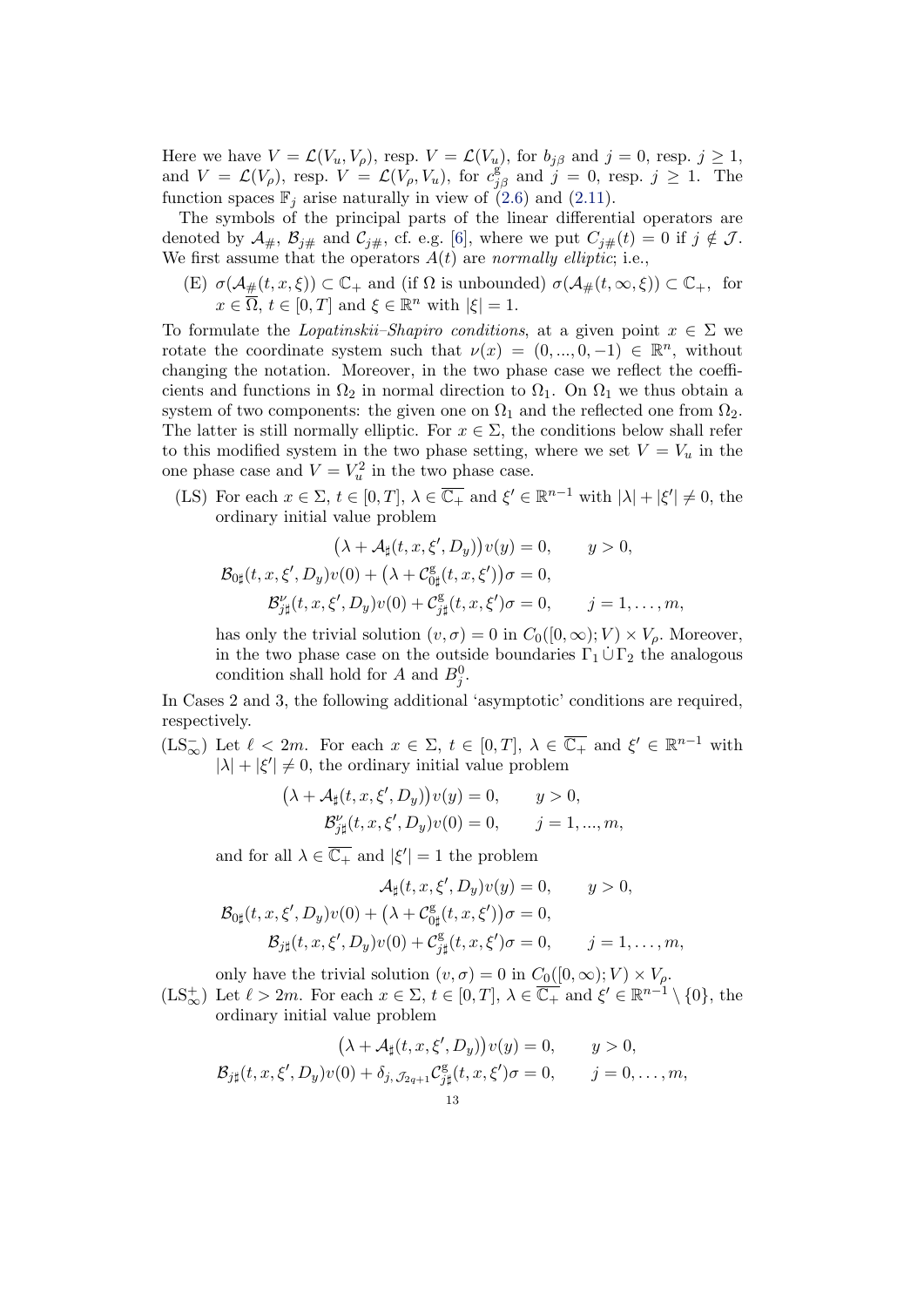and for all  $\lambda \in \overline{\mathbb{C}_+} \setminus \{0\}$ ,  $|\xi'| = 1$  and  $i = 1, \ldots, 2q$ , the problem

$$
(\lambda + \mathcal{A}_{\sharp}(t, x, 0, D_y))v(y) = 0, \qquad y > 0,
$$
  

$$
\mathcal{B}_{0\sharp}(t, x, 0, D_y)v(0) + \delta_{-1, \mathcal{J}_i}\lambda\sigma + \delta_{0, \mathcal{J}_i}\mathcal{C}_{0\sharp}^{\mathcal{S}}(t, x, \xi')\sigma = 0,
$$
  

$$
\mathcal{B}_{j\sharp}(t, x, 0, D_y)v(0) + \delta_{j, \mathcal{J}_i}\mathcal{C}_{j\sharp}^{\mathcal{S}}(t, x, \xi')\sigma = 0, \qquad j = 1, ..., m,
$$

have only the trivial solution  $(v, \sigma) = 0$  in  $C_0([0, \infty); V) \times V_\rho$ . Here,  $\delta_{j, \mathcal{J}_i} = 1$  if  $j \in \mathcal{J}_i$  and  $\delta_{j, \mathcal{J}_i} = 0$  otherwise.

We first give typical examples for these cases.

Example 2.3. We continue to discuss Example [2.1.](#page-8-1) One can show (S) as in in Proposition 10 of [\[19\]](#page-41-4), where also the derivatives were computed for  $c = 0$ . To illustrate the ellipticity conditions, we recall two typical linearizations from Examples 3.6 and 3.2 of [\[8\]](#page-41-10), respectively. Here  $m = 1$  and  $\sigma = \gamma_{\Sigma} v$  is the static boundary condition so that  $m_1 = k_1 = 0$ . The linear model problems for dynamic boundary conditions with surface convection looks like

$$
\partial_t v - \Delta v = g, \qquad t > 0, \ x \in \Omega,
$$
  

$$
\partial_t \sigma + \partial_\nu v + a \cdot \nabla_\Sigma \sigma = h, \qquad t > 0, \ x \in \Sigma,
$$

for the surface gradient  $\nabla_{\Sigma}$  and a tangential vector field  $a \in C^1(\Sigma, \mathbb{R}^{n-1})$ . The ellipticity conditions in Case 2 hold with  $k_0 = m_0 = 1$ . Dynamic boundary conditions with surface diffusion are described by the system

$$
\partial_t v - \Delta v = g, \qquad t > 0, \ x \in \Omega,
$$
  

$$
\partial_t \sigma + \partial_\nu v + \Delta_\Sigma \sigma = h, \qquad t > 0, \ x \in \Sigma,
$$

for the Laplace Beltrami operator  $\Delta_{\Sigma}$ . It satisfies the ellipticity conditions in Case 1 with  $m_0 = 1$  and  $k_0 = 2$ . Similarly one treats the Cahn–Hilliard phase field model, where  $m = 2$ , see Example 3.3 in [\[8\]](#page-41-10).

<span id="page-13-0"></span>Example 2.4. In the framework of Example [2.2](#page-8-0) we focus on the most important case for later results, namely the linearization at an equilibrium which is given by a sphere  $\Sigma$  of radius  $R > 0$  and by constant temperature. (General initial configurations are similarly treated in e.g. [\[34\]](#page-42-10).) Here we obtain

$$
\partial_t v - d\Delta v = f, \qquad t > 0, \ x \in \Omega,
$$
  

$$
l \partial_t \rho - (d_2 \partial_\nu v_2 - d_1 \partial_\nu v_1) = g, \qquad x \in \Sigma,
$$
  

$$
\partial_{\nu_D} v = 0, \qquad x \in \partial D,
$$
  

$$
v + \sigma \Big( \frac{1}{R^2} + \frac{1}{n-1} \Delta_\Sigma \Big) \rho = h, \qquad t \ge 0, \ x \in \Sigma,
$$

see equations (1.8) in [\[31\]](#page-42-9) and (4.3) in [\[34\]](#page-42-10). One can check that the ellipticity assumptions hold as in Example 3.4 of [\[8\]](#page-41-10) for the one phase case. Here,  $m_0 = 1$ ,  $m_1 = 0, 2m = k_1 = 2, k_0 = -\infty \text{ and } \ell = \ell_1 = 3 > 2m.$ 

Condition (LS) is analogous to the usual Lopatinski Shapiro conditions, see e.g. [\[6\]](#page-41-17), [\[7\]](#page-41-16) and the references therein. The other two conditions have been introduced and discussed in [\[8\]](#page-41-10). There it is also shown that (E), (LS) and, if if  $\ell \neq 2m$ ,  $(LS_{\infty}^{\pm})$  are necessary for the following crucial regularity result. It is taken from Theorems 2.1 and 2.2 of [\[8\]](#page-41-10), where part (c) can be shown as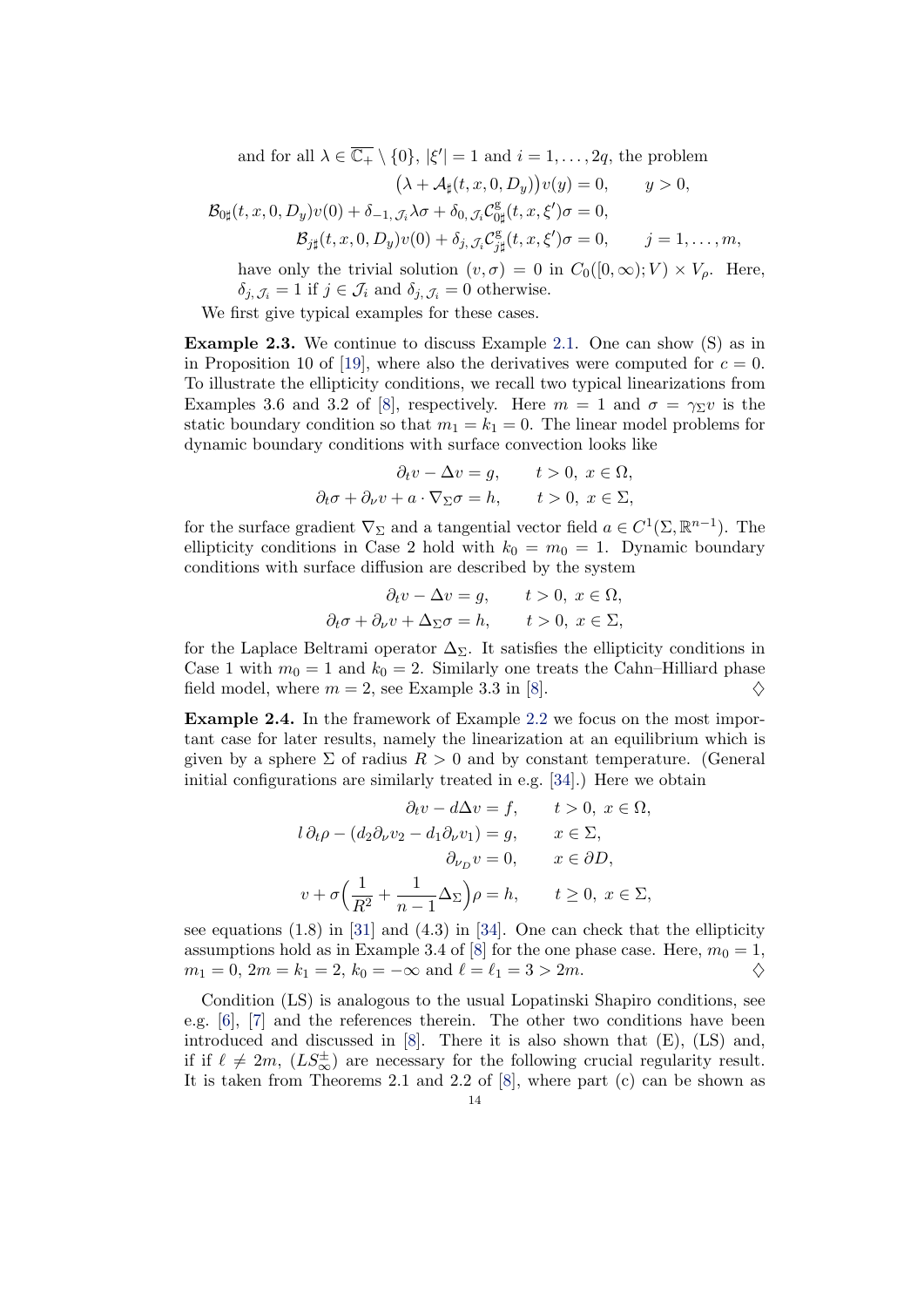Corollary 2.3 of [\[8\]](#page-41-10). However, the results in [\[8\]](#page-41-10) were only proved in the one phase setting. To extend them to the two phase case, we proceed as in Theorem 3.3 of [\[34\]](#page-42-10). One first reduces the assertion via localization and perturbation to model problems with constant coefficients on the full space for the interior points  $x$ , on the halfspace for x in the outer boundaries  $\Gamma_1 \cup \Gamma_2$  and on  $\mathbb{R}^{n-1} \times (\mathbb{R} \setminus \{0\})$  for x on the interface  $\Sigma$  (where  $\Omega_2$  corresponds to the lower halfplane). The first two problems have been solved in [\[6\]](#page-41-17) and [\[7\]](#page-41-16). To solve the third one, we reflect the functions the lower halfplane to one on the upper halfplane, obtaining a second component. Employing the Lopatinski Shapiro conditions stated above, one can then proceed as in [\[8\]](#page-41-10) in the one phase case.

<span id="page-14-0"></span>**Theorem 2.5.** Assume that the operators  $A(t)$ ,  $B(t)$ ,  $C(t)$  and  $B^0$ ,  $t \in J =$ [0, T], are defined for some  $w_* \in \mathbb{E}_1([0,T])$  and satisfy (S), (E), (LS), and  $(LS_{\infty}^-)$  if  $\ell < 2m$  or  $(LS_{\infty}^+)$  if  $\ell > 2m$ . Then the following assertions are true. (a) There is a unique solution  $(u, \rho) \in \mathbb{E}_1(J)$  of the problem

$$
\partial_t u(t) + A(t)u(t) = f(t), \qquad on \ \Omega, \ t \in (0, T],
$$
  
\n
$$
\partial_t \rho(t) + B_0(t)u(t) + C_0(t)\rho(t) = g_0(t), \qquad on \ \Sigma, \ t \in [0, T],
$$
  
\n
$$
B_j(t)u(t) + C_j(t)\rho(t) = g_j(t), \qquad on \ \Sigma, \ t \in [0, T], \ j = 1, ..., m,
$$
  
\n
$$
B^0 u(t) = 0, \qquad on \ \Gamma_1 \cup \Gamma_2, \ t \in [0, T],
$$
  
\n
$$
(u(0), \rho(0)) = (u_0, \rho_0), \qquad on \ \Omega \times \Sigma, \tag{2.23}
$$

(where we drop the equation  $B^0u(t)=0$  in the one phase setting) if and only if  $f, g, u_0$  and  $\rho_0$  belong to the data space

$$
\mathbb{D}(J) := \left\{ (u_0, \rho_0, f, g) \in X_{\gamma} \times Z_{\gamma} \times \mathbb{E}(J) \times \mathbb{F}(J) \, \middle| \, B_j(0)u_0 + C_j(0)\rho_0 = g_j(0) \, \right\}
$$
\n
$$
for \, j = 1, \dots, m; \, g_0(0) - B_0(0)u_0 - C_0(0)\rho_0 \in Z_{\gamma}^1 \right\}.
$$

The corresponding solution operator  $S : \mathbb{D}(J) \to \mathbb{E}_1(J)$  is continuous. The norm of S is bounded uniformly in  $T' \in (0,T]$  if we restrict it to the subspace  $\mathbb{D}_0([0,T'])$  of  $\mathbb{D}([0,T'])$  of data with  $g(0) = 0$ .

(b) If the coefficients do not depend on time, the operator  $-\Lambda$  with  $D(\Lambda) = E_1^0$ generates an analytic  $C_0$ -semigroup in  $E_0$ .

(c) There is a  $\mu_0 \geq 0$  larger than the growth bound of  $-\Lambda$  such that the results on [\(2.23\)](#page-14-1) hold on  $J = \mathbb{R}_+$  if we replace  $\partial_t$  by  $\partial_t + \mu$  (2.23) for any  $\mu \ge \mu_0$ , and

<span id="page-14-2"></span><span id="page-14-1"></span>
$$
||(u,\rho)||_{L_p(\mathbb{R}_+;E))} \leq \frac{c}{\mu} ||(u_0,\rho_0,f,g)||_{\mathbb{D}(\mathbb{R}_+)} \tag{2.24}
$$

Here  $\mathbb{D}(J)$  is a Banach space endowed with the norm

$$
||f||_{\mathbb{E}(J)} + ||g||_{\mathbb{F}(J)} + |(u_0, \rho_0)|_{E_{\gamma}} + |g_0(0) - B_0(0)u_0 - C_0(0)\rho_0|_{Z_{\gamma}^1}
$$

and  $\mathbb{D}_0$  is closed in it, due to  $(2.7)$ ,  $(2.15)$  and  $(2.19)$ . The assertion concerning  $\mathbb{D}_0$  can be checked as in e.g. Theorem 2.2 of [\[28\]](#page-42-19). We note that the *compatibility* conditions expressed by  $\mathbb D$  are preserved by the solutions of [\(2.23\)](#page-14-1). Later we mostly need the following variant of the above theorem which involves lower order terms, cf. [\(2.15\)](#page-10-0) and [\(2.16\)](#page-10-1).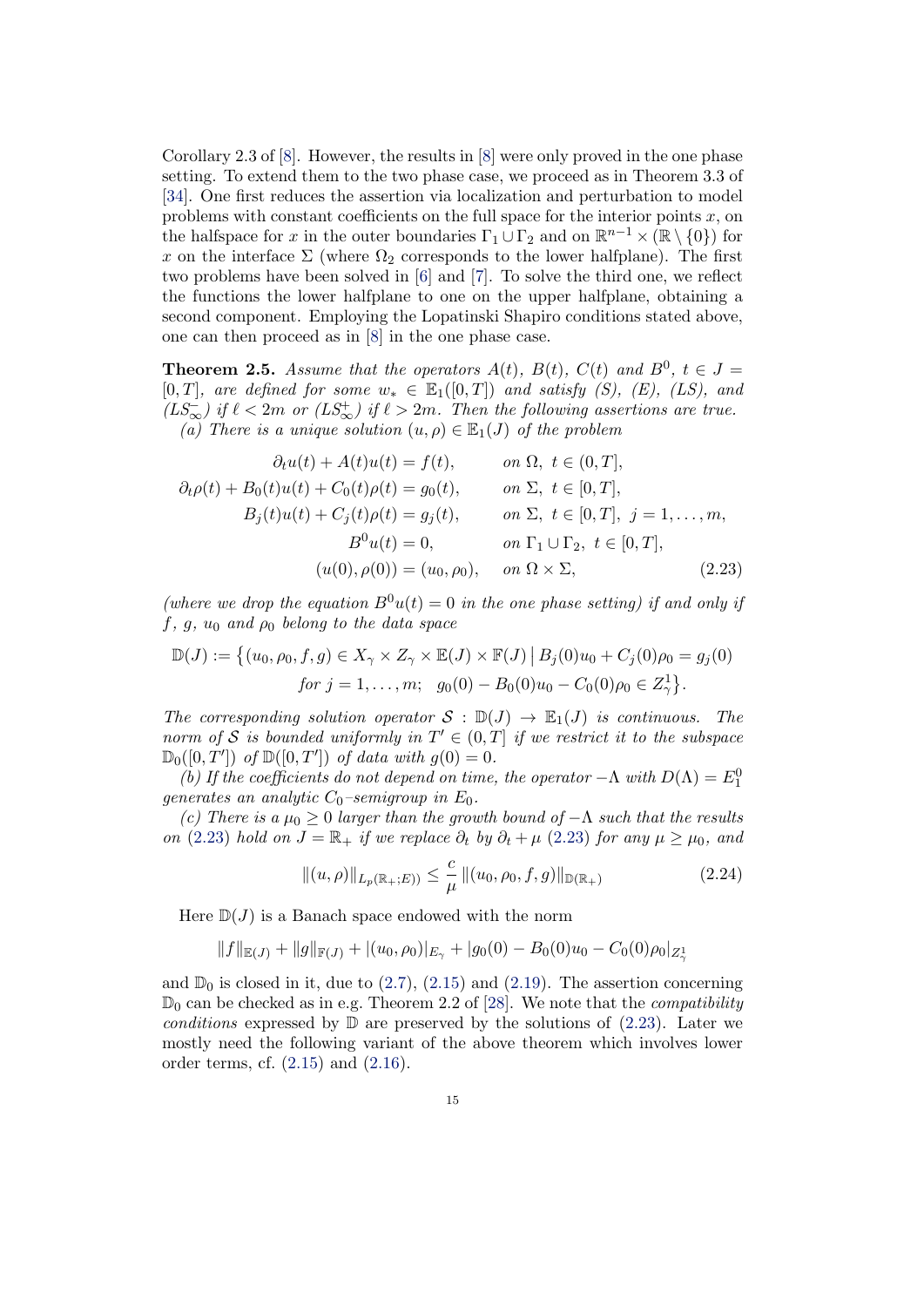<span id="page-15-0"></span>**Corollary 2.6.** Assume that  $(R)$  and the assumptions of Theorem [2.5](#page-14-0) are valid. Then the assertions (a) and (b) of this theorem still hold for the problem

$$
\partial_t u(t) + A_{*u}(t)u(t) + A_{*\rho}(t)\rho(t) + A_{*\rho}(t)\dot{\rho}(t) = f(t), \qquad on \ \Omega, \ t \in (0, T],
$$
  

$$
\partial_t \rho(t) + B_0(t)u(t) + C_0(t)\rho(t) = g_0(t), \qquad on \ \Sigma, \ t \in [0, T],
$$
  

$$
\widehat{B}(t)u(t) + \widehat{C}(t)\rho(t) = \widehat{g}(t), \qquad on \ \Sigma, \ t \in [0, T],
$$
  

$$
B^0 u(t) = 0, \qquad on \ \Gamma_1 \cup \Gamma_2, \ t \in [0, T],
$$
  

$$
(u(0), \rho(0)) = (u_0, \rho_0), \qquad on \ \Omega \times \Sigma, \tag{2.25}
$$

(where we drop the equation  $B^0u(t) = 0$  in the one phase setting) instead of [\(2.23\)](#page-14-1) and the operator  $\Lambda_0 := \Lambda_* |E_1^0$  instead of  $\Lambda$ . ( $\Lambda_*$  is defined for  $(w_*, y_*) \in$  $W_1 \times Y_{0\gamma}$ , see [\(2.16\)](#page-10-1) and [\(2.20\)](#page-11-3).) After increasing  $\mu_0$  if needed, for every  $(u_0, \rho_0, f, g) \in \mathbb{D}(\mathbb{R}_+)$  there is a unique solution  $(u, \rho) \in \mathbb{E}_1(\mathbb{R}_+)$  of the system  $\partial_t u(t) + (A_{**}(t) + \mu - A_{**}(t)B_0(t))u(t)$ 

<span id="page-15-1"></span>
$$
+ (A_{*\rho}(t) - A_{*\rho}(t)D_0(t))u(t) = f(t), \t on \Omega, t \in (0, T],
$$
  
\n
$$
\partial_t \rho(t) + B_0(t)u(t) + (C_0(t) + \mu)\rho(t) = g_0(t), \t on \Sigma, t \in [0, T],
$$
  
\n
$$
\widehat{B}(t)u(t) + \widehat{C}(t)\rho(t) = \widehat{g}(t), \t on \Sigma, t \in [0, T],
$$
  
\n
$$
B^0 u(t) = 0, \t on \Gamma_1 \cup \Gamma_2, t \in [0, T],
$$
  
\n
$$
(u(0), \rho(0)) = (u_0, \rho_0), \t on \Omega \times \Sigma, \t (2.26)
$$

(where we drop the equation  $B^0u(t) = 0$  in the one phase setting) for each  $\mu \ge \mu_0$ , and it holds  $\|(u, \rho)\|_{\mathbb{E}_1(\mathbb{R}_+)} \le c \|(u_0, \rho_0, f, g)\|_{\mathbb{D}(\mathbb{R}_+)}.$ 

*Proof.* (1) To solve the problem [\(2.25\)](#page-15-1) on  $J = [0, T]$ , we fix  $(u_0, \rho_0, f, g) \in \mathbb{D}(J)$ . Let  $(v, \sigma), (\overline{v}, \overline{\sigma}) \in \mathbb{E}_1(J)$ . We set

<span id="page-15-2"></span>
$$
\tilde{f}(v,\sigma) = \tilde{f} := f + (A - A_{*u})v - A_{*\rho}\sigma - A_{*\dot{\rho}}\dot{\sigma} \in \mathbb{E}(J).
$$

Let  $\Phi(v,\sigma) \in \mathbb{E}_1(J)$  be the solution [\(2.23\)](#page-14-1) for the data  $(u_0, \rho_0, \tilde{f}, g) \in \mathbb{D}(J)$ . The function  $\Phi(v, \sigma) - \Phi(\overline{v}, \overline{\sigma})$  then solves [\(2.23\)](#page-14-1) with  $u_0 = 0$ ,  $\rho_0 = 0$  and  $g = 0$ . Theorem [2.5,](#page-14-0)  $(2.15)$ , and the embeddings  $(2.5)$ ,  $(2.11)$ ,  $(2.19)$  thus yield

$$
\begin{aligned} \|\Phi(v,\sigma)-\Phi(\overline{v},\overline{\sigma})\|_{\mathbb{E}_1(J)} &\leq c \|\widetilde{f}(v,\sigma)-\widetilde{f}(\overline{v},\overline{\sigma})\|_{\mathbb{E}(J)} \\ &\leq cT^{1/p} \left( \|v-\overline{v}\|_{C(J;X_\gamma)} + \|\sigma-\overline{\sigma}\|_{C(J;Z_\gamma)} + \|\partial_t(\sigma-\overline{\sigma})\|_{C(J;Z_\gamma^1)} \right) \\ &\leq \widetilde{c}T^{1/p} \|(v,\sigma)-(\overline{v},\overline{\sigma})\|_{\mathbb{E}_1(J)} \,. \end{aligned}
$$

Here we can take the same constants if we replace T by  $T' \in (0, T]$  since the involved differences vanish at  $t = 0$ . For  $T' = \min\{T, (2\tilde{c})^{-p}\}\$  we obtain a fix point  $(u, \rho) = \Phi(u, \rho) \in \mathbb{E}_1([0, T'])$  which solves  $(2.25)$ . By a finite iteration, the first assertion follows.

(2) Note that  $(A_{\ast\delta}(t)B_0(t), A_{\ast\delta}(t)C_0(t)) \in \mathcal{L}(E_{\gamma}, X)$ , and hence  $\Lambda - \Lambda_0$  is a lower order perturbation of  $(\Lambda, D(\Lambda))$ , due to [\(2.15\)](#page-10-0) and [\(2.16\)](#page-10-1). So the assertion about  $\Lambda_0$  holds. If the data belong to  $\mathbb{D}(\mathbb{R}_+)$  and  $\mu \geq \mu_0$ , we further obtain a solution  $(u, \rho) \in \mathbb{E}_1^{\text{loc}}$  of  $(2.26)$  as in Step  $(1)$ . Theorem [2.5](#page-14-0) then implies that

$$
||(u, \rho)||_{\mathbb{E}_1([0,T])} \le c ||(u_0, \rho_0, f, g)||_{\mathbb{D}([0,T])}
$$
  
\n
$$
\le \widehat{c} (||(u_0, \rho_0, f, g)||_{\mathbb{D}([0,T])} + ||(u, \rho)||_{L_p([0,T]; E_\gamma)}),
$$
  
\n
$$
\le \widehat{c} (||(u_0, \rho_0, f, g)||_{\mathbb{D}([0,T])} + ||(u, \rho)||_{L_p([0,T]; E_\gamma)}),
$$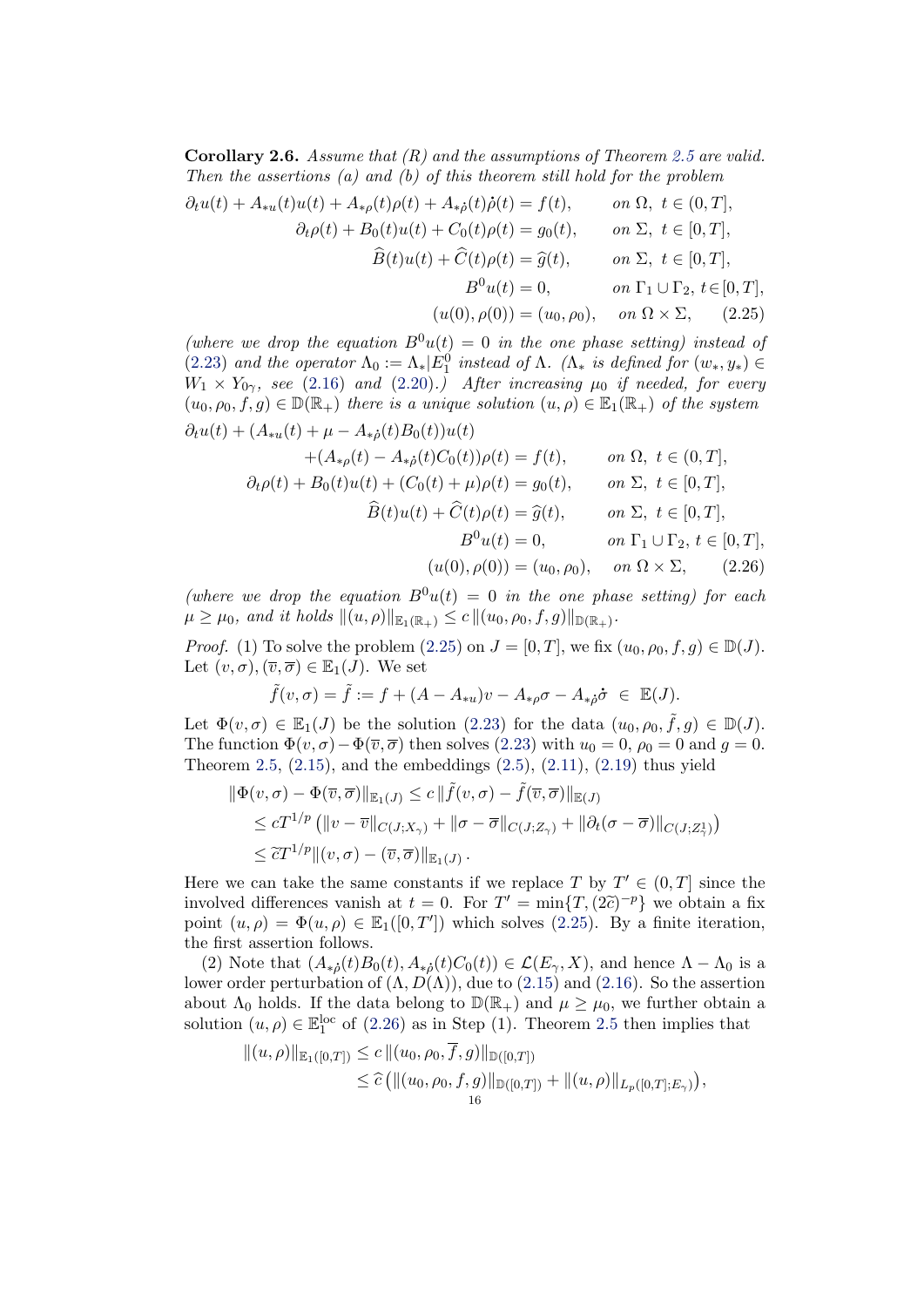where  $\overline{f} = f + A_{\ast}{}_{\rho} B_0 u + A_{\ast}{}_{\rho} C_0 \rho$ . Here and below, the constants do not depend on  $T \geq 1$  and  $\mu \geq \mu_0$ . On the right hand side we can now interpolate  $X_\gamma$ between X and  $X_1$ , as well as  $Z_\gamma$  between Z and  $Z_1$ . By means of Young's inequality and [\(2.24\)](#page-14-2), we deduce

$$
\|(u,\rho)\|_{L_p([0,T];E_\gamma)} \leq (4\widehat{c})^{-1} \| (u,\rho) \|_{L_p([0,T];E_1)} + c \| (u,\rho) \|_{L_p([0,T];E)}
$$
  

$$
\leq (4\widehat{c})^{-1} \| (u,\rho) \|_{L_p([0,T];E_1)} + c/\mu \left( \| (u_0,\rho_0,f,g) \|_{\mathbb{D}([0,T])} + \| (u,\rho) \|_{L_p([0,T];E_\gamma)} \right).
$$

Fixing a sufficiently large  $\mu_0 \geq 0$ , we conclude that  $\|(u, \rho)\|_{\mathbb{E}_1([0,T])} \leq$  $c \| (u_0, \rho_0, f, g) \|_{\mathbb{D}([0,T])}$  for all  $T \geq 1$ ; thus arriving at the asserted estimate.  $\Box$ 

In order to treat the nonlinear compatibility conditions related to [\(1.1\)](#page-1-0), we need an 'almost right inverse' of the map  $(B, C)$  constructed in the next lemma, cf. Proposition 5 in [\[19\]](#page-41-4) for the simpler case of static boundary conditions.

<span id="page-16-0"></span>**Corollary 2.7.** Assume that  $(R)$  holds. Given  $(u_0, \rho_0) \in W_\gamma$ , take some  $(u_*, \rho_*) \in \mathbb{W}_1([0,T])$  and  $T > 0$  with  $u_*(0) = u_0$  and  $\rho_*(0) = \rho_0$ . Assume that the corresponding operators  $A(t)$ ,  $B(t)$ ,  $C(t)$  and  $B^0$ ,  $t \in [0,T]$ , satisfy (S), (E), (LS), and  $(LS_{\infty}^-)$  if  $\ell < 2m$  or  $(LS_{\infty}^+)$  if  $\ell > 2m$ . Put  $A = A(0)$ ,  $B = B(0)$  and  $C = C(0)$ . Then there is a map  $\mathcal{N}_{\gamma} \in \mathcal{L}(Y_{\gamma}, E_{\gamma})$  such that  $(\widehat{B},\widehat{C})\mathcal{N}_{\gamma}=I_1, (B_0,C_0)\mathcal{N}_{\gamma}-I_0\in \mathcal{L}(Y_{\gamma},Z_{\gamma}^1),$  where  $I_0(\psi_0,\ldots,\psi_m)=\psi_0$  and  $I_1(\psi_0, \ldots, \psi_m) = (\psi_1, \ldots, \psi_m) =: \hat{\psi}.$ 

*Proof.* We first note that  $T > 0$  and  $(u_*, \rho_*) \in \mathbb{W}_1([0,T])$  with  $u_*(0) = u_0$  and  $\rho_*(0) = \rho_0$  exist due to [\(2.5\)](#page-5-0) and [\(2.11\)](#page-6-2). Using [\(2.7\)](#page-5-1), for given  $\psi \in Y_\gamma$  we find a function  $g \in \mathbb{F}([T/2,T])$  with  $g(T/2) = \psi$  and  $||g||_{\mathbb{F}} \le c |\psi|_{Y_{\gamma}}$ . Set  $g(t) =$  $2tT^{-1}g(T-t)$  for  $t \in [0, T/2]$ . Note that  $||g||_{\mathbb{F}([0,T])} \leq c |\psi|_{Y_{\gamma}}$ . Then  $(0, 0, 0, g) \in$  $\mathbb{D}([0,T])$  and Theorem [2.5](#page-14-0) gives a solution  $(v,\sigma) \in \mathbb{E}_1([0,T])$  of [\(2.23\)](#page-14-1) for this data. Defining  $\mathcal{N}_{\gamma}\psi := (v(T/2), \sigma(T/2)),$  we see that  $(\widehat{B}, \widehat{C})\mathcal{N}_{\gamma}\psi = \widehat{\psi}$  and  $(B_0, C_0) \mathcal{N}_{\gamma} \psi - \psi_0 = \dot{\sigma}(T/2) \in Z_{\gamma}^1$ . The asserted continuity follows from

$$
|(v(T/2),\sigma(T/2))|_{E_{\gamma}}+|\dot{\sigma}(T/2)|_{Z_{\gamma}^1}\leq c\, \|(v,\sigma)\|_{\mathbb{E}_1}\leq c\,\|g\|_{\mathbb{F}}\leq c\,|\psi|_{Y_{\gamma}},
$$

because of Theorem [2.5](#page-14-0) and the embeddings  $(2.5)$ ,  $(2.11)$ .

$$
\Box
$$

We conclude this section with a simple lemma concerning Slobodeckii spaces.

<span id="page-16-1"></span>**Lemma 2.8.** Let  $a < b < d$ ,  $q \in (1, \infty)$ ,  $\kappa > 1/q$ , and V be a Banach space. If  $u \in W^{\kappa}_q((a, b); V)$  and  $v \in W^{\kappa}_q((b, d); V)$  satisfy  $u(b) = v(b)$  (where the trace exists by Sobolev's embedding), then the function  $w$  given by  $w = u$  on  $(a, b]$  and  $w = v$  on  $[b, d)$  belongs to  $W^{\kappa}_q((a, d); V)$  with  $||w||_{W^{\kappa}_q} \leq c_W (||u||_{W^{\kappa}_q} + ||v||_{W^{\kappa}_q}).$ 

*Proof.* For simplicity, we assume that a and d are finite. Define  $u^0 = u - u(b)$ on  $(a, b)$  and  $v^0 = v - v(b)$  on  $(b, d)$  and extend these functions by 0 to  $(a, d)$ keeping the notation. It holds that

$$
||u^0||_{W_q^{\kappa}((a,d);V)} \leq c ||u^0||_{W_q^{\kappa}((a,b);V)} \leq c ||u||_{W_q^{\kappa}((a,b);V)},
$$

and similarly for v. (The continuity of the 0–extension is shown by interpolation between  $L^q$  and  $W_q^1$  with 0 boundary conditions.) The assertion now follows from  $w = u^0 + v^0 + 2u(b)$ .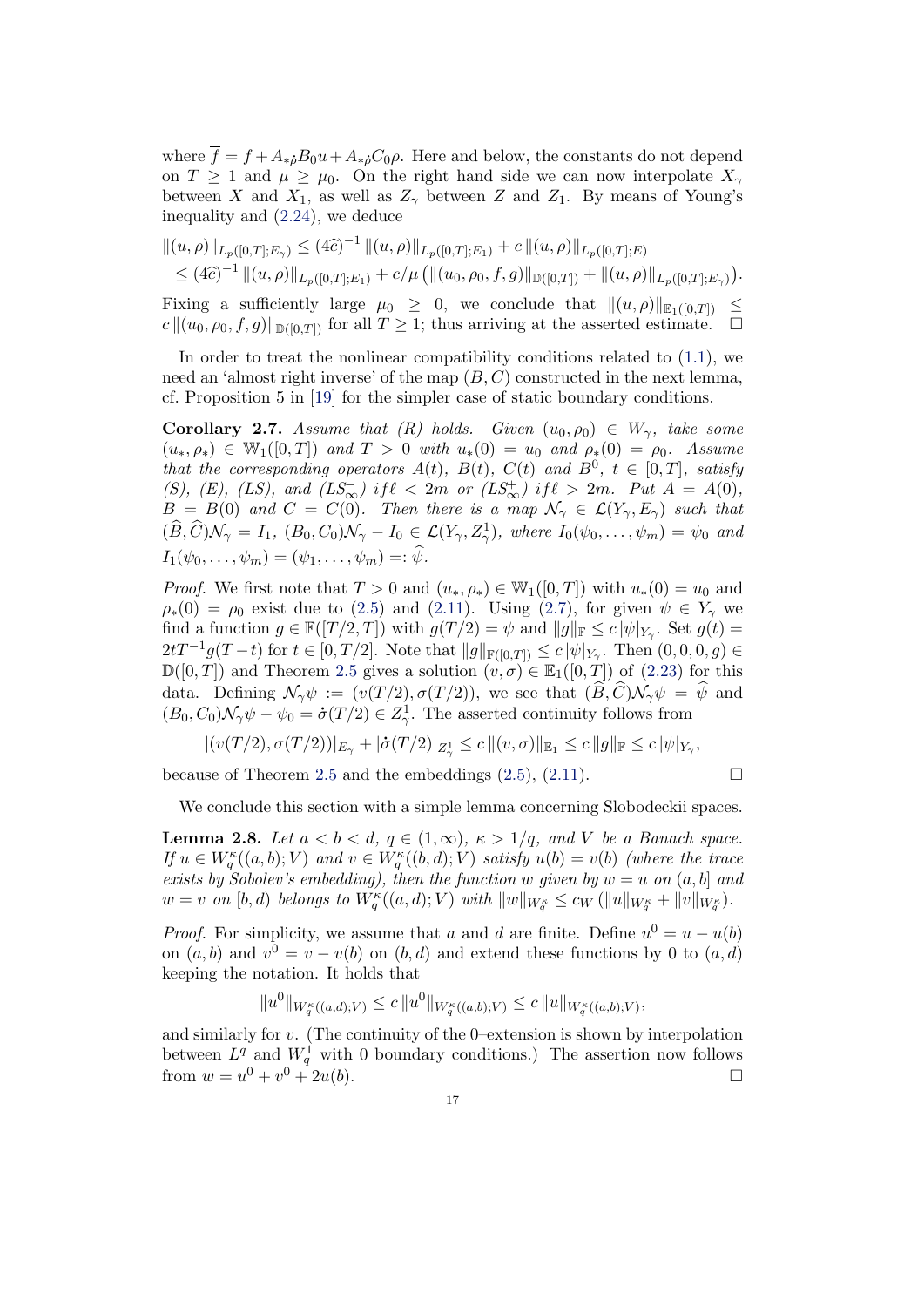#### <span id="page-17-1"></span>3. Wellposedness and regularity

In our main results we use the following linearization setup. Assume that (R) holds and define the operators from [\(2.15\)](#page-10-0) for any given  $w_* = (u_*, \rho_*) \in$  $\mathbb{W}_1(J) = \mathbb{W}_1$ . We put  $\mathbb{W}_1^* = \mathbb{W}_1 - w_*$  and define the nonlinear maps

<span id="page-17-0"></span> $F \in C^1(\mathbb{W}_1^*;\mathbb{E})$  and  $G \in C^1(\mathbb{W}_1^*;\mathbb{F})$  with loc. bdd. derivative,  $F(0) = 0$ ,  $G(0) = 0$  and  $F'(0) = 0$ ,  $G'(0) = 0$ , (3.1) by setting

$$
F(v, \sigma) = (A(w_*)v - A(w_* + (v, \sigma))v)
$$
  
–  $(A(w_* + (v, \sigma))u_* - A(w_*)u_* - [A'(w_*)u_*](v, \sigma))$   
 +  $(R(w_* + (v, \sigma), \dot{\rho}_* + \dot{\sigma}) - R(w_*, \dot{\rho}_*) - R'(w_*, \dot{\rho}_*)(v, \sigma, \dot{\sigma})),$   
 $G(v, \sigma) = \mathcal{D}'(w_*)(v, \sigma) + \mathcal{D}(w_*) - \mathcal{D}(w_*(v, \sigma)),$  (3.2)

for  $(v, \sigma) \in \mathbb{W}_1^*$ . We put  $\widehat{G} = (G_1, \ldots, G_m)$ . It holds  $F'(\varphi)(u, \rho) = [\mathcal{A}(w_*) - \mathcal{A}(w_* + \varphi)]u + [\mathcal{A}'(w_*)u_* - \mathcal{A}'(w_* + \varphi)(u_* + v)](u, \rho)$  $+ \left[\mathcal{R}^\prime(u_*+v,\rho_*+\sigma,\dot{\rho}_*+\dot{\sigma}) - \mathcal{R}^\prime(u_*,\rho_*,\dot{\rho}_*)\right](u,\rho,\dot{\rho}),$  $G'(\varphi)(u,\rho) = [\mathcal{D}'(w_*) - \mathcal{D}'(w_* + \varphi)](u,\rho)$  (3.3)

for  $\varphi = (v, \sigma) \in \mathbb{W}_1^*$  and  $(u, \rho) \in \mathbb{E}_1$ . The asserted mapping properties easily follow from (R) and the embeddings [\(2.5\)](#page-5-0), [\(2.11\)](#page-6-2), [\(2.19\)](#page-11-2). Observe that  $\hat{\mathcal{D}}(w_*) =$ 0 and  $\mathcal{D}_0(w_*)(t) = -\dot{\rho}_*(t) \in Z^1_\gamma$  if  $w_*$  solves [\(1.1\)](#page-1-0) and that also  $\mathcal{D}_0(w_*) = 0$  if  $w_*$  is an equilibrium of [\(1.1\)](#page-1-0). Replacing here  $\dot{\sigma}$  by  $y \in Y_{0\gamma}$  and fixing  $t \in J$ , we obtain maps

$$
F(t) \in C^{1}((W_{1} - w_{*}(t)) \times Y_{0\gamma}; X),
$$
  
\n
$$
G(t) \in C^{1}(W_{1} - w_{*}(t); Y_{1}) \cap C^{1}(W_{\gamma} - w_{*}(t); Y_{\gamma})
$$
\n(3.4)

<span id="page-17-2"></span>with the analogous properties as in  $(3.1)$ .

Let  $w_* = (u_*, \rho_*) \in \mathbb{W}_1(J)$  be a solution of  $(1.1)$  for some J with  $\min J = 0$ and initial values  $(u_{0*}, \rho_{0*})$ . In view of the embeddings  $(2.5)$ ,  $(2.11)$ ,  $(2.19)$  and the mapping properties in  $(R)$ , the initial values and the solutions at time t must belong to the solution manifold

$$
\mathcal{M} = \{ w_0 = (u_0, \rho_0) \in W_\gamma \, \big| \, \widehat{\mathcal{D}}(w_0) = 0, \ \mathcal{D}_0(w_0) \in Z_\gamma^1 \}. \tag{3.5}
$$

For  $(u_0, \rho_0) \in W_\gamma$  and  $w = (u, \rho) \in \mathbb{E}_1(J)$ , we put  $(v_0, \sigma_0) = (u_0 - u_{0*}, \rho_0 - \rho_{*0})$ and  $(v, \sigma) = (u - u_*, \rho - \rho_*)$ . Using the linearization described above and [\(2.15\)](#page-10-0), we see that  $(u_0, \rho_0) \in \mathcal{M}$  if and only if  $(v_0, \sigma_0)$  belongs to

$$
\mathcal{M}^* = \mathcal{M} - (u_{0*}, \rho_{0*}) = \{ (v_0, \sigma_0) \in W_\gamma - (u_{0*}, \rho_{0*}) \mid (\widehat{B}, \widehat{C})(v_0, \sigma_0) = \widehat{G}(v_0, \sigma_0),
$$
  

$$
B_0 v_0 + C_0 \sigma_0 - G_0(v_0, \sigma_0) \in Z_\gamma^1 \}. \tag{3.6}
$$

Moreover,  $(u, \rho) \in \mathbb{W}_1$  solves  $(1.1)$  if and only if  $(v, \sigma) \in \mathbb{W}_1^*$  solves

$$
\partial_t v(t) + A_*(t)(v(t), \sigma(t), \dot{\sigma}(t)) = F(v, \sigma)(t), \quad \text{on } \Omega, \ t \in (0, T],
$$
  

$$
\partial_t \sigma(t) + B_0(t)v(t) + C_0(t)\sigma(t) = G_0(v, \sigma)(t), \quad \text{on } \Sigma, \ t \in [0, T],
$$
  

$$
\widehat{B}(t)v(t) + \widehat{C}(t)\sigma(t) = \widehat{G}(v, \sigma)(t), \quad \text{on } \Sigma, \ t \in [0, T]
$$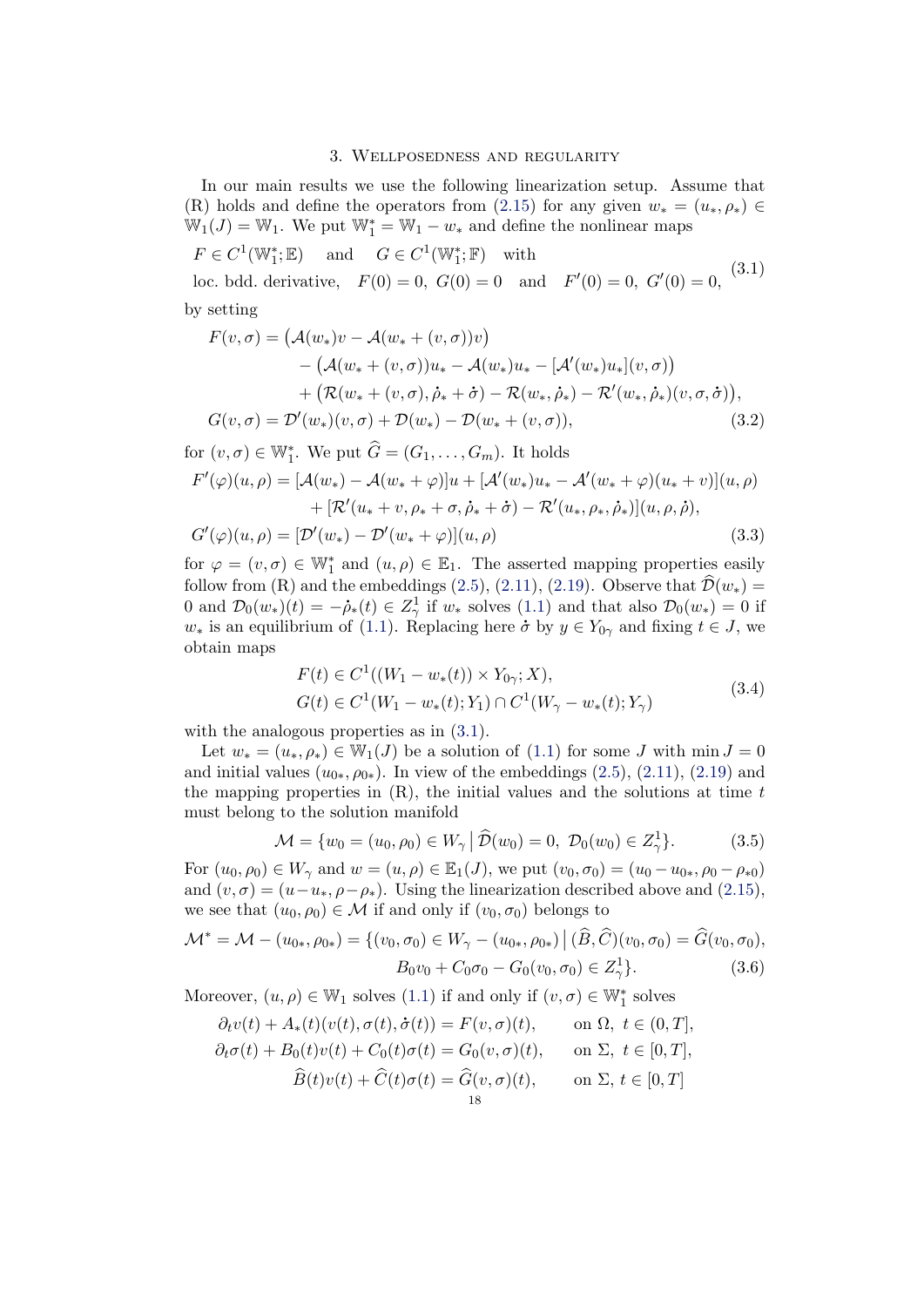<span id="page-18-2"></span>
$$
B^{0}v(t) = 0, \qquad \text{on } \Gamma_{1} \cup \Gamma_{2}, t \in [0, T],
$$
  

$$
(v(0), \sigma(0)) = (v_0, \sigma_0), \qquad \text{on } \Omega \times \Sigma.
$$
 (3.7)

Here we drop the equation  $B^0u(t) = 0$  in the one phase setting. This equation is mostly omitted in the following since it is already contained in the domain of  $A_*(t)$  and in the solution space. We start with the basic existence and uniqueness result for [\(1.1\)](#page-1-0).

<span id="page-18-3"></span>**Proposition 3.1.** Let  $(R)$  and  $(S)$  be true. Assume that  $(E)$  and  $(LS)$ , as well  $as \ (LS_{\infty}^{\pm}) \ if \ \ell \geqslant 2m, \ hold \ for \ all \ functions \ (u_{0*}, \rho_{0*}) \in W_{\gamma}.$  Let  $w_0 = (u_0, \rho_0) \in$ M. Then there is a number  $T = T(w_0) > 0$  such that the problem [\(1.1\)](#page-1-0) has a unique solution  $w = (u, \rho) \in \mathbb{W}_1([0, T]) \hookrightarrow C([0, T]; W_\gamma)$ .

*Proof.* By [\(2.5\)](#page-5-0) and [\(2.11\)](#page-6-2) there exists a function  $w_* = (u_*, \rho_*) \in \mathbb{E}_1(J) \hookrightarrow$  $C(J, E_\gamma)$  with  $w_*(0) = w_0$  and  $\partial_t \rho_*(0) = -\mathcal{D}_0(w_0)$ . Since  $w_0 \in W_\gamma$  and  $w_*$  is continuous in  $E_\gamma$  there is a  $T_0 > 0$  with  $w_* \in W_1([0, T_0])$ , cf. [\(2.12\)](#page-7-0). For this  $w_*,$  we define  $A(t)$ ,  $B(t)$  and  $C(t)$  as in [\(2.15\)](#page-10-0). Consider the problem

<span id="page-18-0"></span>
$$
\partial_t \tilde{u}(t) + A(t)\tilde{u}(t) = \mathcal{R}(w_*(t), \dot{\rho}_*(t)) =: f^0(t),
$$
  

$$
\partial_t \tilde{\rho}(t) + B_0(t)\tilde{u}(t) + C_0(t)\tilde{\rho}(t) = \mathcal{D}'_0(w_*(t))w_*(t) - \mathcal{D}_0(w_*(t)) =: g_0^0(t),
$$
  

$$
\widehat{B}(t)\tilde{u}(t) + \widehat{C}(t)\tilde{\rho}(t) = \widehat{\mathcal{D}}'(w_*(t))w_*(t) - \widehat{\mathcal{D}}(w_*(t)) =: \widehat{g}^0(t),
$$
  

$$
(\tilde{u}(0), \tilde{\rho}(0)) = (u_0, \rho_0),
$$
 (3.8)

for  $t \in [0, T_0]$ . Observe that  $f^0 \in \mathbb{E}([0, T_0])$ ,  $g^0 \in \mathbb{F}([0, T_0])$ ,  $\hat{g}^0(0) = \hat{\mathcal{D}}'(w_0)w_0 - \hat{\mathcal{D}}(w_0)w_0$  $\widehat{\mathcal{D}}(w_0) = \widehat{B}(0)u_0 + \widehat{C}(0)\rho_0$  and  $g_0^0(0) - B_0(0)u_0 - C_0(0)\rho_0 = -\mathcal{D}_0(w_0) \in Z^1_\gamma$ . Theorem [2.5](#page-14-0) thus yields a solution  $\widetilde{w} = (\widetilde{u}, \widetilde{\rho}) \in \mathbb{E}_1([0, T_0])$  of [\(3.8\)](#page-18-0). As above, we find a  $T_1 \in (0, T_0]$  such that  $\widetilde{w} \in W_1([0, T_1])$ . It further holds  $\partial_t \widetilde{\rho}(0) =$  $-\mathcal{D}_0(w_0) = \partial_t \rho_*(0).$ 

There is an  $r_1 > 0$  such that the closed ball in  $\mathbb{E}_1([0,T_1])$  with center  $\tilde{w}$  and radius  $r_1$  belongs to  $\mathbb{W}_1([0,T_1])$ . We now define the space

$$
\Sigma(T,r) = \{ w \in \mathbb{E}_1([0,T]) \, \big| \, w(0) = w_0, \, \|w - \widetilde{w}\|_{\mathbb{E}_1([0,T])} \le r \} \subseteq \mathbb{W}_1([0,T_1])
$$

for any  $r \in (0, r_1]$  and  $T \in (0, T_1]$ . The set  $\Sigma(T, r)$  is closed in  $\mathbb{E}_1([0, T])$ . For a given  $w = (u, \rho) \in \Sigma(T, r)$ , we look at the linear problem

$$
\partial_t v(t) + A(t)v(t) = \mathcal{R}(w(t), \dot{\rho}(t)) + A(t)u(t) - A(w(t))u(t),
$$
  

$$
\partial_t \sigma(t) + B_0(t)v(t) + C_0(t)\sigma(t) = \mathcal{D}'_0(w_*(t))w(t) - \mathcal{D}_0(w(t)),
$$
  

$$
\widehat{B}(t)v(t) + \widehat{C}(t)\sigma(t) = \widehat{\mathcal{D}}'(w_*(t))w(t) - \widehat{\mathcal{D}}(w(t)),
$$
  

$$
(v(0), \sigma(0)) = (u_0, \rho_0),
$$
 (3.9)

for  $t \in [0, T]$ . As above, Theorem [2.5](#page-14-0) yields a solution  $\varphi = (v, \sigma) =: \Phi(w) \in$  $\mathbb{E}_1([0,T])$  of [\(3.9\)](#page-18-1). Notice that  $w = (u, \rho) \in \Sigma(T, r)$  solves [\(1.1\)](#page-1-0) if and only if  $w = \Phi(w)$ . To obtain such a fixed point, we show that  $\Phi$  is a strict contraction on  $\Sigma(T, r)$  provided that  $T, r > 0$  are small enough.

Let  $(z, \tau) = \Phi(w) - \widetilde{w} \in \mathbb{E}_1([0, T])$ . We set  $g = \mathcal{D}'(w_*)(w-w_*) - \mathcal{D}(w) + \mathcal{D}(w_*)$ . We observe that problems [\(3.8\)](#page-18-0) and [\(3.9\)](#page-18-1) show that  $(z, \tau)$  satisfies

<span id="page-18-1"></span>
$$
\partial_t z(t) + A(t)z(t) = \mathcal{R}(w(t), \dot{\rho}(t)) - \mathcal{R}(w_*(t), \dot{\rho}_*(t))
$$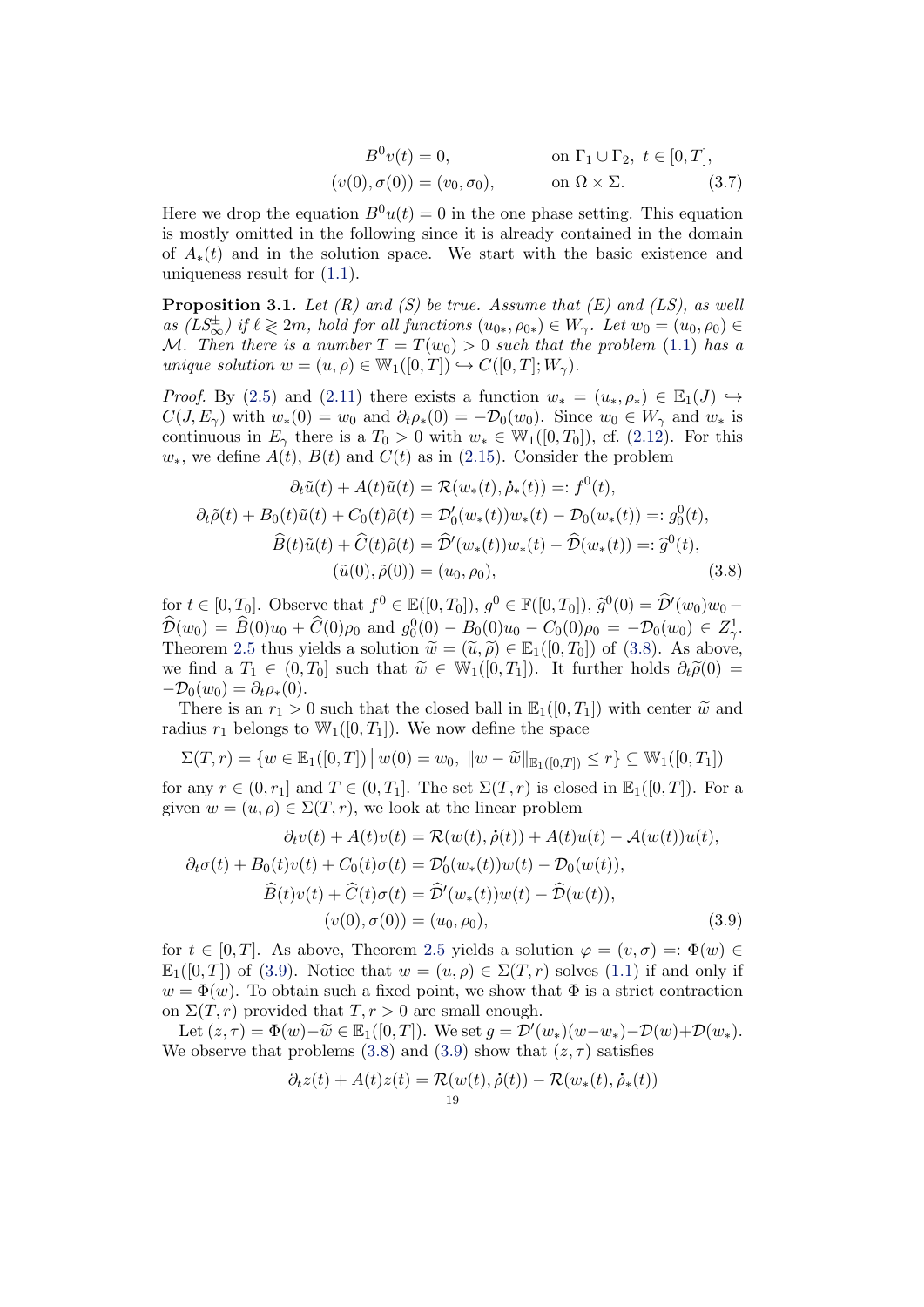$$
+ (A(w_*(t)) - A(w(t)))u(t) =: f(t),
$$
  
\n
$$
\partial_t \tau(t) + B_0(t)z(t) + C_0(t)\tau(t) = g_0(t),
$$
  
\n
$$
\widehat{B}(t)z(t) + \widehat{C}(t)\tau(t) = \widehat{g}(t),
$$
  
\n
$$
(z(0), \tau(0)) = 0,
$$

for  $t \in [0, T]$ . We note that  $g(0) = \mathcal{D}(w_0) - \mathcal{D}(w_0) = 0$ , as well as  $f \in \mathbb{E}([0, T])$ and  $q \in \mathbb{F}([0,T])$  by (R). Theorem [2.5](#page-14-0) and (R) thus yield

$$
\begin{aligned} ||(z,\tau)||_{\mathbb{E}_1([0,T])} &\leq c \left( \|f\|_{\mathbb{E}([0,T])} + \|g\|_{\mathbb{F}([0,T])} \right) \\ &\leq c \left( \|w - w_*\|_{L_p([0,T];E_\gamma)} + \|\partial_t(\rho - \rho_*)\|_{L_p([0,T];Y_{0\gamma})} + \|w - w_*\|_{C([0,T];E_\gamma)} \right) \\ &\cdot \|u\|_{L_p([0,T];X_1)} + \varepsilon (\|w - w_*\|_{\mathbb{E}_1([0,T])}) \, \|w - w_*\|_{\mathbb{E}_1([0,T])} \right). \end{aligned}
$$

We next write  $w - w_* = w - \tilde{w} + \tilde{w} - w_*$ , estimate the *p*-norm by the supnorm, use the embeddings [\(2.5\)](#page-5-0), [\(2.11\)](#page-6-2), [\(2.19\)](#page-11-2) and the inquality  $||w - \tilde{w}||_{\mathbb{E}_1} \leq r$ . It then follows

$$
\begin{split} \|\Phi(w) - \tilde{w}\|_{\mathbb{E}_1([0,T])} &\leq c \, T^{\frac{1}{p}} \big( r + \|\tilde{w} - w_*\|_{C([0,T];E_\gamma)} + r + \|\partial_t(\widetilde{\rho} - \rho_*)\|_{C([0,T];Z_\gamma^1)} \big) \\ &+ c \, \big( r + \|\widetilde{w} - w_*\|_{C([0,T];E_\gamma)}\big) \big( r + \|\widetilde{u}\|_{L_p([0,T];X_1)} \big) \\ &+ \varepsilon (r + \|\widetilde{w} - w_*\|_{\mathbb{E}_1([0,T])}) \, \big( r + \|\widetilde{w} - w_*\|_{\mathbb{E}_1([0,T])} \big). \end{split}
$$

Here the constants in Theorem [2.5](#page-14-0) and the embeddings do not depend on  $T \in (0, T_1]$  since all relevant functions vanish at  $t = 0$ . Using once more  $\widetilde{w}(0) = w_*(0)$  and  $\partial_t \widetilde{\rho}(0) = \partial_t \rho_*(0)$ , we obtain  $T_2 \in (0, T_1]$  and  $r_2 \in (0, r_1]$ such that  $\|\Phi(w) - \tilde{w}\|_{\mathbb{E}_1([0,T])} \leq r$  whenever  $T \in (0,T_2]$  and  $r \in (0,r_2]$ ; i.e.,  $\Phi$ leaves  $\Sigma(T, r)$  invariant for such T and r. By analogous arguments, we can fix  $T \in (0, T_2]$  and  $r \in (0, r_2]$  such that  $\Phi$  has a Lipschitz constant less or equal  $1/2$  on  $\Sigma(T, \rho)$ . The resulting fixed point w is a local solution of [\(1.1\)](#page-1-0) on [0, T].

Assume there is a different solution  $\hat{w}$  of [\(3.7\)](#page-18-2) on [0, T]. Then there are numbers  $t_0, t_n \in [0, T)$  such that  $t_n \searrow t_0$  as  $n \to \infty$ ,  $w(t) = \hat{w}(t)$  for  $t \in [0, t_0]$ , and  $w(t_n) \neq \hat{w}(t_n)$ . We may apply the above argument with some  $T', r' > 0$ ,<br>the initial time to and the initial value  $w(t_0) = w_t \in M$ . This leads to a the initial time  $t_0$ , and the initial value  $w(t_0) =: w_1 \in \mathcal{M}$ . This leads to a contradiction establishing the uniqueness assertion.

We now introduce in a standard way the maximal existence interval for the solution with initial value  $w_0 \in \mathcal{M}$ . Under the assumptions of Proposition [3.1,](#page-18-3) let  $t^+(w_0)$  be the supremum of those  $T > 0$  such that  $(1.1)$  has a solution  $w \in \mathbb{E}_1([0,T])$ . Proposition [3.1](#page-18-3) implies that  $t^+(w_0) > 0$ . Moreover, for two given solutions  $w_1$  on [0, a] and  $w_2$  on [a, b] of [\(1.1\)](#page-1-0) with  $w_1(b) = w_2(b)$ , we obtain a solution w of [\(1.1\)](#page-1-0) on [0, b] by setting  $w = w_1$  on [0, a] and  $w = w_2$  on [a, b]. To see this, note that  $\dot{\rho}_1(a) = -\mathcal{D}_0(w_1(a)) = \dot{\rho}_2(b)$ , where  $w_i = (u_i, \rho_i)$ , so that  $w \in \mathbb{E}_1([0,b])$  by Lemma [2.8.](#page-16-1)

To state our main well–posedness result, we need some more notation and results related to the solution manifold  $M$ , recalling the definitions  $(2.15)$  and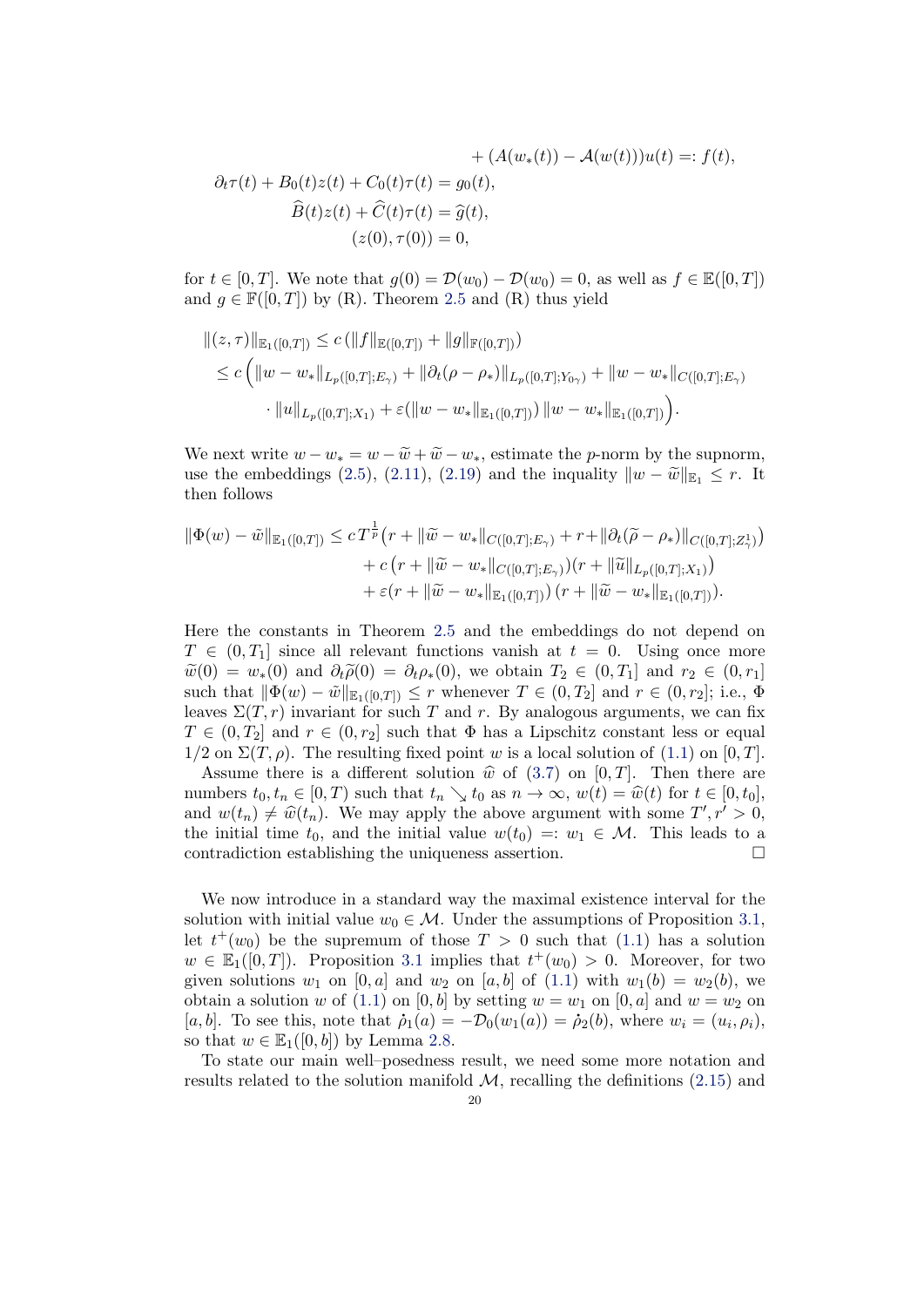<span id="page-20-2"></span>[\(3.2\)](#page-17-1). For  $w_* \in \mathcal{M}$  and  $\psi = (v_0, \sigma_0) \in \widetilde{E}_{\gamma}$  (see [\(2.20\)](#page-11-3)), we define  $\langle \psi \rangle_{\gamma} = |\psi|_{E_{\gamma}} + [\psi]_{\gamma}, \ \ [\psi]_{\gamma} = |\mathcal{D}_0(\psi + w_*) - \mathcal{D}_0(w_*)|_{Z^1_{\gamma}} = |(B_0, C_0)\psi - G_0(\psi)|_{Z^1_{\gamma}},$  $\langle \psi \rangle_1 = |\psi|_{E_1} + [\psi]_1, \quad [\psi]_1 = |\mathcal{D}_0(\psi + w_*) - \mathcal{D}_0(w_*)|_{Z_\gamma} = |(B_0, C_0)\psi - G_0(\psi)|_{Z_\gamma}$ (3.10)

For a solution  $\psi(t) = (v(t), \sigma(t))$  of [\(3.7\)](#page-18-2), the above quantities simplify to

<span id="page-20-3"></span>
$$
\langle \psi(t) \rangle_{\gamma} = |\psi(t)|_{E_{\gamma}} + |\dot{\sigma}(t)|_{Z_{\gamma}^1}, \qquad \langle \psi(t) \rangle_1 = |\psi(t)|_{E_1} + |\dot{\sigma}(t)|_{Z_{\gamma}}.
$$
 (3.11)

We note that  $[\psi]_{\gamma} \leq c |\psi|_{E_{\gamma}}$  if  $\ell \leq 2m$  since then  $Z_{\gamma}^1 = Y_{0\gamma}$  as observed in Section [2,](#page-3-0) and thus  $|\psi|_{E_{\gamma}}$  and  $\langle \psi \rangle_{\gamma}$  are locally equivalent in this case. Given  $r > 0$ , we further introduce

$$
\mathcal{M}^*(r) := \{ \psi \in \mathcal{M}^* \mid \langle \psi \rangle_{\gamma} < r \}.
$$

The next lemma gives a local chart for such restrictions of the solution manifold.

<span id="page-20-0"></span>**Lemma 3.2.** In the setting of Corollary [2.7,](#page-16-0) we define  $G$  by  $(3.2)$  for some  $w_* = (u_*, \rho_*) \in \mathcal{M}$ . Then the map  $\mathcal{Q} = I - \mathcal{N}_{\gamma}G$  belongs to  $C^1(W_{\gamma} - w_*; E_{\gamma})$ with a locally bounded derivative,  $Q(0) = 0$  and  $Q'(0) = I$ . It maps  $\mathcal{M}^*$  into  $E^0_\gamma$  (see [\(2.20\)](#page-11-3)) with  $|\psi - \mathcal{N}_\gamma G(\psi)|_{E^0_\gamma} \leq c \langle \psi \rangle_\gamma$  for  $\psi \in \mathcal{M}^*$ . We can invert  $I - \mathcal{N}_{\gamma}G$  on some ball  $B_{E_{\gamma}}(0,r_0) \subseteq W_{\gamma} - w_*$  and set  $h = \mathcal{N}_{\gamma}G(I - \mathcal{N}_{\gamma}G)^{-1}$ . There is a radius  $r > 0$  such that  $\mathcal{M}^*(r)$  is the graph of h, i.e.,

<span id="page-20-1"></span>
$$
\mathcal{M}^*(r) = \{ \psi = \xi + h(\xi) \, \big| \, \xi \in B_{E^0_\gamma}(0, r_0), \ \langle \psi \rangle_\gamma < r \}.
$$

In particular,  $w_* + E^0_\gamma$  is the tangent plane of M at  $w_*$  and Q is a local chart.

*Proof.* Corollary [2.7](#page-16-0) and  $(3.4)$  imply that the first sentence about  $Q$  holds. The inverse mapping theorem then shows that Q is invertible in  $E_{\gamma}$  near 0, so that  $\mathcal{Q}^{-1}$  is defined on  $B_{E_{\gamma}}(0,r_0) \subseteq W_{\gamma}-w_*$  for some  $r_0 > 0$ . For  $\psi = (v, \sigma) \in \mathcal{M}^*$ , we obtain  $\mathcal{Q}(\psi) \in E^0_\gamma$  since

$$
(\widehat{B}, \widehat{C})(\psi - \mathcal{N}_{\gamma}G(\psi)) = (\widehat{B}, \widehat{C})\psi - \widehat{G}(\psi) = 0,
$$
  
\n
$$
|\mathcal{Q}(\psi)|_{E_{\gamma}} + |(B_0, C_0)\mathcal{Q}(\psi)|_{Z_{\gamma}^1} \le |\psi|_{E_{\gamma}} + |\mathcal{N}_{\gamma}\mathcal{Q}(\psi)|_{E_{\gamma}} + |(B_0, C_0)\psi - G_0(\psi)|_{Z_{\gamma}^1} + |G_0(\psi) - (B_0, C_0)\mathcal{N}_{\gamma}G(\psi)|_{Z_{\gamma}^1}
$$
  
\n
$$
\le c \langle \psi \rangle_{\gamma} + c |G(\psi)|_{Y_{\gamma}} \le c \langle \psi \rangle_{\gamma},
$$
\n(3.12)

where we use  $w_* \in \mathcal{M}, \psi \in \mathcal{M}^*$  and again Corollary [2.7](#page-16-0) and [\(3.4\)](#page-17-2).

Let  $\xi \in E_{\gamma}^0$  with  $|\xi|_{E_{\gamma}} < r_0$ . Define  $h = \mathcal{N}_{\gamma} G (I - \mathcal{N}_{\gamma} G)^{-1}$  on  $B_{E_{\gamma}}(0, r_0)$  and set  $\psi = \xi + h(\xi)$ . Then,  $\psi = (I - \mathcal{N}_{\gamma}G)^{-1}(\xi) \in W_{\gamma} - w_{*}$  and  $\xi = \psi - \mathcal{N}_{\gamma}G(\psi)$ . Corollary [2.7](#page-16-0) thus yields

$$
(\widehat{B}, \widehat{C})\psi = (\widehat{B}, \widehat{C})(\mathcal{N}_{\gamma}G(\psi) + \xi) = \widehat{G}(\psi),
$$
  

$$
(B_0, C_0)\psi - G_0(\psi) = (B_0, C_0)\mathcal{N}_{\gamma}G(\psi) - G_0(\psi) + (B_0, C_0)\xi \in Z_{\gamma}^1.
$$

As in [\(3.12\)](#page-20-1), we obtain  $\langle \psi \rangle_{\gamma} \leq \hat{c} |\xi|_{E_{\gamma}^0}$ , so that  $\psi \in \mathcal{M}^*(r)$  for all  $r \in (0, \hat{c}r_0)$ .

Conversely, take  $\psi \in \mathcal{M}^*(r)$  for some  $r \in (0, \hat{c}r_0)$ . Set  $\xi = \mathcal{Q}(\psi) \in E^0$ , wing a sufficiently small  $r > 0$  estimate (2.12) violds  $|\xi| = \xi r_0$ , if  $\langle \psi \rangle \leq r$ . Fixing a sufficiently small  $r > 0$ , estimate [\(3.12\)](#page-20-1) yields  $|\xi|_{E_{\gamma}} < r_0$  if  $\langle \psi \rangle_{\gamma} < r$ . It follows that

$$
\xi + h(\xi) = \psi - \mathcal{N}_{\gamma} G(\psi) + \mathcal{N}_{\gamma} G(I - \mathcal{N}_{\gamma} G)^{-1} (\psi - \mathcal{N}_{\gamma} \mathcal{Q}(\psi)) = \psi.
$$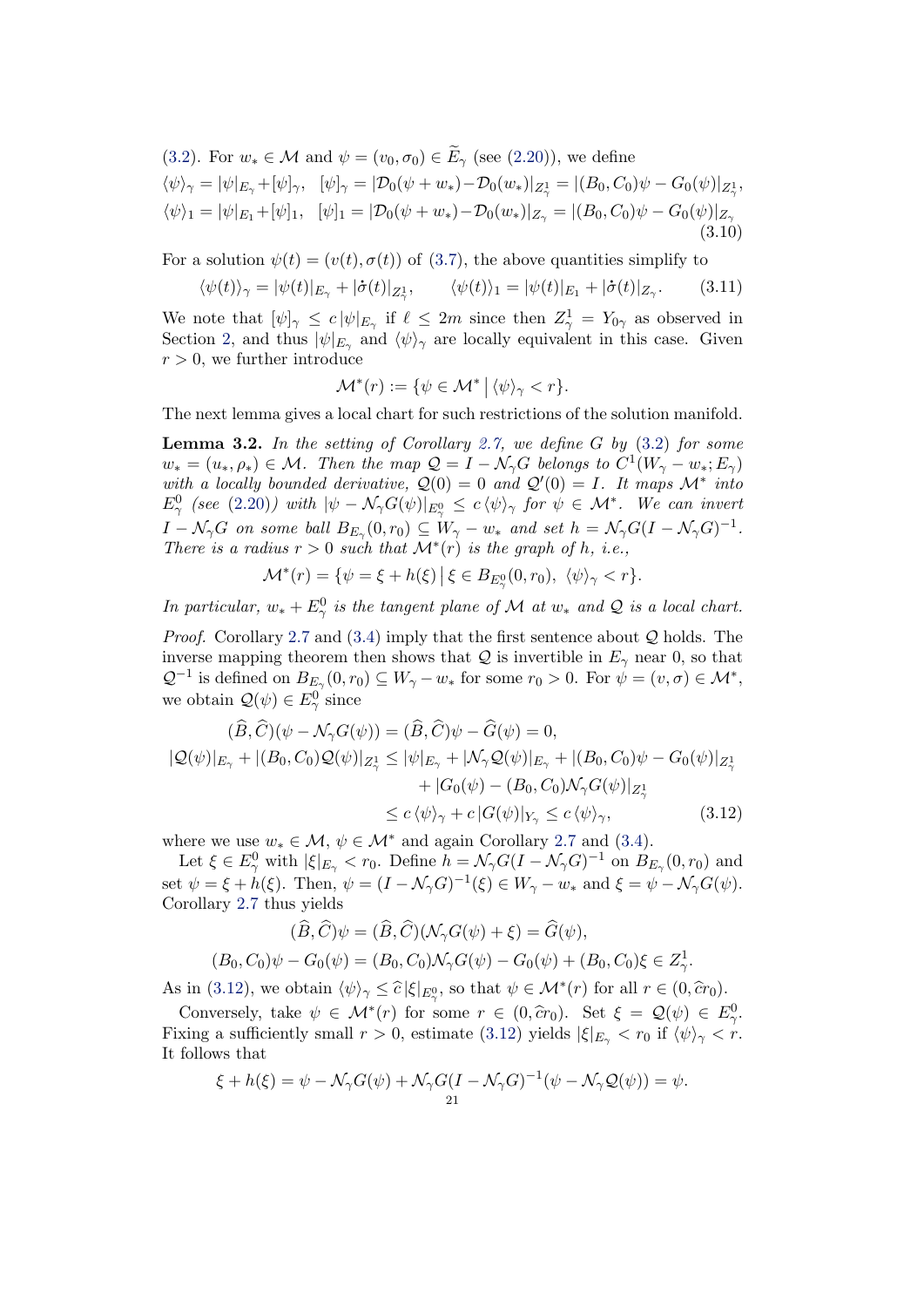Thus  $\mathcal{M}^*(r)$  is the graph of h, and the other assertions follow.

Our main result on wellposedness shows that [\(1.1\)](#page-1-0) generates a local semiflow on the nonlinear phase space  $\mathcal M$ . Moreover, the problem possesses a smoothing effect. We write tw for the function  $t \mapsto tw(t)$ .

<span id="page-21-0"></span>**Theorem 3.3.** Let  $(R)$  and  $(S)$  be true. Assume that  $(E)$  and  $(LS)$ , as well as  $(LS_{\infty}^{\pm})$  if  $\ell \geq 2m$ , hold for all functions  $(u_0, \rho_0) \in W_{\gamma}$ . Let  $w_{0*} = (u_{0*}, \rho_{0*}) \in$ M. Proposition [3.1](#page-18-3) yields a solution  $w_* = w(\cdot; w_{0*})$  of  $(1.1)$  with  $w_*(0) = w_{0*}$ . Take  $T \in (0, t^+(w_{0*}))$  and set  $J = [0, T]$  and  $J^+ = [0, t^+(w_{0*}))$ . Then the following assertions are true.

(a) If  $t^+(w_{0*}) < \infty$ , then  $||w_*||_{\mathbb{E}_1(J^+)} = \infty$  or there are  $J^+ \ni t_n \to t^+(w_{0*})$ such that  $w_*(t_n)$  tends to  $\partial W_\gamma$  in  $\tilde{E}_\gamma$  as  $n \to \infty$ . Moreover, then  $(w_*(t), \dot{\sigma}_*(t))$ does not converge in  $W_{\gamma} \times Z_{\gamma}^1$  as  $t \to t^+(w_{0*})$ .

(b) There is a radius  $r > 0$  such that for each  $\varphi_0 = (v_0, \sigma_0) \in \mathcal{M}^*(r)$  there exists a solution  $w = (u, \rho) \in W_1(J)$  of  $(1.1)$  with  $w(0) = w_0 = (u_0, \rho_0)$  $w_{0*} + \varphi_0$ . The map  $\varphi_0 \mapsto w - w_*$  from  $\mathcal{M}^*(r)$  to  $\mathbb{W}_1(J)$  is  $C_b^1$ . It holds

$$
||w - w_*||_{\mathbb{E}_1(J)} \le c \langle w_0 - w_{0*} \rangle_{\gamma} = c |w_0 - w_{0*}|_{E_{\gamma}} + c |\mathcal{D}_0(w_0 + w_{0*}) - \mathcal{D}_0(w_{0*})|_{Z_{\gamma}^1}
$$

(c) We have  $t\partial_t w \in \mathbb{E}_1(J)$ , and thus

$$
tu \in W_p^2(J; X) \cap W_p^1(J; X_1) \cap C^1(J; X_\gamma),
$$
  

$$
t\rho \in W_p^{2+\kappa_0}(J; L_p) \cap W_p^2(J; Z) \cap W_p^1(J; Z_1) \cap C^1(J; Z_\gamma) \cap \bigcap_{j \in \widetilde{\mathcal{J}}} W_p^{1+\kappa_j}(J; W_p^{k_j}).
$$

*Proof.* (a) Suppose that  $t^+(w_{0*}) < \infty$ ,  $w_* \in \mathbb{E}_1(J^+)$  and  $d_{E_\gamma}(w_*(t), \partial W_\gamma) \ge \delta >$ 0 for all  $t \in J^+$ . By the embeddings [\(2.5\)](#page-5-0), [\(2.11\)](#page-6-2) and [\(2.19\)](#page-11-2),  $w_*(t)$  converges in  $E_{\gamma}$  to some  $w_1 \in W_{\gamma}$  as  $t \to t^+(w_{0*})$ . Due to [\(1.1\)](#page-1-0) and (R), we obtain  $\widehat{\mathcal{D}}(w_1) = 0$  in the limit, and  $\dot{\rho}_*(t) = -\mathcal{D}_0(w_*(t))$  converges to  $\mathcal{D}_0(w_1)$  in  $Z^1_{\gamma}$ . a result,  $w_1$  belongs to M and we can extend the solution across  $t^+(w_{0*})$  by the remarks before Lemma [3.2,](#page-20-0) contradicting the definition of  $t^+(w_{0*})$ .

(b) We linearize the problem along  $w_*(t)$ ,  $t \in J$ , and obtain the operators given by [\(2.15\)](#page-10-0) and [\(3.2\)](#page-17-1). Let  $S : \mathbb{D}(J) \to \mathbb{E}_1(J)$  be the solution operator for [\(2.25\)](#page-15-1). For  $\xi \in E_{\gamma}^0$  (see [\(2.20\)](#page-11-3)) and  $\psi = (v, \sigma) \in \mathbb{W}_1^*(J) = \mathbb{W}_1^*$ , we define

$$
\Phi(\xi, \psi) = \psi - S(\xi + \mathcal{N}_{\gamma}G(\psi(0)), F(\psi), G(\psi)).
$$

Due to Corollary [2.7,](#page-16-0) [\(2.7\)](#page-5-1) and  $\xi \in E_{\gamma}^0$ , we have  $(\widehat{B}, \widehat{C})(\xi + \mathcal{N}_{\gamma}G(\psi(0))) =$  $\widehat{G}(\psi(0))$  and  $(B_0, C_0)(\xi + \mathcal{N}_{\gamma}G(\psi(0))) - G_0(\psi(0)) \in Z^1$ , Corollary [2.6,](#page-15-0) [\(3.1\)](#page-17-0) and [\(3.4\)](#page-17-2) thus yield that that  $\Phi(0,0) = 0, \ \Phi \in C^1(E^0_\gamma \times \mathbb{W}_1^*;\mathbb{E}_1(J)),$ and  $\partial_2\Phi(0,0) = I$ . Therefore the implicit function theorem gives a ball  $B(r_0) = B(0,r_0)$  in  $E_\gamma^0$  and a map  $\phi \in C_b^1(B(r_0); \mathbb{W}_1^*)$  such that  $\phi(0) = 0$ and  $\Phi(\xi, \phi(\xi)) = 0$  for all  $\xi \in B(r_0)$ . (One obtains the boundedness of the derivative by decreasing  $r_0$  if necessary.) In particular,  $\phi(\xi)$  solves [\(3.7\)](#page-18-2) with the initial value  $\xi + \mathcal{N}_{\gamma} \gamma_0 G(\phi(\xi)) \in \mathcal{M}^*$ . If we start with a given function  $w_0 = (u_0, \rho_0) \in \mathcal{M}$ , we set  $\varphi_0 = (v_0, \sigma_0) = w_0 - w_{0*} \in \mathcal{M}^*$ . Lemma [3.2](#page-20-0) yields that  $\xi := \mathcal{Q}(\varphi_0)$  belongs to  $E_\gamma^0$  with  $|\xi|_{E_0^\gamma} \leq c \langle \varphi_0 \rangle_\gamma$ . We can thus find an  $r > 0$ such that  $|\xi|_{E_0^{\gamma}} < r_0$  if  $\langle \varphi_0 \rangle_{\gamma} < r$ . Then  $\varphi := \phi(\xi) \in \mathbb{W}_1^*$  solves [\(3.7\)](#page-18-2) with the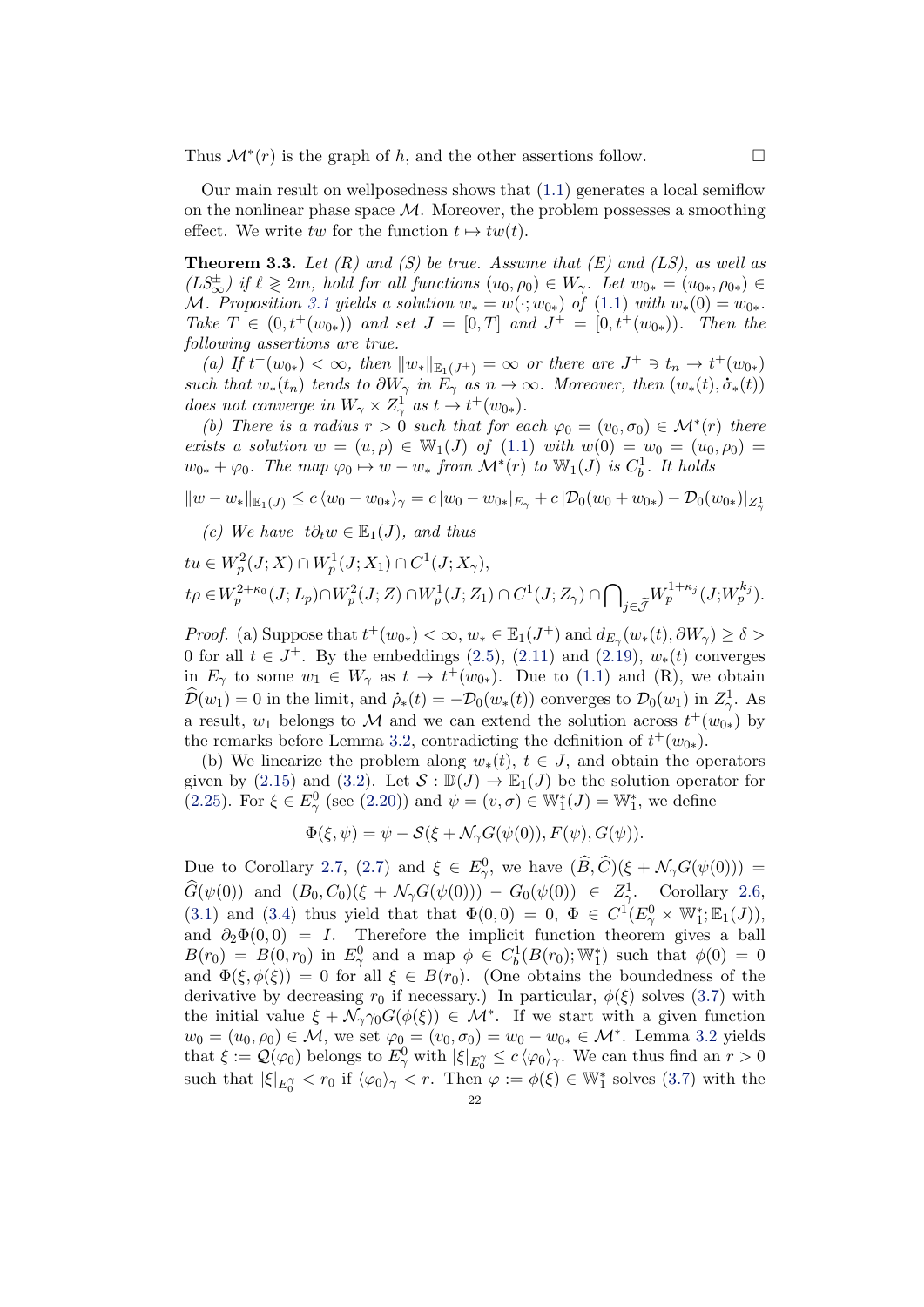initial value  $\varphi(0) = \varphi_0 + \mathcal{N}_{\gamma}(G(\varphi(0)) - G(\varphi_0)) \in W_{\gamma}$ . We further conclude that

$$
|\varphi(0)|_{E_{\gamma}} \leq c \, ||\varphi||_{\mathbb{E}_1(J)} = c \, ||\phi(\xi) - \phi(0)||_{\mathbb{E}_1(J)} \leq c \, |\xi|_{E_{\gamma}^0} \leq c \, \langle \varphi_0 \rangle_{\gamma} \leq cr.
$$

Corollary [2.7,](#page-16-0)  $(3.2)$  and  $(R)$  now yield

$$
\begin{aligned} |\varphi(0) - \varphi_0|_{E_\gamma} &\leq c \left| G(\varphi(0)) - G(\varphi_0) \right|_{Y_\gamma} \\ &\leq c \left| (\mathcal{D}'(w_*) - \mathcal{D}'(\varphi_0 + w_*)) (\varphi(0) - \varphi_0) \right|_{Y_\gamma} \\ &\quad + c \left| \mathcal{D}'(\varphi_0 + w_*) (\varphi(0) - \varphi_0) + \mathcal{D}(\varphi_0 + w_*) - \mathcal{D}(\varphi(0) + w_*) \right|_{Y_\gamma} \\ &\leq \left( \varepsilon (|\varphi_0|_{E_\gamma}) + \varepsilon (|\varphi(0) - \varphi_0|_{E_\gamma}) \right) |\varphi(0) - \varphi_0|_{E_\gamma} \\ &\leq \varepsilon(r) |\varphi(0) - \varphi_0|_{E_\gamma} .\end{aligned}
$$

Choosing a smaller  $r > 0$  if necessary, we see that  $\varphi(0) = \varphi_0$ , and thus  $w := \varphi + w_*$  solves [\(1.1\)](#page-1-0) with the initial value  $w_0$ . The asserted estimate and differentiability now follow from the above results and Lemma [3.2.](#page-20-0)

(c) Let  $w = (u, \rho)$  solve  $(1.1)$  on  $[0, T']$ , where  $w_0 \in \mathcal{M}$  and  $T' = (1 + \epsilon)T <$  $t^+(w_0)$  for some  $\epsilon \in (0,1)$  and  $T > 0$ . Let  $J = [0,T]$ . For  $\lambda \in (1-\epsilon, 1+\epsilon)$  and  $t \in J$ , we put  $w_{\lambda}(t) = w(\lambda t)$ . We define the operators  $A_*(t)$ ,  $B(t)$  and  $C(t)$  as in [\(2.15\)](#page-10-0) with  $w_*$  replaced by w. For  $\psi = (v, \sigma) \in W_1(J) = W_1$ , we then set

$$
F(\lambda, \psi(t)) = A_*(t)\psi(t) - \lambda \mathcal{A}(\psi(t))v(t) + \lambda \mathcal{R}(\psi(t), \lambda^{-1}\dot{\sigma}(t)),
$$
  
\n
$$
G_0(\lambda, \psi(t)) = B_0(t)v(t) + C_0(t)\sigma(t) - \lambda \mathcal{D}_0(\psi(t)),
$$
  
\n
$$
\widehat{G}(\lambda, \psi(t)) = \widehat{B}(t)v(t) + \widehat{C}(t)\sigma(t) - \widehat{\mathcal{D}}(\psi(t)).
$$

Then  $\psi = (v, \sigma) = w_\lambda$  is the unique solution of the problem

$$
\partial_t v(t) + A_*(t)\psi(t) = F(\lambda, \psi(t)), \qquad \text{on } \Omega, \text{ a.e. } t > 0,
$$
  

$$
\partial_t \sigma(t) + B_0(t)v(t) + C_0(t)\sigma(t) = G_0(\lambda, \psi(t)), \qquad \text{on } \Sigma, \quad t \ge 0,
$$
  

$$
\widehat{B}(t)v(t) + \widehat{C}(t)\sigma(t) = \widehat{G}(\lambda, \psi(t)), \qquad \text{on } \Sigma, \quad t \ge 0,
$$
  

$$
(v(0), \sigma(0)) = w_0, \qquad \text{on } \Omega \times \Sigma.
$$
 (3.13)

Using (R) and [\(2.15\)](#page-10-0), we infer  $F \in C^1((1-\epsilon, 1+\epsilon) \times \mathbb{W}_1; \mathbb{E})$  with  $\partial_2 F(1, w) = 0$ and  $G \in C^1((1 - \epsilon, 1 + \epsilon) \times \mathbb{W}_1; \mathbb{F})$  with  $\partial_2 G(1, w) = 0$ . As in Lemma [3.2](#page-20-0) one sees that  $\xi(\lambda) = w_0 - \mathcal{N}_{\gamma} G(\lambda, w_0) \in E_{\gamma}^0$ . We then define the map

<span id="page-22-0"></span>
$$
\Phi_0(\lambda, \psi) = \psi - S(\xi(\lambda) + \mathcal{N}_{\gamma}G(\lambda, \psi(0)), F(\lambda, \psi), G(\lambda, \psi)),
$$

where  $\mathcal S$  is the solution operator of  $(2.25)$  for the above introduced operators  $A_*(t)$ ,  $B(t)$  and  $C(t)$ . Since w solves [\(1.1\)](#page-1-0), we have  $\Phi_0(1, w) = 0$ . As in part (b), we deduce that  $\Phi_0 \in C^1((1-\epsilon, 1+\epsilon) \times \mathbb{W}_1; \mathbb{E}_1)$  and  $\partial_2 \Phi_0(1, w) = I$ . The implicit function theorem thus yields an  $\epsilon' \in (0, \epsilon)$  and a map  $\phi_0 \in C_b^1((1-\epsilon', 1+\epsilon'); \mathbb{W}_1)$ such that  $\phi_0(1) = w$  and  $\Phi_0(\lambda, \phi_0(\lambda)) = 0$  for all  $\lambda \in (1 - \epsilon', 1 + \epsilon')$ . Hence,  $\phi_0(\lambda)$  solves [\(3.13\)](#page-22-0) with  $w_0$  replaced by  $w_0(\lambda) := [\phi_0(\lambda)](0) \in \mathcal{M}$ . Note that

$$
w_0(\lambda) = \xi(\lambda) + \mathcal{N}_{\gamma}G(\lambda, w_0(\lambda)) = w_0 + \mathcal{N}_{\gamma}(G(\lambda, w_0(\lambda)) - G(\lambda, w_0)),
$$
  

$$
w_0(\lambda) - w_0 = \mathcal{N}_{\gamma}(\mathcal{D}'(w_0)(w_0(\lambda) - w_0) + \mathcal{D}(w_0) - \mathcal{D}(w_0(\lambda))) + [(\lambda - 1)(\mathcal{D}_0(w_0) - \mathcal{D}_0(w_0(\lambda))), 0]).
$$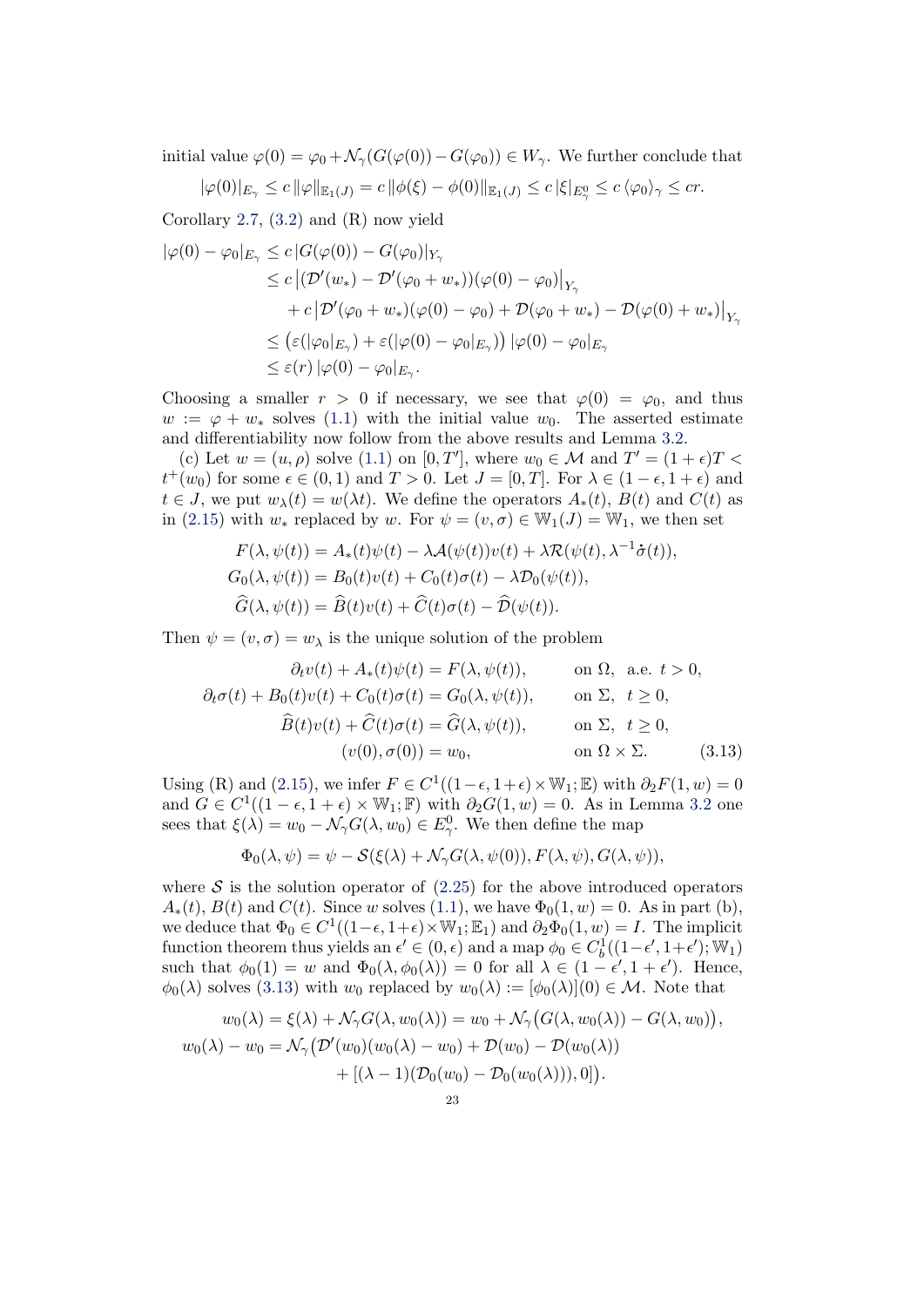Therefore, Corollary [2.7,](#page-16-0)  $(R)$ ,  $(2.5)$  and  $(2.11)$  yield

$$
|w_0(\lambda) - w_0|_{E_{\gamma}} \le c \left( \varepsilon(|w_0(\lambda) - w_0|_{E_{\gamma}}) + |\lambda - 1| \right) |w_0(\lambda) - w_0|_{E_{\gamma}} \le c \left( \varepsilon(||\phi_0(\lambda) - \phi_0(1)||_{E_1}) + |\lambda - 1| \right) |w_0(\lambda) - w_0|_{E_{\gamma}}
$$

for constants c and functions  $\varepsilon$  with  $\varepsilon(r) \to 0$  as  $r \to 0$  which do not depend on λ. Decreasing  $\epsilon' > 0$ , we deduce that  $w_0(\lambda) = w_0$ , and thus  $\phi_0(\lambda)$  solves [\(3.13\)](#page-22-0) provided  $|\lambda - 1|$  is sufficiently small.

The uniqueness of [\(3.13\)](#page-22-0) now yields  $w_{\lambda} = \phi_0(\lambda)$ , and hence  $\lambda \mapsto w_{\lambda} \in \mathbb{E}_1(J)$ is continuously differentiable with derivative  $(\frac{d}{d\lambda}w_\lambda)(t) = tw(\lambda t)$ . Taking  $\lambda = 1$ , we deduce that  $t\partial_t w \in \mathbb{E}_1(J)$ . Using also [\(2.5\)](#page-5-0) and [\(2.11\)](#page-6-2), we conclude that  $\partial_t(tw) = t\partial_t w + w \in \mathbb{E}_1(J) \hookrightarrow C(J; E_\gamma);$  i.e., (c) is true (cf. [\(2.10\)](#page-6-1)).

We add a quantitative version of Theorem  $3.3(c)$  $3.3(c)$  which will allow us to improve convergence from  $E_{\gamma}$  to  $E_1$  in Theorem [5.1](#page-36-0) and in [\[37\]](#page-42-0).

<span id="page-23-0"></span>**Proposition 3.4.** In the setting of Theorem [3.3](#page-21-0) we assume that  $w_* \in E_1$  is an equilibrium of [\(1.1\)](#page-1-0). For  $T \in (0, t^+(w_0))$ , let  $r > 0$  be given by Theorem [3.3.](#page-21-0) Then there is an  $r' \in (0,r]$  such that for  $w_0 \in w_* + \mathcal{M}^*(r')$  and  $T_0 \in (0,T)$  the solution  $w = (u, \rho) = w(\cdot; w_0) \in W_1([0, T])$  satisfies

$$
|w(t) - w_*|_{E_1} + |\dot{w}(t)|_{E_\gamma} \le c \langle w_0 - w_* \rangle_\gamma, \quad \|t \partial_t (w - w_*)\|_{\mathbb{E}_1([0,T])} \le c \langle w_0 - w_* \rangle_\gamma,
$$
  
for  $t \in [T, T]$  and construct independent of  $t$  and  $w_0$ , where  $\langle w_0, w_0 \rangle$ 

for  $t \in [T_0, T]$  and constants independet of t and  $w_0$ , where  $\langle w_0 - w_* \rangle_{\gamma} =$  $|w_0 - w_*|_{E_\gamma} + |\mathcal{D}_0(w_0 + w_*) - \mathcal{D}_0(w_*)|_{Z_\gamma^1}$ , see [\(3.10\)](#page-20-2).

*Proof.* In contrast to the proof of Theorem  $3.3(c)$  $3.3(c)$  we now use  $(3.7)$  instead of [\(1.1\)](#page-1-0). We thus set  $v(t) = u(t)-u_*$ ,  $\sigma(t) = \rho(t)-\rho_*$ ,  $\varphi_0 = (v_0, \sigma_0) = w_0-w_*$ , and linearize [\(1.1\)](#page-1-0) at the equilibrium  $w_*$ , employing the operators from [\(2.15\)](#page-10-0) and [\(3.2\)](#page-17-1) which now do not depend on time explicitely. Due to [\(3.7\)](#page-18-2), the functions  $v_{\lambda}(t) = v(\lambda t)$  and  $\sigma_{\lambda}(t) = \sigma(\lambda t)$ ,  $t \in J = [0, T]$ , uniquely solve the problem

$$
\partial_t z(t) + A_*(\psi(t), \dot{\tau}(t)) = A_*(\psi(t), \dot{\tau}(t)) - \lambda A_*(\psi(t), \lambda^{-1} \dot{\tau}(t)) \tag{3.14}
$$

$$
+ \lambda F(\psi(t), \lambda^{-1} \dot{\tau}(t)),
$$

$$
\partial_t \tau(t) + B_0 z(t) + C_0 \tau(t) = (1 - \lambda) B_0 z(t) + (1 - \lambda) C_0 \tau(t) + \lambda G_0(\psi(t)),
$$

$$
\hat{B} z(t) + \hat{C} \tau(t) = \hat{G}(\psi(t)),
$$

$$
(z(0), \tau(0)) = (v_0, \sigma_0), \tag{3.15}
$$

for  $t \in J$ , where we write  $\psi = (z, \tau)$  and take  $\lambda \in (1 - \epsilon, 1 + \epsilon)$  and  $\epsilon \in (0, 1)$ such that  $(1 + \epsilon)T < t^+(w_0)$ . We denote the right hand sides of [\(3.15\)](#page-23-1) by  $F(\lambda, \psi)$ ,  $G_0(\lambda, \psi)$  and  $\hat{G}(\lambda, \psi)$ , respectively. We now proceed as in the proof of Theorem [3.3\(](#page-21-0)c) using the operator

<span id="page-23-1"></span>
$$
\Phi(\lambda, \psi) = \psi - \mathcal{S}(\xi(\lambda) + \mathcal{N}_{\gamma}G(\lambda, \psi(0)), F(\lambda, \psi), G(\lambda, \psi))
$$

for  $\lambda \in (1 - \epsilon, 1 + \epsilon)$ ,  $\psi \in \mathbb{W}_1^*(J)$ , and  $\xi(\lambda) = \varphi_0 - \mathcal{N}_\gamma G(\lambda, \varphi_0)$ . Here S is the solution operator of [\(2.25\)](#page-15-1) for the operators  $A_*, B$  and C. Since  $\varphi_0 \in \mathcal{M}^*,$ we have  $\xi(\lambda) \in E_{\gamma}^0$  by Corollary [2.7.](#page-16-0) As in Theorem [3.3,](#page-21-0) we then see that  $\Phi \in C^1((1-\epsilon, 1+\epsilon) \times \mathbb{W}_1^*(J); \mathbb{E}_1(J)),$ 

$$
\Phi(1,(v,\sigma)) = 0, \text{ and } \partial_2 \Phi(1,(v,\sigma)) = I - \mathcal{S}(\mathcal{N}_\gamma G'(\varphi_0), F'(v,\sigma), G'(v,\sigma)),
$$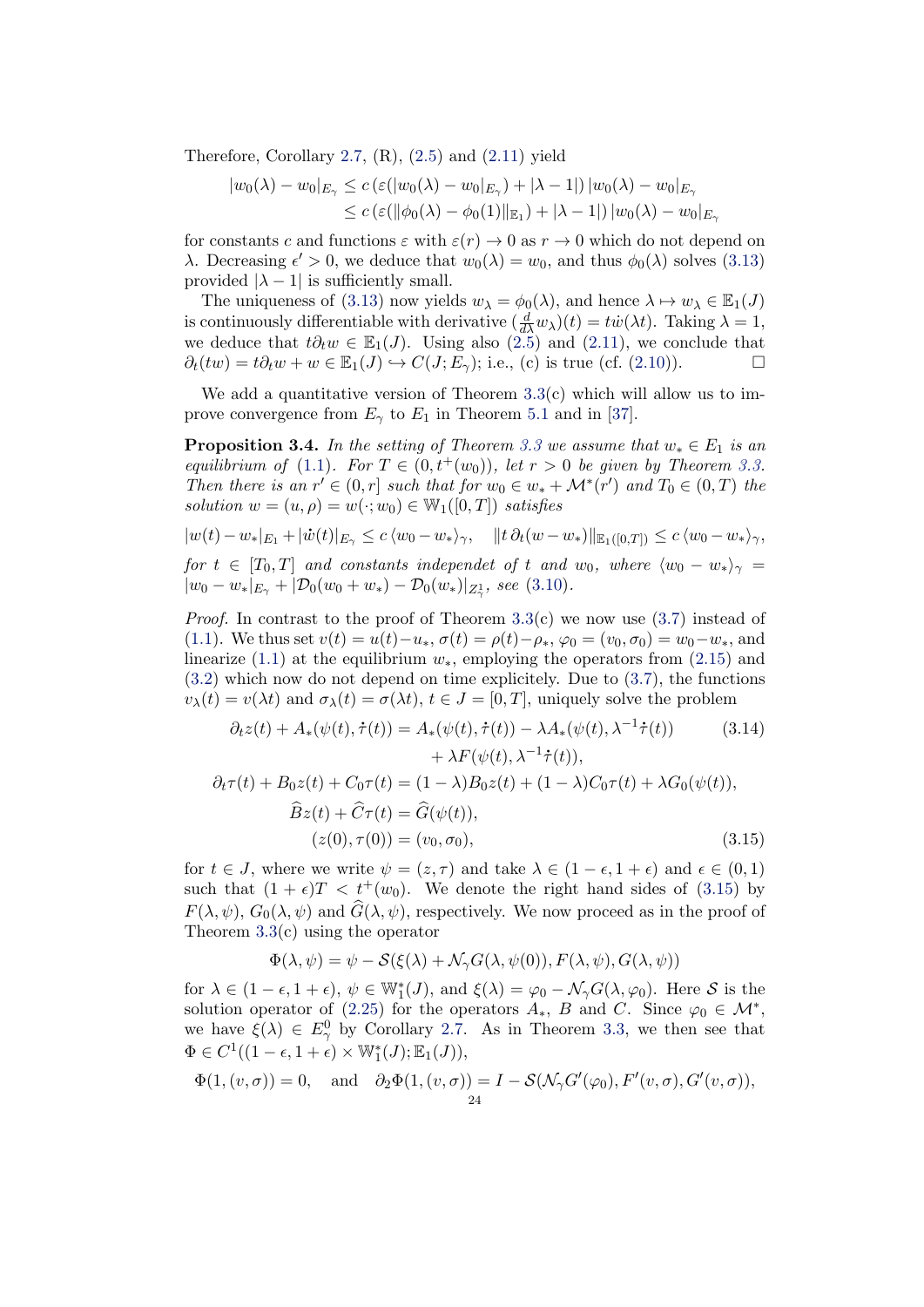where F and G are given by  $(3.2)$ . In view of Corollaries [2.6](#page-15-0) and [2.7,](#page-16-0)  $(3.1)$ ,  $(3.4)$ and the estimate in Theorem [3.3\(](#page-21-0)b), we obtain the invertibility of  $\partial_2\Phi(1, v, \sigma)$ in  $\mathbb{E}_1(J)$  if  $r > \langle \varphi_0 \rangle_{\gamma}$  is chosen small enough. Moreover, the inverse is uniformly bounded. So the implicit function theorem provides us with a map  $\phi \in C^1((1-\mathbb{C}))$  $(\hat{\epsilon}, 1 + \hat{\epsilon}); \mathbb{W}_1^*(J)$  such that  $\phi(1) = (v, \sigma)$  and  $\Phi(\lambda, \phi(\lambda)) = 0$  for  $|1 - \lambda| \leq \hat{\epsilon}$  and some  $\hat{\epsilon} \in (0,1)$ . We set  $\varphi_0(\lambda) = [\phi(\lambda)](0)$  and note that  $\phi(\lambda)$  solves [\(3.15\)](#page-23-1) with initial value  $\varphi_0(\lambda) \in \mathcal{M}^*$ . We then compute

$$
\varphi_0(\lambda) - \varphi_0 = \mathcal{N}_{\gamma}[G(\lambda, \varphi(0))) - G(\lambda, \varphi_0]
$$
  
\n
$$
= \mathcal{N}_{\gamma}[G(\varphi_0(\lambda)) - G(\varphi_0) + (1 - \lambda) \big( \mathcal{D}_0(w_* + \varphi_0(\lambda)) - \mathcal{D}_0(w_* + \varphi_0) \big) ]
$$
  
\n
$$
= \mathcal{N}_{\gamma} \Big[ (\mathcal{D}'(w_*) - \mathcal{D}'(w_* + \varphi_0)) (\varphi_0(\lambda) - \varphi_0) + \mathcal{D}(w_* + \varphi_0) - \mathcal{D}(w_* + \varphi_0(\lambda))
$$
  
\n
$$
+ \mathcal{D}'(w_* + \varphi_0) (\varphi_0(\lambda) - \varphi_0) + \mathcal{D}(w_* + \varphi_0) - \mathcal{D}(w_* + \varphi_0(\lambda))
$$
  
\n
$$
+ (1 - \lambda) (\mathcal{D}_0(w_* + \varphi_0(\lambda)) - \mathcal{D}_0(w_* + \varphi_0)) ) \Big].
$$

Combined with Corollary [2.7,](#page-16-0) [\(2.5\)](#page-5-0), [\(2.11\)](#page-6-2) and (R), this identity leads to

$$
|\varphi_0(\lambda) - \varphi_0|_{E_\gamma} \le c \left( \varepsilon(|\varphi_0|_{E_\gamma}) + \varepsilon(||\phi(\lambda) - \phi(1)||_{E_1}) + |\lambda - 1| \right) |\varphi_0(\lambda) - \varphi_0|_{E_\gamma}.
$$

We conclude that  $\varphi_0(\lambda) = \varphi_0$ , and hence  $\phi(\lambda) = (v_\lambda, \sigma_\lambda)$ , if  $r > 0$  and  $\hat{\epsilon} > 0$ are small enough. We put  $\varphi = (v, \sigma) = w - w_*$ , and further compute

$$
\partial_1 F(1,\varphi) = F(\varphi, \dot{\sigma}) - A_*(\varphi, \dot{\sigma}) + (A_{*\dot{\rho}} - \partial_3 F(\varphi, \dot{\sigma}))\dot{\sigma}
$$
  
\n=  $\mathcal{A}(w_*)u_* \pm \mathcal{A}(w_*)u - \mathcal{A}(w)u + \mathcal{R}(w, \dot{\rho}) - \mathcal{R}(w_*, \dot{\rho}_*) + (A_{*\dot{\rho}} - \partial_3 F(w, \dot{\rho}))\dot{\sigma},$   
\n $\partial_1 G_0(1,\varphi) = G_0(\varphi) - B_0v - C_0\sigma = \mathcal{D}_0(w_*) - \mathcal{D}_0(w),$   
\n $\phi'(1) = -[\partial_2 \Phi(1,\varphi)]^{-1} \partial_1 \Phi(1,\varphi) = [\partial_2 \Phi(1,\varphi)]^{-1} \mathcal{S}(0, \partial_1 F(1,\varphi), (\partial_1 G_0(1,\varphi), 0)).$   
\nCorollary 2.6, (R), (2.5), (2.11) and (2.19) thus yield

$$
\|\phi'(1)\|_{\mathbb{E}_1} \le c \left( \|v\|_{\mathbb{E}_u} + \|\varphi\|_{C(J;E_\gamma)} \|u\|_{\mathbb{E}_u} + \|\varphi\|_{L_p(J;E_\gamma)} + \|\partial_t \sigma\|_{L_p(J;Y_{0_\gamma})} + \|\varphi\|_{\mathbb{E}_1} \right)
$$
  

$$
\le c \|\varphi\|_{\mathbb{E}_1},
$$

where we also use that  $||u||_{\mathbb{E}_u} \leq ||u_*||_{\mathbb{E}_u} + ||v||_{\mathbb{E}_u} \leq c(1+r)$  by Theorem [3.3\(](#page-21-0)b). Since  $t\partial_t\varphi = \phi'(1)$ , we arrive at

$$
||t \, \partial_t (w - w_*)||_{\mathbb{E}_1(J)} \leq c \, ||w - w_*||_{\mathbb{E}_1(J)} \leq c \, \langle w_0 - w_* \rangle_{\gamma} \, ,
$$

employing also Theorem [3.3\(](#page-21-0)b). The remaining estimate then follows from Sobolev's embedding,  $(2.5)$  and  $(2.11)$ .

Finally, we replace in the above proposition the equilibrium  $w_*$  by a general solution  $w_*$  of [\(1.1\)](#page-1-0), under the somewhat stronger regularity assumption (RR). This result will imply that certain invariant manifolds are Lipschitz in  $E_1$  (instead of  $E_\gamma$ ), see e.g. Theorem [5.1.](#page-36-0)

<span id="page-24-0"></span>**Proposition 3.5.** In the setting of Theorem [3.3](#page-21-0) we assume that  $(RR)$  holds and that  $w_* = (u_*, \rho_*) \in \mathbb{W}_1([0,T_*])$  solves  $(1.1)$  with  $w_*(0) = w_{*0} \in \mathcal{M}$ . Take  $T \in (0, T_*)$  and  $T_0 \in (0, T)$  and let  $r > 0$  be given by Theorem [3.3\(](#page-21-0)b).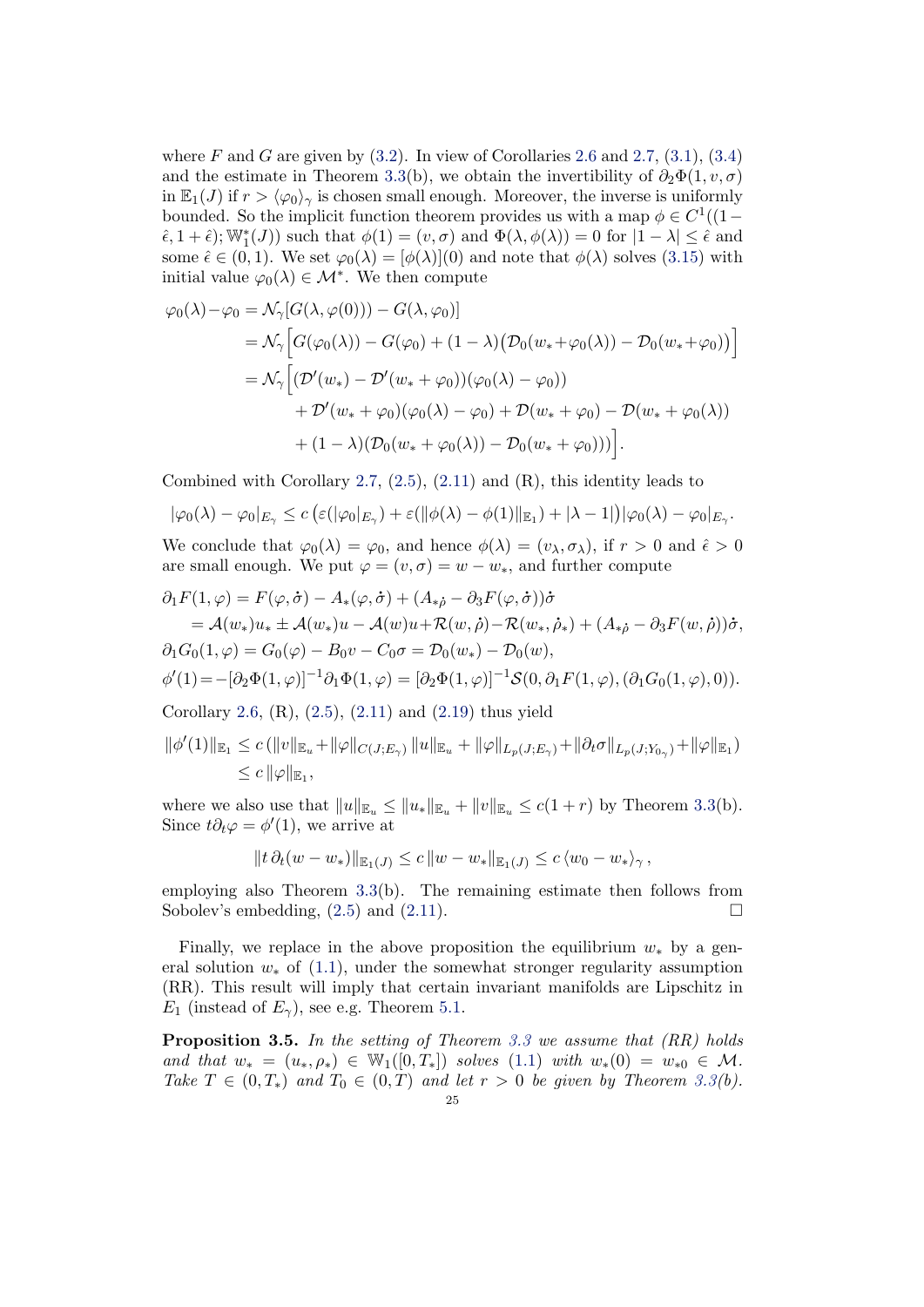Then there is an  $r' \in (0,r]$  such that for every  $w_0 \in w_{*0} + \mathcal{M}^*(r')$  the solution  $w = (u, \rho) \in \mathbb{W}_1([0, T])$  of  $(1.1)$  satisfies

$$
\langle w(t) - w_*(t) \rangle_1 \le c \langle w_0 - w_{*0} \rangle_{\gamma}, \quad \|t \partial_t (w - w_*)\|_{\mathbb{E}_1([0,T])} \le c \langle w_0 - w_{*0} \rangle_{\gamma},
$$

for  $t \in [T_0, T]$  and constants independent of t and  $w_0$ .

*Proof.* Theorem [3.3](#page-21-0) gives the solution  $w = (u, \rho) \in W_1([0, T])$  of [\(1.1\)](#page-1-0) on [0, T]. Take  $\epsilon > 0$  with  $(1 + \epsilon)T < T_*$ . We set  $\varphi = (v, \sigma) = w - w_*$  and  $\varphi_0 = (v_0, \sigma_0) = w_0 - w_{*0}$ , and linearize [\(1.1\)](#page-1-0) at the function  $w_* \in W_1([0, T_*])$ , employing the operators from  $(2.15)$  and  $(3.2)$ . In view of  $(3.7)$ , the functions  $v_{\lambda}(t) = v(\lambda t)$  and  $\sigma_{\lambda}(t) = \sigma(\lambda t)$ ,  $t \in J = [0, T]$ , uniquely solve the problem

$$
\partial_t z(t) + A_*(t)(\psi(t), \dot{\tau}(t)) = A_*(t)(\psi(t), \dot{\tau}(t)) - \lambda A_*(\lambda t)(\psi(t), \lambda^{-1} \dot{\tau}(t)) \n+ \lambda F(\lambda t, \psi(t), \lambda^{-1} \dot{\tau}(t)), \n\partial_t \tau(t) + B_0(t)z(t) + C_0(t)\tau(t) = (B_0(t) - \lambda B_0(\lambda t))z(t) + (C_0(t) - \lambda C_0(\lambda t))\tau(t) \n+ \lambda G_0(\lambda t, \psi(t)), \n\hat{B}(t)z(t) + \hat{C}(t)\tau(t) = (\hat{B}(t) - \hat{B}(\lambda t))z(t) + (\hat{C}(t) - \hat{C}(\lambda t))\tau(t) \n+ \hat{G}(\lambda t, \psi(t)), \n(z(0), \tau(0)) = (v_0, \sigma_0),
$$
\n(3.16)

for  $t \in J$ , where we write  $\psi = (z, \tau)$  and take  $\lambda \in (1 - \epsilon, 1 + \epsilon)$ . We denote the right hand sides of [\(3.16\)](#page-25-0) by  $F(\lambda, \psi)$ ,  $G_0(\lambda, \psi)$  and  $\hat{G}(\lambda, \psi)$ , respectively. Due to  $(2.15)$  and  $(3.2)$ , these maps can be written as

<span id="page-25-0"></span>
$$
F(\lambda, \psi)(t) = A_*(t)(\psi(t), \dot{\tau}(t)) - \lambda \mathcal{A}(w_*(\lambda t) + \psi(t))(u_*(\lambda t) + z(t))
$$
  
+  $\lambda \mathcal{A}(w_*(\lambda t))u_*(\lambda t) + \lambda \mathcal{R}(w_*(\lambda t) + \psi(t), \dot{\rho}_*(\lambda t) + \lambda^{-1} \dot{\tau}(t))$   
-  $\lambda \mathcal{R}(w_*(\lambda t), \dot{\rho}_*(\lambda t))$   

$$
G_0(\lambda, \psi)(t) = B_0(t)z(t) + C_0(t)\tau(t) + \lambda \mathcal{D}_0(w_*(\lambda t)) - \lambda \mathcal{D}_0(w_*(\lambda t) + \psi(t)),
$$
  

$$
\widehat{G}(\lambda, \psi)(t) = \widehat{B}(t)z(t) + \widehat{C}(t)\tau(t) + \widehat{\mathcal{D}}(w_*(\lambda t)) - \widehat{\mathcal{D}}(w_*(\lambda t) + \psi(t)),
$$

where  $(\lambda, \psi) \in (1 - \epsilon, 1 + \epsilon) \times \mathbb{W}_1^*(J)$ . As in the proof of Theorem A.1 in [\[20\]](#page-41-5), one deduces from Theorem [3.3\(](#page-21-0)c) that the map  $\lambda \mapsto w_*(\lambda \cdot)$  belongs to  $C^1((1-\epsilon, 1+\epsilon); \mathbb{E}_1(J))$  having the derivative  $\partial_\lambda w_*(\lambda \cdot) = t \dot{w}_*(\lambda \cdot)$ . Proceeding as in Proposition [3.4,](#page-23-0) we then see that  $F \in C^1((1-\epsilon, 1+\epsilon) \times \mathbb{W}_1^*(J); \mathbb{E}(J))$  and  $G \in C^1((1 - \epsilon, 1 + \epsilon) \times \mathbb{W}_1^*(J); \mathbb{F}(J))$  with  $F(1, \psi) = F(\psi), G(1, \psi) = G(\psi),$  $\partial_2 F(1,\psi) = F'(\psi)$  and  $\partial_2 G(1,\psi) = G'(\psi)$  for  $\psi \in \mathbb{W}_1^*(J)$ . We further obtain

$$
\partial_1 F(1, \psi) = (\mathcal{A}(w_*) u_* - \mathcal{A}(w_* + \psi)(u_* + z)) + (\mathcal{A}(w_*) u_* - \mathcal{A}(w_* + \psi)) t \dot{u}_* \n+ (\mathcal{A}'(w_*) u_* - \mathcal{A}'(w_* + \psi)) [t \dot{w}_*, u_*] - \mathcal{A}'(w_* + \psi)[t \dot{w}_*, z] \n+ (\mathcal{R}(w_* + \psi, \dot{\rho}_* + \dot{\tau}) - \mathcal{R}(w_*, \dot{\rho}_*)) - \partial_3 \mathcal{R}(w_* + \psi, \dot{\rho}_* + \dot{\tau}) [\dot{\tau}] \n+ (\mathcal{R}(w_* + \psi, \dot{\rho}_* + \dot{\tau}) - \mathcal{R}(w_*, \dot{\rho}_*)) [t \dot{u}_*, t \dot{\rho}_*, t \ddot{\rho}_*] \n\partial_1 G_0(1, \psi) = (\mathcal{D}_0(w_*) - \mathcal{D}_0(w_* + \psi)) + (\mathcal{D}'_0(w_*) - \mathcal{D}'_0(w_* + \psi)) [t \dot{w}_*], \n\partial_1 \widehat{G}(1, \psi) = (\widehat{\mathcal{D}}'(w_*) - \widehat{\mathcal{D}}'(w_* + \psi)) [t \dot{w}_*].
$$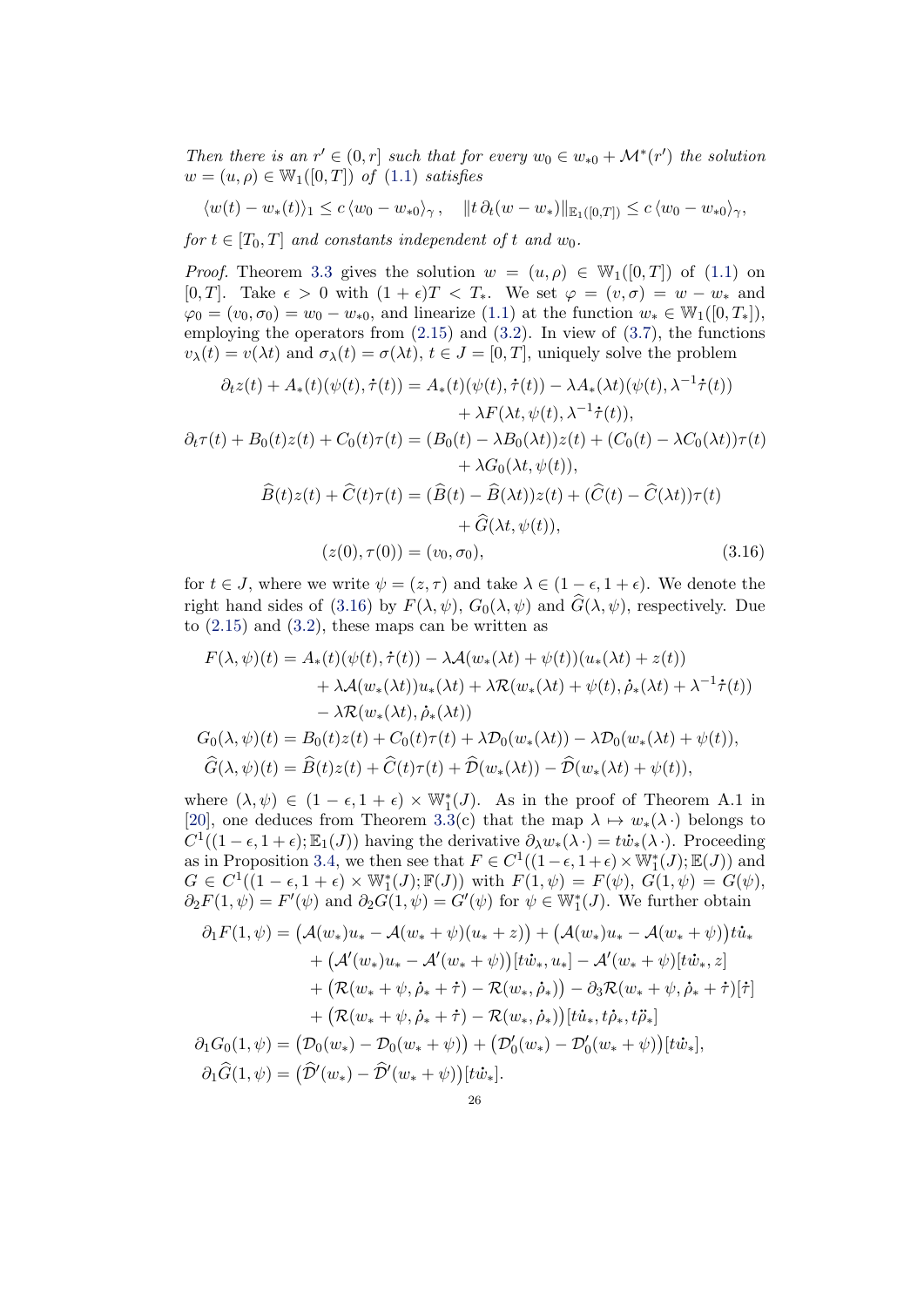for  $\psi = (z, \tau) \in \mathbb{W}_1^*(J)$ . Let S be the solution operator of [\(2.25\)](#page-15-1). We now proceed as in the previous proposition, using the operator

$$
\Phi(\lambda, \psi) = \psi - \mathcal{S}(\xi + \mathcal{N}_{\gamma\gamma 0} G(\lambda, \psi), F(\lambda, \psi), G(\lambda, \psi))
$$

for  $\lambda \in (1 - \epsilon, 1 + \epsilon), \ \psi \in \mathbb{W}_1^*(J)$ , and  $\xi := \varphi_0 - \mathcal{N}_\gamma G(\lambda, \varphi_0) \in E_\gamma^0$ , see Corollary [2.7.](#page-16-0) So Corollaries [2.6](#page-15-0) and [2.7,](#page-16-0) [\(2.7\)](#page-5-1) and the above stated properties of  $F(\lambda, \cdot)$  and  $G(\lambda, \cdot)$  yield that  $\Phi \in C^1((1 - \epsilon, 1 + \epsilon) \times \mathbb{W}_1^*(J); \mathbb{E}_1(J)),$ 

$$
\Phi(1,\varphi)=0,\quad\text{and}\quad \partial_2\Phi(1,\varphi)=I-S(\mathcal{N}_\gamma G'(\varphi_0),F'(\varphi),G'(\varphi)).
$$

Employing also  $(3.1)$ ,  $(3.4)$  and the estimate in Theorem  $3.3(b)$  $3.3(b)$ , we obtain the invertibility of  $\partial_2 \Phi(1, \varphi)$  in  $\mathbb{E}_1(J)$  if  $r' > \langle \varphi_0 \rangle_{\gamma}$  is chosen small enough, and the inverses are uniformly bounded. The implicit function theorem thus gives a map  $\phi \in C^1((1 - \hat{\epsilon}, 1 + \hat{\epsilon}); \mathbb{W}_1^*(J))$  such that  $\phi(1) = \varphi = (v, \sigma)$  and  $\Phi(\lambda, \phi(\lambda)) = 0$  for  $|1 - \lambda| \leq \hat{\epsilon}$  and some  $\hat{\epsilon} \in (0, 1)$ . We set  $\varphi_0(\lambda) = [\phi(\lambda)](0)$ and note that  $\phi(\lambda)$  solves [\(3.16\)](#page-25-0) with the initial value  $\varphi_0(\lambda) \in \mathcal{M}^*$ . As in the proof of Proposition [3.4,](#page-23-0) we then compute

$$
\varphi_0(\lambda) - \varphi_0 = \mathcal{N}_{\gamma}[G(\lambda, \varphi_0(\lambda)) - G(\lambda, \varphi_0)]
$$
  
=  $\mathcal{N}_{\gamma}[(\mathcal{D}'(w_{*0}) - \mathcal{D}'(w_{*0} + \varphi_0))(\varphi_0(\lambda) - \varphi_0))$   
+  $\mathcal{D}'(w_{*0} + \varphi_0)(\varphi_0(\lambda) - \varphi_0) + \mathcal{D}(w_{*0} + \varphi_0) - \mathcal{D}(w_{*0} + \varphi_0(\lambda))$   
+  $(\lambda - 1)(\mathcal{D}_0(w_{*0} + \varphi_0)) - \mathcal{D}_0(w_{*0} + \varphi_0(\lambda))).$ 

This identity again leads to the estimate

$$
|\varphi_0(\lambda) - \varphi_0|_{E_\gamma} \le c \left( \varepsilon(|\varphi_0|_{E_\gamma}) + \varepsilon(||\phi(\lambda) - \phi(1)||_{E_1}) + |\lambda - 1| \right) |\varphi_0(\lambda) - \varphi_0|_{E_\gamma}.
$$
  
We conclude that  $\varphi_0(\lambda) = \varphi_0$ , and hence  $\phi(\lambda) = (v_\lambda, \sigma_\lambda)$ , if  $r > 0$  and  $\hat{\epsilon} > 0$  are small enough. Observe that

$$
\begin{split} \phi'(1) &= -[\partial_2 \Phi(1,\varphi)]^{-1} \partial_1 \Phi(1,\varphi) \\ &= -[\partial_2 \Phi(1,\varphi)]^{-1} \mathcal{S} \big( \mathcal{N}_\gamma \gamma_0 \partial_1 G(1,\varphi), \partial_1 F(1,\varphi), \partial_1 G(1,\varphi) \big). \end{split}
$$

The above formulas for  $\partial_1 F(1, \cdot)$  and  $\partial_1 G(1, \cdot)$ , Corollaries [2.6](#page-15-0) and [2.7,](#page-16-0) (RR), Theorem [3.3](#page-21-0) and the embeddings  $(2.5)$ ,  $(2.7)$ ,  $(2.11)$  and  $(2.19)$  thus yield

$$
\|\phi'(1)\|_{\mathbb{E}_1} \le c \left( \|\varphi\|_{C(J;E_\gamma)} (1 + \|v\|_{L_p(J;X_1)} + \|\partial_t \sigma\|_{L_p(J;Y_{0\gamma})}) + \|\varphi\|_{L_p(J;E_\gamma)} + \|\varphi\|_{C(J;E_\gamma)} + \|\partial_t \sigma\|_{C(J;Y_{0\gamma})} + \|\varphi\|_{\mathbb{E}_1} \right)
$$
  

$$
\le c \|\varphi\|_{\mathbb{E}_1} \le c \langle \varphi_0 \rangle_{\gamma}.
$$

Taking also into account  $\partial_t(t\varphi) = \varphi + t\partial_t\varphi = \varphi + \phi'(1)$  and Sobolev's embedding, we arrive at the assertion as before.  $\Box$ 

Example 3.6. We consider the Stefan problem with surface tension from Ex-amples [2.2](#page-8-0) and [2.4,](#page-13-0) taking as initial values interfaces  $\Gamma_0$  which are parametrized by a function  $\rho_0 \in W^{4-3/p}_p(\Sigma)$  over a sphere  $\Sigma$  as in Example [2.2](#page-8-0) (i.e.,  $\Gamma_0 \in$  $W_p^{4-3/p}$ ) together with initial temperatures  $u_0 \in W_p^{2-2/p}(D \setminus \Gamma_0)$ . We further assume the compatibility conditions  $u_{0i} = \sigma H(\Gamma_0)$  on  $\Gamma_0$ ,  $d_2 \partial_\nu u_2 - d_1 \partial_\nu u_1 \in$  $W_p^{2-6/p}(\Gamma_0)$  and  $\partial_{\nu_D} u_0 = 0$  on  $\partial D$ . The above results then give local solutions of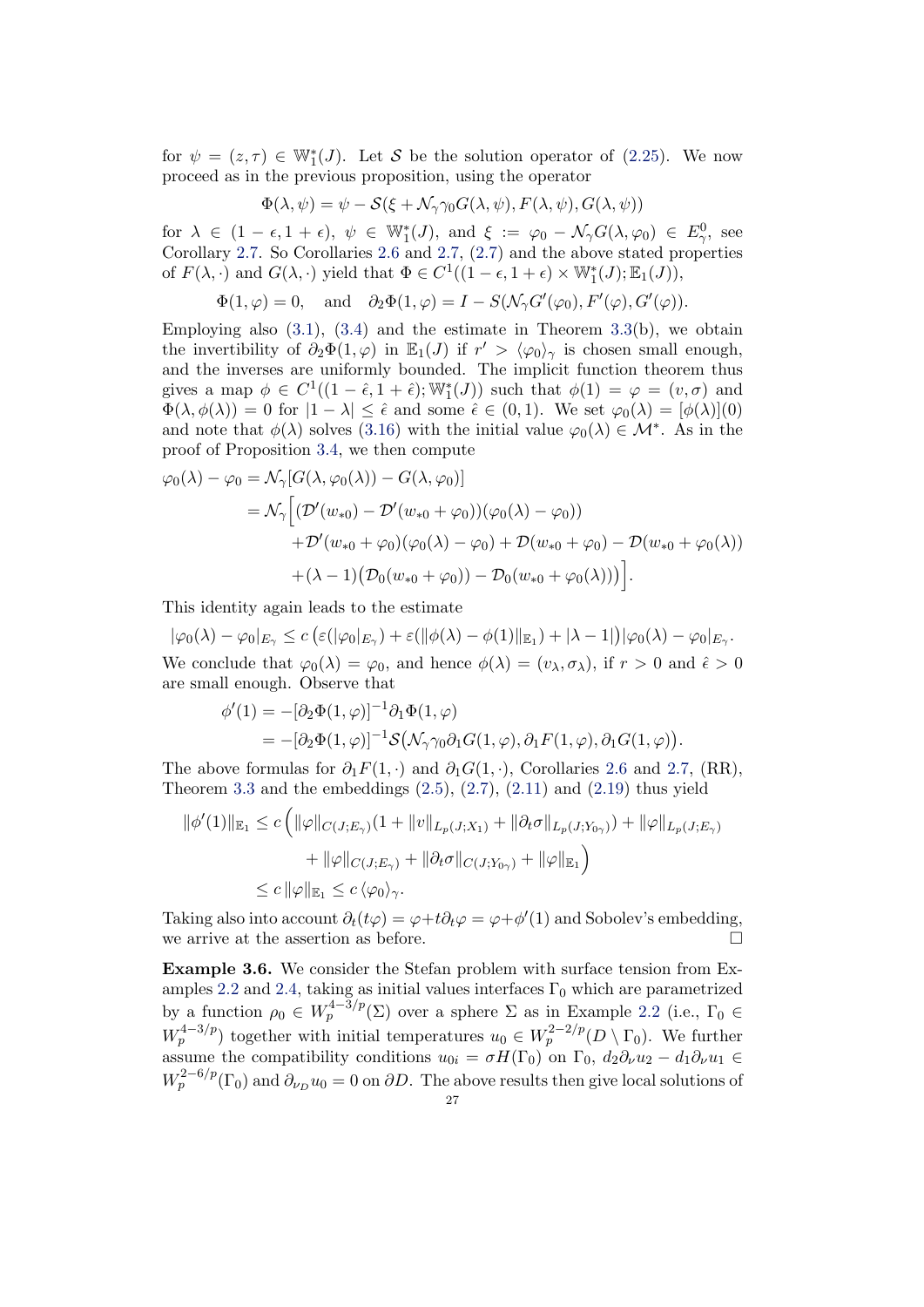[\(2.14\)](#page-9-0) still parametrized over  $\Sigma$ . In Theorem 3.1 of [\[34\]](#page-42-10) a more realistic version of [\(2.14\)](#page-9-0) was solved for more general initial data (which would be also possible here). Our results give additional differentiability with respect to initial data and smoothing estimates, but see [\[12\]](#page-41-7), [\[32\]](#page-42-11).  $\diamondsuit$ 

## 4. Preparations for the asymptotic theory

<span id="page-27-0"></span>We first establish several additional results about the linear problem [\(2.25\)](#page-15-1) and the operator  $\Lambda_*$  from [\(2.16\)](#page-10-1). We work under the following hypothesis.

<span id="page-27-1"></span>**Hypothesis 4.1.** Let  $(w_*, y_*) \in W_1 \times Y_{0\gamma}$ . Assume that (S), (E), (LS) and (if  $\ell \geqslant 2m)$  (LS<sup>±</sup><sub>∞</sub>) hold at w<sub>\*</sub>. Define  $A_*$  for  $(w_*, y_*)$ .

Recall that the restriction  $-\Lambda_0$  of  $-\Lambda_*$  to  $D(\Lambda_0) = E_1^0$  generates an analytic  $C_0$ –semigroup  $T(\cdot)$  on  $E_0$ , see Corollary [2.6,](#page-15-0) [\(2.17\)](#page-10-2) and [\(2.20\)](#page-11-3). We need the extrapolation space  $E_{-1}$  which is the completion of  $E_0$  with respect to the norm  $|(\mu + \Lambda_0)^{-1}w|_{E_0}$  for any  $\mu \ge \mu_0$  (where  $\mu_0$  is given by Corollary [2.6\)](#page-15-0). There is a bounded extension  $-\Lambda_{-1}$  :  $E_0 \to E_{-1}$  of  $-\Lambda_0$  which is similar to  $-\Lambda_0$  and generates the extension  $T_{-1}(\cdot)$  of  $T(\cdot)$  on  $E_{-1}$ . It further holds  $T_{-1}(t) \in \mathcal{L}(E_{-1}, E_1^0)$  for  $t > 0$ . (See e.g. [\[3\]](#page-41-15) or [\[10\]](#page-41-18).)

A solution of the problem  $(1.1)$ ,  $(2.25)$  or  $(3.7)$  (or of some equations of them) on an (unbounded) interval  $J$  is a function  $w \in \mathbb{E}^{\rm loc}_1(J)$  satisfying the respective problem. Let  $\alpha, \beta \in \mathbb{R}$ . To study our equations on unbounded time intervals we set  $e_{\alpha}(t) = e^{\alpha t}$  for  $t \in \mathbb{R}$ , denoting restrictions of this function by the same symbol. Moreover, on  $J = \mathbb{R}$  we fix a smooth, strictly positive function  $e_{\alpha,\beta}$ satisfying  $e_{\alpha,\beta}(t) = e_{\alpha}(t)$  for  $t \leq -1$  and  $e_{\alpha,\beta}(t) = e_{\beta}(t)$  for  $t \geq 1$ . We then introduce the weighted spaces

<span id="page-27-3"></span>
$$
\mathbb{E}_1(\mathbb{R}_\pm, \alpha) = \{ w \mid e_\alpha w \in \mathbb{E}_1(\mathbb{R}_\pm) \}, \qquad \mathbb{E}_1(\alpha, \beta) = \{ w \mid e_{\alpha, \beta} w \in \mathbb{E}_1(\mathbb{R}) \}, \tag{4.1}
$$

and their analogues for  $\mathbb{E}, \mathbb{F}$  and  $\mathbb{D},$  which are complete if endowed with the canonical norms  $||w||_{\mathbb{E}_1(\mathbb{R}_+,\alpha)} = ||e_\alpha w||_{\mathbb{E}_1(\mathbb{R}_+)}$  etc. We also use the corresponding norms on compact intervals J. We start with a version of the second part of Corollary [2.6](#page-15-0) for  $J \in \{ \mathbb{R}_{-}, \mathbb{R} \}.$ 

<span id="page-27-2"></span>**Lemma 4.2.** Assume that Hypothesis [4.1](#page-27-1) holds. Let  $J \in \{ \mathbb{R}_{-}, \mathbb{R} \}$ ,  $f \in \mathbb{E}(J)$ ,  $g \in \mathbb{F}_0(J)$ . Then there is a unique  $w = (u, \rho) \in \mathbb{E}_1(J)$  satisfying the first three equations of [\(2.26\)](#page-15-2) on J for any  $\mu \geq \mu_0$ , where  $\mu_0$  is given by Corollary [2.6.](#page-15-0) Moreover,  $||w||_{\mathbb{E}_1(J)} \le c (||f||_{\mathbb{E}(J)} + ||g||_{\mathbb{F}(J)}).$ 

*Proof.* For  $n \in \mathbb{N}$ , we put  $J_n = J \cap [-n, n]$  and take functions  $\chi_n \in C^2(J_n)$  with uniformly bounded derivatives,  $\chi_n(-n) = 0$  and  $\chi_n = 1$  on  $J \cap [-n+1, n]$ . We set  $f_n = \chi_n f \in \mathbb{E}(J_n)$  and  $g_n = \chi_n g \in \mathbb{F}(J_n)$ . Due to Corollary [2.6](#page-15-0) (and an obvious time shift), there is a solution  $w_n = (u_n, \rho_n)$  of [\(2.26\)](#page-15-2) on  $J_n$  with data  $(0, 0, f_n, g_n) \in \mathbb{D}(J_n)$  and some  $\mu \geq \mu_0$ . Extending the data to  $[-n, \infty)$  and restricting the solution on  $[-n,\infty)$  to  $J_n$ , we deduce from Corollary [2.6](#page-15-0) that the solution operator on  $J_n$  is bounded uniformly in n, and so

 $||w_n||_{\mathbb{E}_1(J_n)} \leq c (||f_n||_{\mathbb{E}(J_n)} + ||g_n||_{\mathbb{F}(J_n)}) \leq c (||f||_{\mathbb{E}(J)} + ||g||_{\mathbb{F}(J)}) =: c(f,g)$ 

for all  $n \in \mathbb{N}$ . We fix  $m \in \mathbb{N}$ . There is a subsequence such that  $(u_{n_k}, \rho_{n_k}) \to$  $(u^m, \rho^m)$  weakly in  $\mathbb{E}_1(J_m)$ . The limit functions also satisfy the first three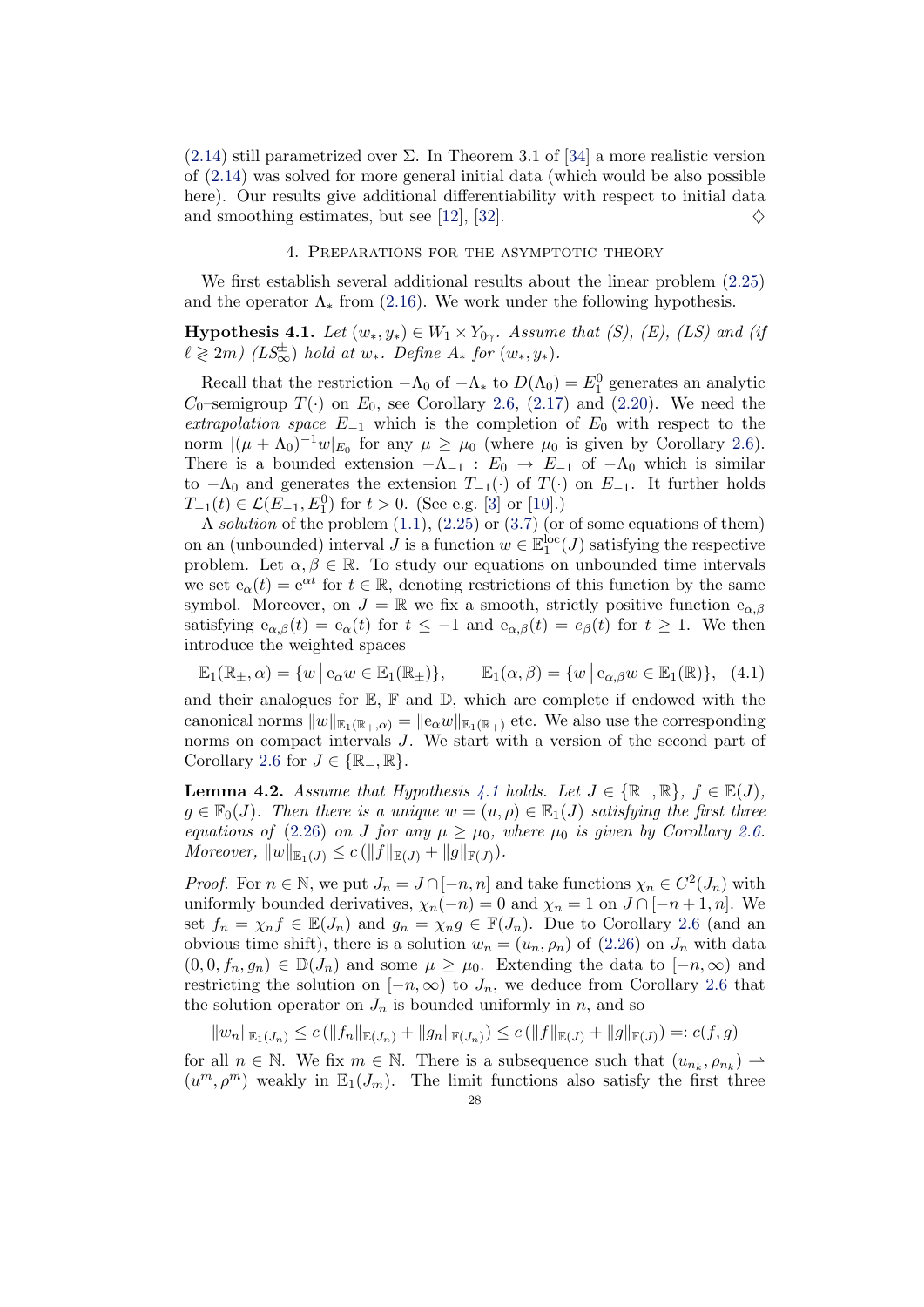equations of [\(2.26\)](#page-15-2) with  $\mu$  on  $J_m$ , due to the mapping properties of the linear operators described in  $(2.15)$ , see also  $(R)$ ,  $(2.5)$  and  $(2.11)$ . It still holds  $\|(u^m, \rho^m)\|_{\mathbb{E}_1(J_m)} \leq c(f, g)$  for all  $m \in \mathbb{N}$ . We can then take a subsubsequence of  $(u_n, \rho_n)$  converging weakly in  $\mathbb{E}_1(J_{m+1})$  to a solution  $(u^{m+1}, \rho^{m+1})$  on  $J_{m+1}$ . The functions  $(u^{m+1}, \rho^{m+1})$  extend  $(u^m, \rho^m)$  since the subsubsequence still converges weakly in  $\mathbb{E}_1(J_m)$  to  $(u^m, \rho^m)$ . By induction, we thus obtain a solution  $(u, \rho)$  of the first three equations of [\(2.26\)](#page-15-2) on J fulfilling  $\|(u, \rho)\|_{\mathbb{R}_1(J)} \leq c(f, g)$ .

Let  $(v, \sigma) \in \mathbb{E}_1(J)$  satisfy the first three equations of  $(2.26)$  on J with  $f =$ 0 and  $q = 0$ . Due to the embedding [\(2.18\)](#page-11-4), the function  $(v, \sigma)$  belongs to  $W_p^1(\mathbb{R}_-; E_0) \cap L_p(\mathbb{R}_-; E_1)$ . Equations [\(2.26\)](#page-15-2) thus imply  $(v, \sigma) \in L_p(\mathbb{R}_-; E_1^0)$ . So Corollary [2.6](#page-15-0) and [\(2.16\)](#page-10-1) yield that  $(v(t), \sigma(t)) = e^{-\mu(t-\tau)}T(t-\tau)(v(\tau), \sigma(\tau))$ for all  $t \geq \tau$  in J. Since this semigroup is exponentially stable by Corollary [2.6,](#page-15-0) we derive  $(v, \sigma) = 0$ .

The above lemma allows to solve the stationary problem related to [\(2.25\)](#page-15-1).

<span id="page-28-1"></span>**Lemma 4.3.** Assume that Hypothesis [4.1](#page-27-1) holds. Let  $\mu_0 \geq 0$  be given by Corol-lary [2.6](#page-15-0) and set  $\mu = \mu_0 + 1$ . Then there is an operator  $S_{st} \in \mathcal{L}(X \times Y_1, E_1)$ such that, for any  $(x, y) \in X \times Y_1$ , the function  $\mathcal{S}_{st}(x, y)$  is the unique solution  $w \in E_1 = X_1 \times Z_1$  of the boundary value problem

<span id="page-28-0"></span>
$$
(\mu + \Lambda_*)w = (x, y_0) \quad \text{and} \quad (\overline{B}, \overline{C})w = \widehat{y}.
$$

*Proof.* Let  $(x, y) \in X \times Y_1$ . We set  $f = e_1 x \in \mathbb{E}(\mathbb{R}_-)$  and  $g = e_1 y \in \mathbb{F}(\mathbb{R}_-)$ . Lemma [4.2](#page-27-2) gives a unique solution  $(\tilde{v}, \tilde{\sigma}) \in \mathbb{E}_1(\mathbb{R}_+)$  of

$$
(\partial_t + \mu - 1)u(t) + (A_{*u} - A_{*\rho}B_0)u(t) + (A_{*\rho} - A_{*\rho}C_0)\rho(t) = f(t),
$$
  

$$
(\partial_t + \mu - 1)\rho(t) + B_0u(t) + C_0\rho(t) = g_0(t), \qquad (4.2)
$$
  

$$
\widehat{B}u(t) + \widehat{C}\rho(t) = \widehat{g}(t),
$$

for  $t \in \mathbb{R}_-$ . It further holds

$$
\|(\widetilde{v},\widetilde{\sigma})\|_{\mathbb{E}_1(\mathbb{R}_-)} \leq c \left( \|f\|_{\mathbb{E}(\mathbb{R}_-)} + \|g\|_{\mathbb{F}(\mathbb{R}_-)} \right) \leq c \left( |x|_X + |y|_{Y_\gamma} \right).
$$

We set  $v = e_{-1}\tilde{v}$  and  $\sigma = e_{-1}\tilde{\sigma}$ . Then  $(v, \sigma)$  solves the first three equations of  $(2.26)$  with the constant inhomogeneities x and y. On the other hand, for any  $r \geq 0$  the functions  $\widetilde{v}_r = e^r \widetilde{v}(\cdot - r) \in \mathbb{E}_u(\mathbb{R}_+)$  and  $\widetilde{\sigma}_r = e^r \widetilde{\sigma}(\cdot - r) \in \mathbb{E}_\rho(\mathbb{R}_+)$ also satisfy [\(4.2\)](#page-28-0). Hence,  $\tilde{v}_r = \tilde{v}$  and  $\tilde{\sigma}_r = \tilde{\sigma}$  by the uniqueness. Since  $r \geq 0$ is arbitrary and  $(\tilde{v}, \tilde{\sigma}) = e_1(v, \sigma)$ , it follows that  $(v, \sigma) =: \mathcal{S}_{st}(x, y)$  does not depend on time, and thus  $(\mu + \Lambda_*)w = (x, y_0), (\widehat{B}, \widehat{C})w = \widehat{y}$ , and

$$
|(v, \sigma)|_{E_1} \leq ||(v, \sigma)||_{\mathbb{E}_1([-1,0])} = ||(e_{-1}\widetilde{v}, e_{-1}\widetilde{\sigma})||_{\mathbb{E}_1([-1,0])} \leq c ||(\widetilde{v}, \widetilde{\sigma})||_{\mathbb{E}_1([-1,0])}
$$
  

$$
\leq c ||(\widetilde{v}, \widetilde{\sigma})||_{\mathbb{E}_1(\mathbb{R}_-)} \leq c (|\varphi|_X + |\psi|_{Y_\gamma}).
$$

Let  $w = (v, \sigma) \in E_1$  satisfy  $(\mu + \Lambda_*)w = 0$  and  $(\widehat{B}, \widehat{C})w = 0$ . Then  $(B_0, C_0)w = -\mu\sigma \in Z_1 \hookrightarrow Z_0$  by  $(2.19)$  so that  $w \in E_0^1$  belongs to the kernel of  $\mu + \Lambda_0$ . Since  $\mu \in \rho(-\Lambda_0)$  by Corollary [2.6,](#page-15-0) the operator  $\mathcal{S}_{st}$  is injective.  $\Box$ 

We fix the number  $\mu = \mu_0 + 1$  obtained in the above lemma for the remainder of the paper. The next result allows to use the asymptotic behavior of  $T(\cdot)$ (determined by  $\sigma(\Lambda_0)$ ) in the investigation of the longterm behavior of the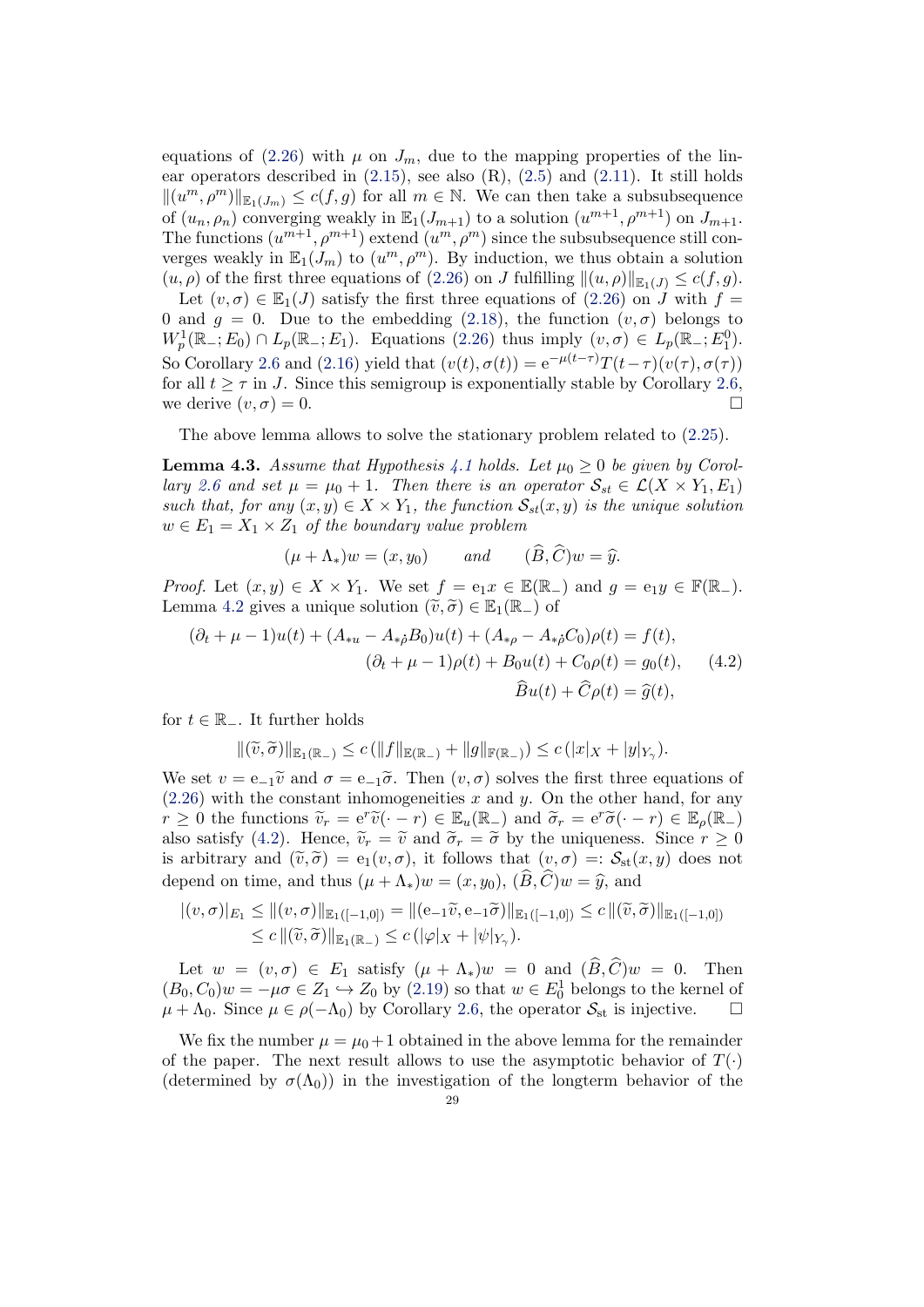nonlinear problem  $(1.1)$ , by means of the 'mild formula' in  $(d)$ . Part  $(b)$  and [\(2.19\)](#page-11-2) give the embeddings

$$
E_1^0 \subset E_1 \hookrightarrow E_\gamma \hookrightarrow E_0 \hookrightarrow E \hookrightarrow E_{-1}.
$$

Observe that part (c) decribes the difference between  $\Lambda_{-1}$  and  $\Lambda_{*}$  which expresses the impact of the boundary conditions. We define

$$
\Pi = (\mu + \Lambda_{-1})\mathcal{N}_1.
$$

<span id="page-29-2"></span>**Proposition 4.4.** Under Hypothesis  $4.1$ , the following assertions hold.

(a) There are operators  $\mathcal{N}_1 \in \mathcal{L}(\widehat{Y}_1, E_1)$  and  $R \in \mathcal{L}(E, E_1)$  such that  $(\mu +$  $\Lambda_*$ ) $\mathcal{N}_1 = 0$  and  $(B, C)\mathcal{N}_1 = I_{\widehat{Y}_1}$ , as well as  $(\mu + \Lambda_*)R = I_E$  and  $(B, C)R = 0$ .

(b) We have  $E \hookrightarrow E_{-1}$  and  $\Lambda_{-1}w = \Lambda_* w$  for all  $w \in E_1$  with  $(\widehat{B}, \widehat{C})w = 0$ .

(c) It holds  $\Pi \in \mathcal{L}(\widehat{Y}_1, E_{-1})$  and  $\Lambda_* w = \Lambda_{-1}w - \Pi(\widehat{B}, \widehat{C})w$  for all  $w \in E_1$ . (d) Let  $J = [0, T]$ ,  $(w_0, f, g) \in \mathbb{D}(J)$ , and put  $\widetilde{f} := f - A_{\ast} \delta q_0 \in \mathbb{E}(J)$ . Then the solution  $w \in \mathbb{E}_1(J)$  of  $(2.25)$  is given by

<span id="page-29-1"></span>
$$
w(t) = T(t)w_0 + \int_0^t T_{-1}(t-\tau)[(\tilde{f}(\tau), g_0(\tau)) + \Pi \hat{g}(\tau)) d\tau, \quad t \in J.
$$
 (4.3)

Moreover, w is the solution of [\(2.26\)](#page-15-2) with data  $(w_0, \tilde{f}, g)$  and  $\mu = 0$ , where we have  $||f||_{\mathbb{E}(J)} \leq c (||f||_{\mathbb{E}(J)} + ||g_0||_{L_p(J;Y_{0\gamma})}) \leq c (||f||_{\mathbb{E}(J)} + ||g_0||_{\mathbb{F}(J)}).$ 

*Proof.* (a) For  $(x, y_0, \hat{y}) \in E \times Y_1 = X \times Y_{01} \times \hat{Y}_1$ , we set  $\mathcal{N}_1 \hat{y} = \mathcal{S}_{st}(0, 0, \hat{y})$  and  $R(x, y_0) = S_{\rm st}(x, y_0, 0)$ . Assertion (a) then follows from Lemma [4.3.](#page-28-1)

(b) Let  $(x, y_0) \in E_0$ . We then have  $(B_0, C_0)R(x, y_0) = y_0 - \mu[R(x, y_0)]_1 \in Z_0$ by [\(2.19\)](#page-11-2), so that R maps  $E_0$  into  $E_1^0 = D(\Lambda_0)$  and

<span id="page-29-0"></span>
$$
(\mu + \Lambda_0)R(x, y_0) = (\mu + \Lambda_*)R(x, y_0) = (x, y_0). \tag{4.4}
$$

As a result,  $R: E \to E_1$  is a continuous extension of  $(\mu + \Lambda_0)^{-1}$ . Since R is injective by Lemma [4.3,](#page-28-1) one can see as in the proof of Lemma 3.3 of [\[24\]](#page-42-20) that  $E \hookrightarrow E_{-1}$ . We can then extend [\(4.4\)](#page-29-0) to the equation  $(\mu + \Lambda_{-1})R = (\mu + \Lambda_{*})R$ on E, using  $R \in \mathcal{L}(E, E_1)$  and the density of  $E_0$  in E. Lemma [4.3](#page-28-1) implies that R is an isomorphism from E to  $\{w \in E_1 \mid (\widehat{B}, \widehat{C})w = 0\}$ ; i.e., (b) holds.

(c) For  $w \in E_1$ , parts (a) and (b) imply that  $(\widehat{B}, \widehat{C})(w - \mathcal{N}_1(\widehat{B}, \widehat{C})w) = 0$  and

$$
(\mu + \Lambda_*)w = (\mu + \Lambda_*)(w - \mathcal{N}_1(\widehat{B}, \widehat{C})w) = (\mu + \Lambda_{-1})(w - \mathcal{N}_1(\widehat{B}, \widehat{C})w),
$$

as asserted. The mapping property of  $\Pi$  is clear.

(d) Let  $w = (u, \rho)$  be the solution of [\(2.25\)](#page-15-1) and  $\tilde{f} = f - A_{\tilde{u}} g_0$ . We insert  $\dot{\rho} = g_0 - B_0 u - C_0 \rho$  into the term  $A_{\dot{\phi}} \dot{\rho}$  in [\(2.25\)](#page-15-1), obtaining

$$
\partial_t w(t) + \Lambda_* w(t) = (f(t) - A_{*\hat{\rho}} g_0(t), g_0(t)) = (\tilde{f}(t), g_0(t)), \qquad t \in [0, T]. \tag{4.5}
$$

Moreover, w satisfies [\(2.26\)](#page-15-2) with data  $(w_0, \tilde{f}, g)$  and  $\mu = 0$ . From [\(2.15\)](#page-10-0), we deduce that  $f \in \mathbb{E}([0,T])$  and the asserted estimate for f. Part (c) and the boundary condition  $(\widehat{B}, \widehat{C})w(t) = \widehat{g}(t)$  then lead to

$$
\partial_t w + \Lambda_{-1} w(t) = (\tilde{f}(t), g_0(t)) + \Pi \tilde{g}(t), \qquad t \in [0, T].
$$

Since  $E \hookrightarrow E_{-1}$ , this is an evolution equation in  $E_{-1}$  so that (d) follows.  $\square$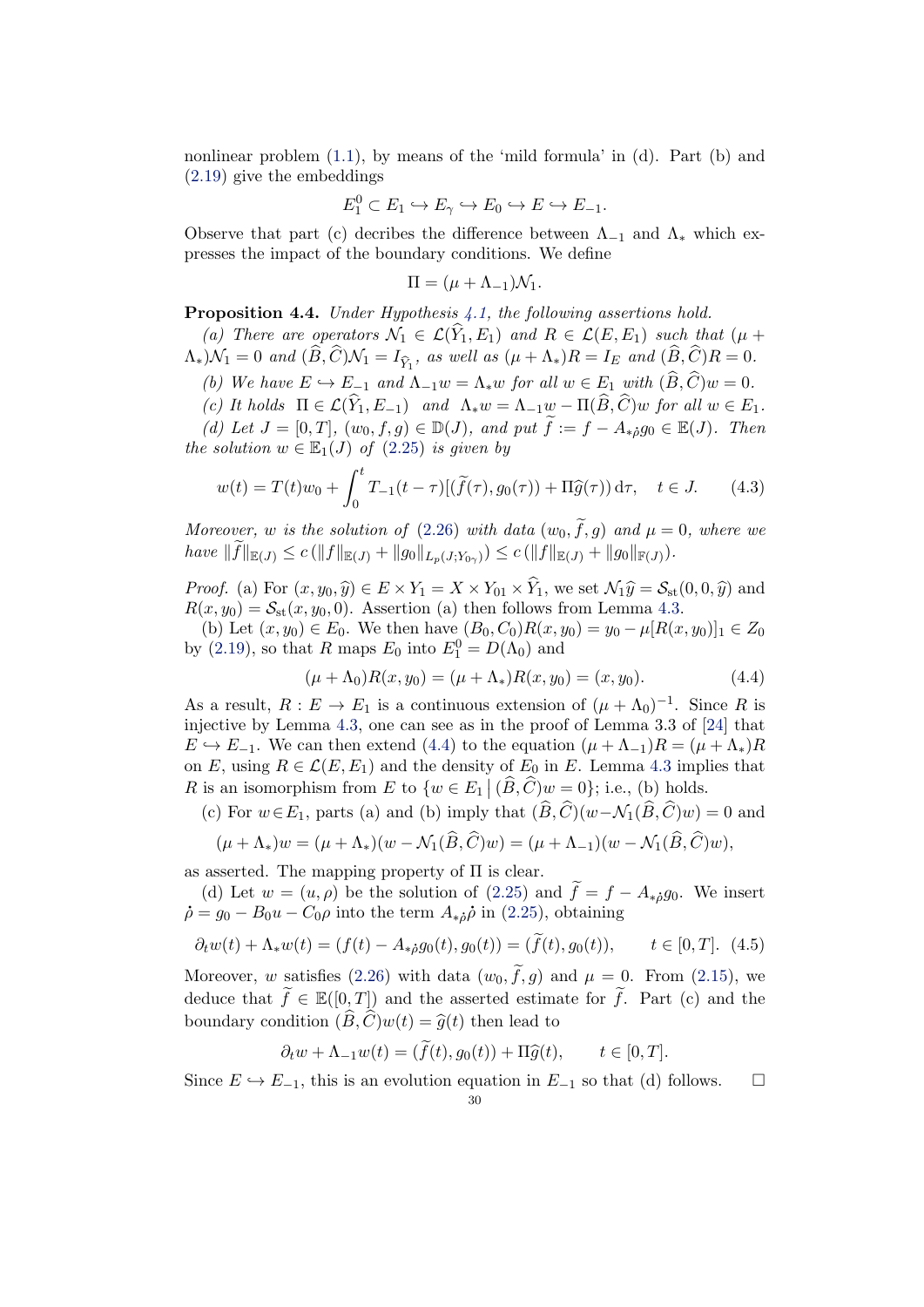In the following we rewrite the solutions of [\(2.25\)](#page-15-1) on unbounded time intervals  $J \in \{\mathbb{R}_{\pm}, \mathbb{R}\}$  as in [\(4.3\)](#page-29-1). To treat the case  $J = \mathbb{R}_{\pm}$ , we assume that the (rescaled) semigroup  $\{e^{\delta t}T(t)\}_{t\geq 0}$  has an exponential dichotomy for  $\delta \in [\delta_1, \delta_2]$ and some segment  $[\delta_1, \delta_2] \subset \mathbb{R}$  (i.e.,  $\sigma(-\Lambda_0 + \delta) \cap i\mathbb{R} = \emptyset$ ). Let  $P \in \mathcal{L}(E_0)$ be the (stable) spectral projection for  $-\Lambda_0 + \delta$  corresponding to the part of  $\sigma(-\Lambda_0 + \delta)$  in the open left halfplane, and set  $Q = I - P$ . Then,  $P \in \mathcal{L}(E_1^0)$ , P commutes with  $T(t)$  and  $\Lambda_{0}$ ,  $Q \in \mathcal{L}(E_0, E_1^0)$ ,  $T(t)$  is invertible on  $QE_0$  with the inverse  $T_Q(-t)Q$ , and  $||e^{t\delta}T(t)P||_{\mathcal{L}(E_0)}$ ,  $||e^{-t\delta}T_Q(-t)Q||_{\mathcal{L}(E_0)} \leq ce^{-\epsilon t}$  for  $t \geq 0$  and some  $\epsilon > 0$ . Further, there are extensions  $P_{-1} \in \mathcal{L}(E_{-1})$  of P and  $Q_{-1} \in \mathcal{L}(E_{-1}, E_1^0)$  of  $Q$  such that  $T_{-1}(t)$  has an exponential dichotomy on  $E_{-1}$ with the same constants. Since  $Q = Q^2$ , we throughout write Q instead of  $Q_{-1}$ . From  $P = I - Q$ , we deduce

<span id="page-30-4"></span>
$$
P \in \mathcal{L}(E_1) \cap \mathcal{L}(E_\gamma) \cap \mathcal{L}(E_\gamma^0) \quad \text{and} \quad P_{-1} \in \mathcal{L}(E). \tag{4.6}
$$

Occasionally, we omit the subscript  $-1$ . (Compare e.g. §2 of [\[19\]](#page-41-4) for these facts.) It further holds:

<span id="page-30-2"></span>If 
$$
(w_0, f, g) \in \mathbb{D}(J)
$$
, then  $(Pw_0, f, g) \in \mathbb{D}(J)$ . (4.7)

In fact, we have  $(B, C)Pw_0 = (B, C)w_0 - (B, C)Qw_0$  and  $Qw_0 \in E_1^0$  so that  $(\widehat{B}, \widehat{C})Pw_0 = \widehat{g}(0)$  and  $(B_0, C_0)Pw_0 - g_0(0) \in Z^1_{\gamma}$ .<br>Let  $\widehat{C}(\widehat{C})$  how an exponential dicherent Cives

Let  $e_{\delta}T(\cdot)$  have an exponential dichotomy. Given  $(\varphi_0, f, g) \in E_{\gamma} \times \mathbb{E}(\mathbb{R}_+, \delta) \times$  $\mathbb{F}(\mathbb{R}_+,\delta)$ , resp.  $(\varphi_0, f, g) \in E_{-1} \times \mathbb{E}(\mathbb{R}_-,\delta) \times \mathbb{F}(\mathbb{R}_-,\delta)$ , we can then define

$$
L_{P,\Lambda_0}^+(\varphi_0, f, g)(t) = T(t)\varphi_0 + \int_0^t T_{-1}(t-\tau)P_{-1}[(\tilde{f}(\tau), g_0(\tau)) + \Pi \hat{g}(\tau)] d\tau \quad (4.8)
$$

$$
- \int_t^\infty T_Q(t-\tau)Q[(\tilde{f}(\tau), g_0(\tau)) + \Pi \hat{g}(\tau)] d\tau, \qquad t \ge 0,
$$

<span id="page-30-1"></span><span id="page-30-0"></span>
$$
\phi_0^+ = -\int_0^\infty T_Q(-\tau)Q[(\widetilde{f}(\tau), g_0(\tau)) + \Pi \widehat{g}(\tau)] d\tau, \quad \text{resp., (4.9)}
$$

$$
L_{P,\Lambda_0}^-(\varphi_0, f, g)(t) = T_Q(t)Q\varphi_0 + \int_{-\infty}^t T_{-1}(t-\tau)P_{-1}[(\tilde{f}(\tau), g_0(\tau)) + \Pi \hat{g}(\tau)] d\tau
$$

$$
-\int_t^0 T_Q(t-\tau)Q[(\tilde{f}(\tau), g_0(\tau)) + \Pi \hat{g}(\tau)] d\tau, \quad t \le 0, \quad (4.10)
$$

<span id="page-30-3"></span>
$$
\phi_0^- = \int_{-\infty}^0 T_{-1}(-\tau) P_{-1}[(\tilde{f}(\tau), g_0(\tau)) + \Pi \hat{g}(\tau)] d\tau.
$$
 (4.11)

Here we set again  $\tilde{f} := f - A_{\ast} \rho g_0 \in \mathbb{E}(J, \delta)$ . Using the properties of  $T(\cdot)$  and Proposition [4.4\(](#page-29-2)c), it is easy to verify the existence of these integrals in  $E_{-1}$ .

We now take  $(w_0, f, g) \in \mathbb{D}(J)$ . Clearly, a function  $w = (u, \rho) \in \mathbb{E}_1^{\text{loc}}(J)$  solves [\(2.25\)](#page-15-1) if and only if  $\tilde{w} = e_{\delta} w \in \mathbb{E}^{\text{loc}}_1(J)$  is a solution of the rescaled problem

$$
\partial_t v(t) + (A_{*u} - \delta - A_{*\dot{\rho}}B_0)v(t) + (A_{*\rho} - A_{*\dot{\rho}}C_0)\sigma = e_{\delta}(f(t) - A_{*\dot{\rho}}g_0),
$$
  

$$
\partial_t \sigma(t) + B_0v(t) + (C_0 - \delta)\sigma(t) = e_{\delta}g_0(t),
$$
  

$$
\widehat{B}(t)v + \widehat{C}(t)\sigma = e_{\delta}\widehat{g}(t),
$$
  

$$
(v(0), \sigma(0)) = (u_0, \rho_0),
$$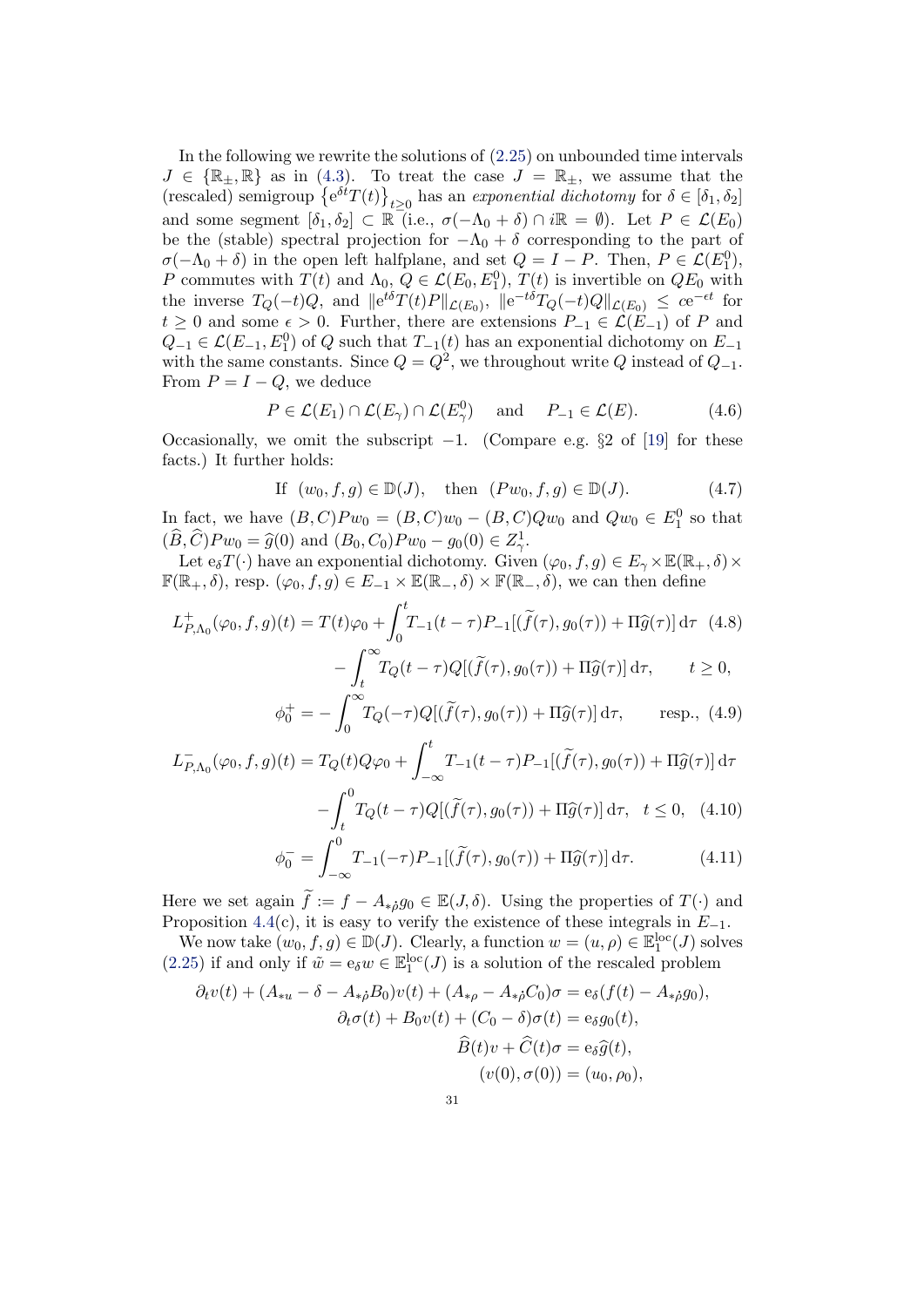for  $t \in J$ . The solution of this system is denoted by  $(v, \sigma) =: \mathcal{S}_{\Lambda_0 - \delta}(w_0, e_{\delta}f, e_{\delta}g)$ , cf. [\(2.26\)](#page-15-2) in Corollary [2.6.](#page-15-0) Note that  $-\Lambda_0 + \delta$  generates the analytic semigroup  $e_{\delta}T(\cdot)$  on  $E_0$ . We start with the case  $J = \mathbb{R}_+$ . Using [\(4.3\)](#page-29-1), [\(4.8\)](#page-30-0) and [\(4.9\)](#page-30-1), in a standard way we compute

<span id="page-31-1"></span>
$$
e_{\delta}S_{\Lambda_0}(w_0, f, g) = S_{\Lambda_0 - \delta}(w_0, e_{\delta}f, e_{\delta}g)
$$
\n
$$
= e_{\delta}T(\cdot)[Qw_0 - \phi_0^+] + L_{P, \Lambda_0 - \delta}^+(Pw_0, e_{\delta}f, e_{\delta}g)
$$
\n
$$
= L_{P, \Lambda_0 - \delta}^+(w_0 - \phi_0^+, e_{\delta}f, e_{\delta}g) = e_{\delta}L_{P, \Lambda_0}^+(w_0 - \phi_0^+, f, g).
$$
\n(4.12)

The next result is similar to Proposition 8 of [\[19\]](#page-41-4) in the case of static boundary conditions, but we cannot follow the proof given there. The main problem is that we do not know whether the spectral projections  $P$  and  $Q$  leave invariant  $\mathbb{E}_1(J)$  because of the extra time regularity in the  $\rho$  component.

<span id="page-31-0"></span>**Proposition 4.5.** Assume that Hypothesis [4.1](#page-27-1) holds and that for  $\delta \in [\delta_1, \delta_2]$ R the semigroup  $e_{\delta}T(\cdot)$  has an exponential dichotomy with the stable projection P, and let  $Q = I - P$ . Given  $(w_0, f, g) \in \mathbb{D}(\mathbb{R}_+, \delta)$ , the following assertions are equivalent.

(a) 
$$
S_{\Lambda_0}(w_0, f, g) \in \mathbb{E}(\mathbb{R}_+, \delta)
$$
.

- (b)  $L_P^+$  $P_{, \Lambda_0}^+(w_0 - \phi_0^+, f, g) \in \mathbb{E}(\mathbb{R}_+, \delta).$
- (c)  $\phi_0^+ = Q w_0$ .

If these assertions hold, then  $(u, \rho) := \mathcal{S}_{\Lambda_0}(w_0, f, g) = L_P^+$  $E_{P,\Lambda_0}^+(Pw_0,f,g)$  belongs to  $\mathbb{E}_1(\mathbb{R}_+, \delta)$  and solves [\(2.25\)](#page-15-1), and we have

$$
\|\mathcal{S}_{\Lambda_0}(w_0, f, g)\|_{\mathbb{E}_1(\mathbb{R}_+, \delta)} \le c \left( |w_0|_{E_\gamma} + |(B_0, C_0)w_0 - g_0(0)|_{Z_\gamma^1} + \|f\|_{\mathbb{E}(\mathbb{R}_+, \delta)} + \|g\|_{\mathbb{F}(\mathbb{R}_+, \delta)} \right),
$$

where c does not depend on  $w_0$ , f, g or  $\delta$ . (Note that  $\dot{\rho}(0) = g_0(0) - (B_0, C_0)w_0$ .)

*Proof.* In view of [\(4.12\)](#page-31-1), we only have to consider the case  $\delta = 0$ . Moreover, [\(4.12\)](#page-31-1) implies that (a) and (b) are equivalent and that the equality  $\mathcal{S}_{\Lambda_{0}}(w_{0},f,g) \ =\ L_{P}^{+}$  $P_{P,\Lambda_0}(P_{w_0},f,g)$  follows from (c). We check below that the integrals in [\(4.8\)](#page-30-0) belong to  $\mathbb{E}(\mathbb{R}_+)$ . Hence, assertions (b) and (c) are equivalent.

We now assume that  $(w_0, f, g) \in \mathbb{D}(\mathbb{R}_+)$  and (c) holds, and estimate the solution in  $\mathbb{E}_1(\mathbb{R}_+)$ . Due to Corollary [2.6](#page-15-0) and [\(4.7\)](#page-30-2), there is a function  $\varphi =$  $(u_{\mu}, \rho_{\mu}) \in \mathbb{E}_1(\mathbb{R}_+)$  solving [\(2.26\)](#page-15-2) on  $\mathbb{R}_+$  with  $\mu$  from Lemma [4.3,](#page-28-1) the initial value  $P w_0$  and the inhomogenities  $\widetilde{f} = f - A_{\ast \beta} g_0$  and g. Moreover,

$$
\|\varphi\|_{\mathbb{E}_1(\mathbb{R}_+)} \le c \left( \|\widetilde{f}\|_{\mathbb{E}(\mathbb{R}_+)} + \|g\|_{\mathbb{F}(\mathbb{R}_+)} + |w_0|_{E_\gamma} + |(B_0, C_0)w_0 - g_0(0)|_{Z_\gamma^1}\right) \le c \|(w_0, f, g)\|_{\mathbb{D}(\mathbb{R}_+)}.
$$

Using [\(2.26\)](#page-15-2), integration by parts,  $Q\varphi(0) = QPw_0 = 0$ , Proposition [4.4,](#page-29-2) [\(4.9\)](#page-30-1) and (c), we further compute

$$
\int_0^\infty T_Q(-\tau)Q\mu\varphi(\tau) d\tau = \int_0^\infty T_Q(-\tau)Q[(\tilde{f}(\tau), g_0(\tau)) - \dot{\varphi}(\tau) - \Lambda_*\varphi(\tau)] d\tau
$$

$$
= \int_0^\infty T_Q(-\tau)Q[(\tilde{f}(\tau), g_0(\tau)) + (\Lambda_{-1} - \Lambda_*)\varphi(\tau)] d\tau
$$
32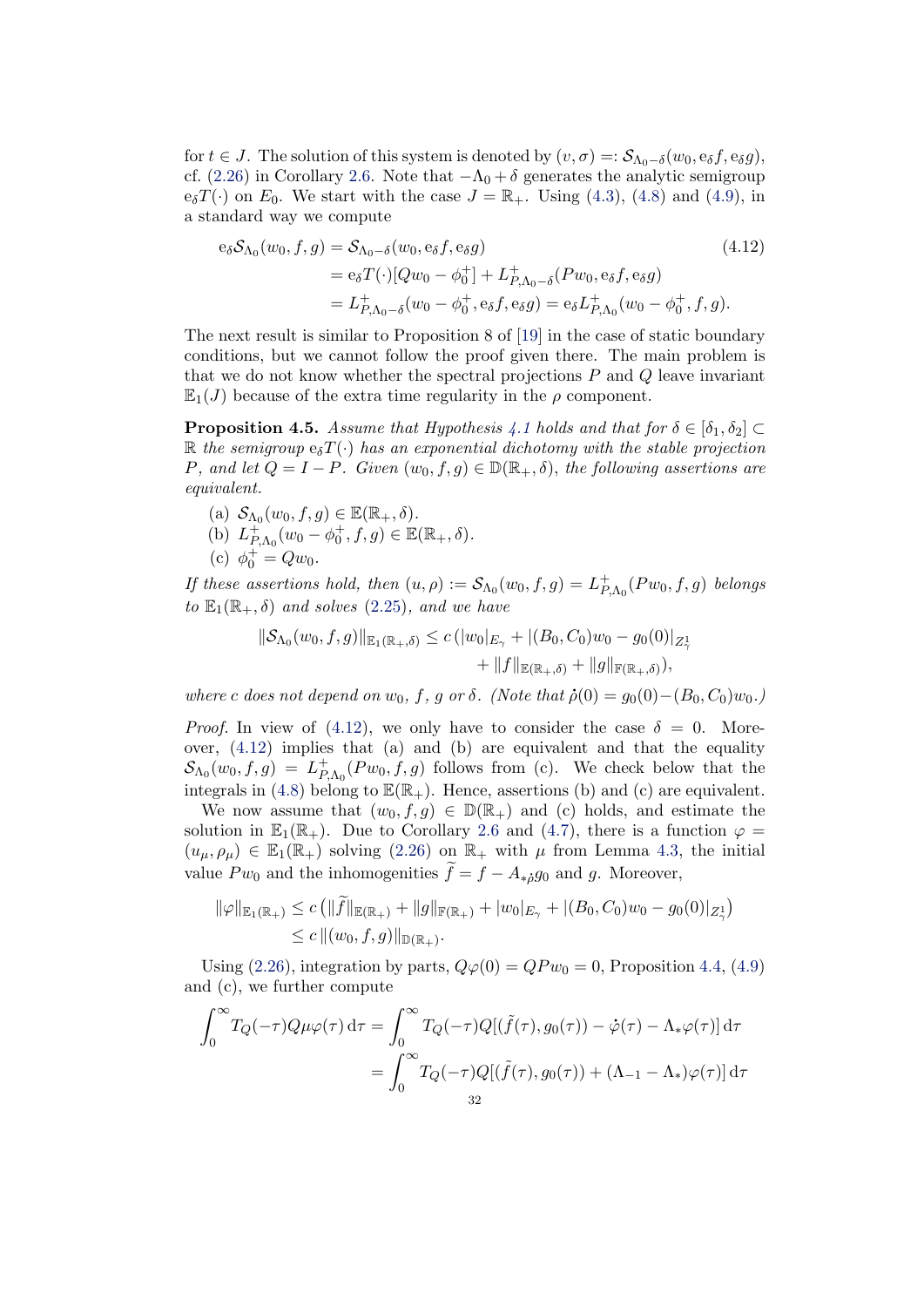<span id="page-32-0"></span>
$$
= \int_0^\infty T_Q(-\tau)Q[(\tilde{f}(\tau), g_0(\tau)) + \Pi \hat{g}(\tau)] d\tau = -Qw_0.
$$

Theorem 2.2 of [\[8\]](#page-41-10) shows that the operator  $(\Lambda, E_1^0)$  has maximal  $L_p$  regularity in  $E_0$ , so that the lower order perturbation  $\Lambda_0$  also has maximal  $L_p$  regularity in  $E_0$ . (See [\[3\]](#page-41-15), [\[7\]](#page-41-16) or [\[18\]](#page-41-19) for this concept and Proposition III.1.6.3 in [3] for the relevant perturbation result.) Since  $\mu\varphi \in L_n(\mathbb{R}_+; E_0)$  and  $Qw_0$  satisfy the above equation, Theorem 2.4 in [\[9\]](#page-41-20) now gives a unique function  $\psi = (v, \sigma) \in$  $L_p(\mathbb{R}_+; E_1^0) \cap W_p^1(\mathbb{R}_+; E_0) =: \mathbb{E}^0_1(\mathbb{R}_+)$  such that

$$
\partial_t \psi(t) + \Lambda_0 \psi(t) = \mu \varphi, \quad t \ge 0, \qquad \psi(0) = Q w_0,\tag{4.13}
$$

and we have

$$
\|\psi\|_{\mathbb{E}^0_1(\mathbb{R}_+)} \le c \left( |Qw_0|_{E_\gamma} + \|\varphi\|_{L_p(\mathbb{R}_+; E_0)} \right) \le c \left( |(w_0, f, g)|_{\mathbb{D}(\mathbb{R}_+)} \right).
$$

Therefore the function  $w = (u, \rho) := \varphi + \psi \in L_p(\mathbb{R}_+; E_1) \cap W^1_p(\mathbb{R}_+; E)$  solves [\(2.26\)](#page-15-2) with  $\mu = 0$ , the initial value  $w_0$  and the inhomogenities  $\tilde{f}$  and  $g$ ; i.e., w satisfies [\(2.25\)](#page-15-1). We have further shown that

$$
||w||_{L_p(\mathbb{R}_+;E_1)} + ||w||_{W_p^1(\mathbb{R}_+;E)} \le c ||(w_0, f, g)||_{\mathbb{D}(\mathbb{R}_+)}.
$$

It remains to check that  $\|(w_0, f, g)\|_{\mathbb{D}(\mathbb{R}_+)}$  also dominates the norm of  $\sigma$  in the other spaces forming  $\mathbb{E}_{\rho}(\mathbb{R}_{+})$ . We start with  $W_p^{\kappa_j}(\mathbb{R}_{+}; W_p^{k_j}(\Sigma; V_{\rho}))$  for  $j \in \widetilde{\mathcal{J}}$ .

We first note that  $(\widehat{B}, \widehat{C})Qw_0 = 0$  and  $(B_0, C_0)Qw_0 - \mu \rho_\mu(0) \in Z_\gamma^1$  because of  $Qw_0 \in E_1^0$ ,  $\rho_\mu \in \mathbb{E}_{\rho}(\mathbb{R}_+)$ , and [\(2.11\)](#page-6-2). Corollary [2.6](#page-15-0) thus gives a solution  $\widetilde{\psi} \in \mathbb{E}_1([0,2])$  of [\(4.13\)](#page-32-0). The embedding [\(2.18\)](#page-11-4) yields  $\widetilde{\psi} \in W^1_p([0,2];E_0)$  and thus  $\widetilde{\psi} \in L_p([0,2]; E_0^1)$  by [\(4.13\)](#page-32-0) and  $\mu \varphi \in L^p([0,2]; E_0)$ . As a consequence,  $\widetilde{\sigma} \in E_0^1([0, 2] \text{ and } \psi = \widetilde{\psi} \text{ on } [0, 2].$  The properties of Q and [\(2.19\)](#page-11-2) then imply

$$
\begin{aligned} \|\psi\|_{\mathbb{E}_1([0,2])} &\leq c \left( |Qw_0|_{E_\gamma} + |(B_0, C_0)Qw_0 - \mu \rho_\mu(0)|_{Z_\gamma^1} + \|\mu u_\mu\|_{\mathbb{E}([0,2])} \right) \\ &\quad + \|\mu \rho_\mu\|_{\mathbb{F}_0([0,2])} \right) \\ &\leq c \left( |(w_0, f, g)|_{\mathbb{D}([0,2])} \right). \end{aligned}
$$

To proceed, we recall from Theorem 2.4 in [\[9\]](#page-41-20) that  $\psi$  is given by

$$
\psi(t) = \int_0^t T(t-\tau) P\mu\varphi(\tau) d\tau - \int_t^\infty T_Q(t-\tau) Q\mu\varphi(\tau) d\tau =: \psi^1(t) + \psi^2(t)
$$

for  $t \geq 0$ . Let  $J_n = [n-1, n+1]$  for  $n \in \mathbb{N}$ . As in the proof of Proposition 8 of [\[19\]](#page-41-4), we now use smooth functions  $\chi_n: J_n \to \mathbb{R}$  such that  $\chi_n$ ,  $\chi'_n$  and  $\chi''_n$  are uniformly bounded,  $\chi_n(n-1) = 1$  and  $\chi_n = 0$  on  $[n-1/2, n+1]$ , for every  $n \in \mathbb{N}$ . For  $t \in [n, n+1]$ , we then write

$$
\psi^{1}(t) = P \int_{n-1}^{t} T(t-\tau)(1-\chi_{n}(\tau))\mu\varphi(\tau) d\tau
$$
\n
$$
+ T(t-n)T(\frac{1}{2}) \int_{n-1}^{n-\frac{1}{2}} T(n-\frac{1}{2}-\tau)P\chi_{n}(\tau)\mu\varphi(\tau) d\tau
$$
\n
$$
+ T(t-n)T(1) \int_{0}^{n-1} T(n-1-\tau)P\mu\varphi(\tau) d\tau.
$$
\n(4.14)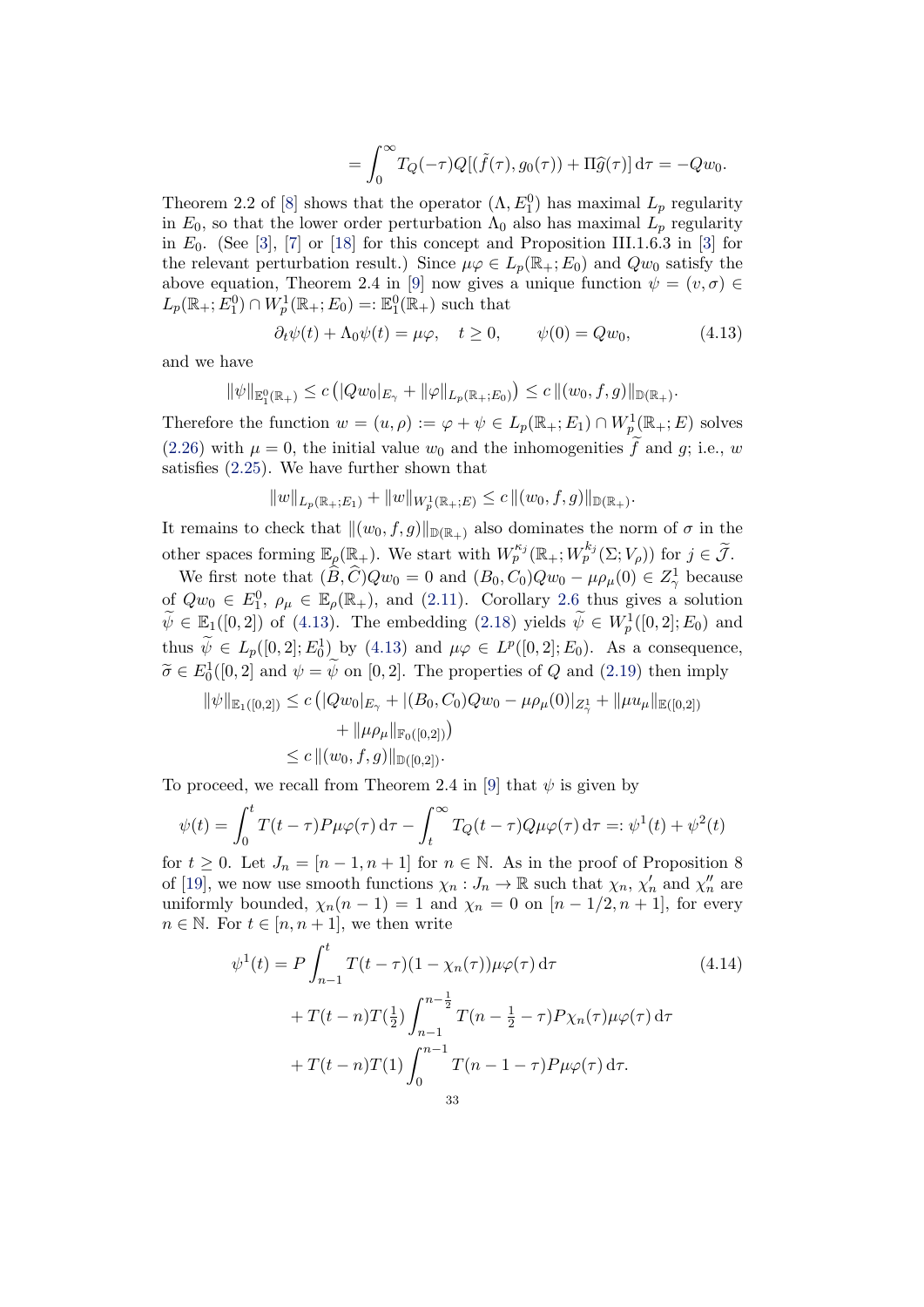We denote the first integral by  $\psi_n^{11}(t)$  and the sum of the other two summands by  $\psi_n^{\{1\}}$ . In view of [\(4.3\)](#page-29-1),  $\psi_n^{\{1\}}$  is the solution of [\(2.26\)](#page-15-2) on  $J_n$  with data  $(0, \mu(1 - \chi_n)u_\mu, [\mu(1 - \chi_n)\rho_\mu, 0]) \in \mathbb{D}(J_n)$ . Corollary [2.6](#page-15-0) thus yields  $\|\psi_n^{11}\|_{\mathbb{E}_1(J_n)} \le c \left( \|u_\mu\|_{\mathbb{E}(J_n)} + \|\rho_\mu\|_{\mathbb{F}_0(J_n)} \right) =: c_n$ . Because  $P = I - Q$ ,  $QE_{-1} \subset E_1^0$ and [\(2.9\)](#page-6-3), we can estimate the norm of  $[P\psi_n^{11}]_2$  in  $W_p^{\kappa_j}(J_n; W_p^{k_j}(\Sigma; Y_\rho))$  by  $c \|\psi_n^{11}\|_{\mathbb{E}_1(J_n)}$  and thus by  $cc_n$ . Standard semigroup theory further yields

$$
|\partial_t^i \psi_n^{12}(t)|_{E_1} \le c \int_0^t e^{-\epsilon(t-\tau)} |\varphi(\tau)|_{E_0} d\tau, \qquad |\partial_t^i \psi^2(t)|_{E_1} \le c \int_t^\infty e^{\epsilon(t-\tau)} |\varphi(\tau)|_{E_0} d\tau
$$

for some  $\epsilon > 0$  and  $i = 0, 1$ . Using Lemma [2.8](#page-16-1) and also a slight variant of Lemma [4.7](#page-34-0) below for  $\psi^1$ , we now conclude (writing  $\mathbb{G}_j(J)$  =  $W_p^{\kappa_j}(J; W_p^{k_j}(\Sigma; V_\rho)))$ 

$$
\begin{aligned} \|\sigma\|_{\mathbb{G}_{j}(\mathbb{R}_{+})}^{p} &\leq c \|(w_{0},f,g)\|_{\mathbb{D}([0,2])}^{p} + c \|\psi^{2}\|_{W_{p}^{1}(\mathbb{R}_{+};E_{1})}^{p} \\ &+ c \sum_{n\geq 1} \left(\|[P\psi_{n}^{11}]_{2}\|_{\mathbb{G}_{j}(J_{n})}^{p} + \|[\psi_{n}^{12}]_{2}\|_{W_{p}^{1}(J_{n};Z_{1})}^{p}\right) \\ &\leq c \|(w_{0},f,g)\|_{\mathbb{D}(\mathbb{R}_{+})}^{p} + c \|\varphi\|_{L_{p}(\mathbb{R}_{+};E_{0})}^{p} + c \sum_{n\geq 1} \left(\|u_{\mu}\|_{\mathbb{E}(J_{n})}^{p} + \|\rho_{\mu}\|_{\mathbb{F}_{0}(J_{n})}^{p}\right) \\ &\leq c \|(w_{0},f,g)\|_{\mathbb{D}(\mathbb{R}_{+})}^{p} .\end{aligned}
$$

This inequality,  $\dot{\sigma} = -B_0v - C_0\sigma + \mu \rho_\mu$ , (R) and (S) with time–independent coefficients then imply

$$
\begin{aligned} \|\dot{\sigma}\|_{W_p^{\kappa_0}(\mathbb{R}_+;Y_\rho)} &\leq c \left( \|v\|_{\mathbb{E}_u(\mathbb{R}_+)} + \|\sigma\|_{W_p^{\kappa_0}(\mathbb{R}_+;W_p^{k_0}(\Sigma;V_\rho))} + \|\rho_\mu\|_{W_p^{\kappa_0}(\mathbb{R}_+;Y_\rho)} \right) \\ &\leq c \left( \|(w_0,f,g)\|_{\mathbb{D}(\mathbb{R}_+)} .\right) \end{aligned}
$$

(We remark that we cannot use  $(R)$  to estimate  $C_0\sigma$  since we do not yet know that  $\sigma \in \mathbb{E}_{\rho}$ .) Summing up, it holds  $||w||\mathbb{E}_{1}(\mathbb{R}_{+}) \leq c ||(w_{0}, f, g)||_{\mathbb{D}(\mathbb{R}_{+})}$ .  $\Box$ 

The corresponding result for  $J = \mathbb{R}_-$  looks a bit different since in [\(4.10\)](#page-30-3) we have to write  $T(t)Qw_0$  rather than  $T(t)w_0$  for negative t. Moreover, Proposition [4.6](#page-33-0) does not require a compatibility condition since it deals with a final value problem on  $J = \mathbb{R}_-$ . The proof of this proposition is similar to the previous one: The asserted equivalence and the representation of the solution by  $L_P^ P_{P,\Lambda}$  can be shown as in, e.g., Proposition 9 in [\[19\]](#page-41-4). As above, it suffices to consider  $\delta = 0$ . Lemma [4.2](#page-27-2) gives a solution  $\varphi \in \mathbb{E}_1(\mathbb{R}_-)$  of the first three equations of [\(2.26\)](#page-15-2) on  $\mathbb{R}_-$  with inhomogeneities  $\widetilde{f}$  and g. Using Theorem 2.5 in [\[9\]](#page-41-20), one again obtains a solution  $\psi \in \mathbb{E}^0_1(\mathbb{R}_-)$  of [\(4.13\)](#page-32-0) on  $\mathbb{R}_-$  with final value  $w_0 - \varphi(0)$ . The sum  $w = \varphi + \psi$  then solves [\(2.25\)](#page-15-1) on  $\mathbb{R}_-$ , and it can be estimated as in the proof of Proposition [4.5.](#page-31-0) (It is easy to see that the resulting new term  $T_Q(\cdot)Q(w_0-\varphi(0))$  even belongs to  $W_p^2(\mathbb{R}_-; E_1^0)$ , with norm less than  $c |Q(w_0 - \varphi(0))|_E$ . We thus omit further details.

<span id="page-33-0"></span>**Proposition 4.6.** Assume that Hypothesis [4.1](#page-27-1) holds and that for  $\delta \in [\delta_1, \delta_2]$  $\mathbb R$  the semigroup  $e_{\delta}T(\cdot)$  has an exponential dichotomy with the stable projection P, and let  $Q = I - P$ . Given  $(w_0, f, g) \in E_{-1} \times \mathbb{E}(\mathbb{R}_-, \delta) \times \mathbb{F}(\mathbb{R}_-, \delta)$ , there is a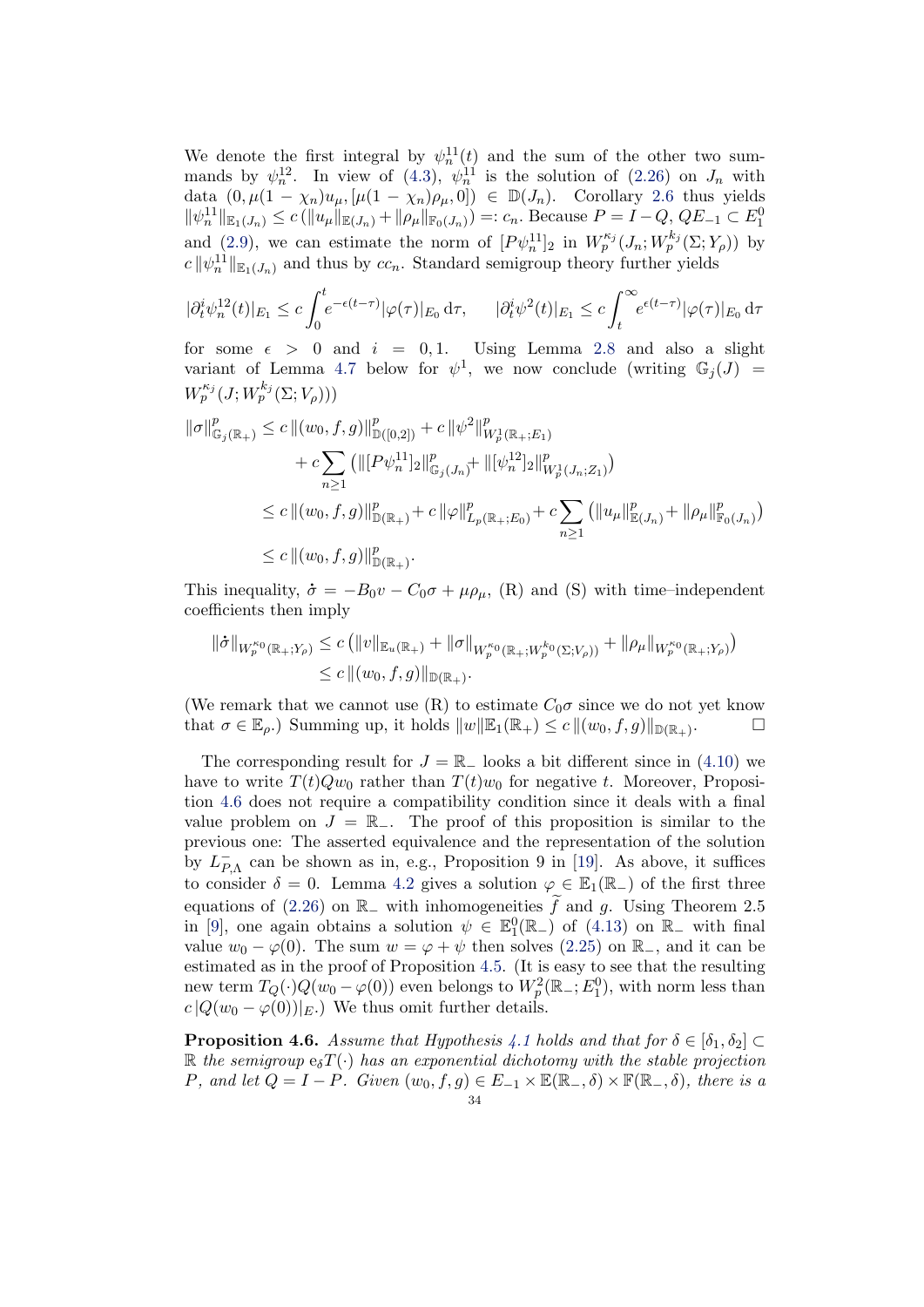solution  $w = S_{\Lambda_0}(w_0, f, g)$  of [\(2.25\)](#page-15-1) in  $\mathbb{E}(\mathbb{R}_-, \delta)$  if and only if  $P_{-1}w_0 = \phi_0^-$ . In this case, this solution is unique,  $w = L_P^ P_{, \Lambda_0}(w_0, f, g) \in \mathbb{E}_1(\mathbb{R}_-, \delta)$ , and

$$
\|\mathcal{S}_{\Lambda_0}(w_0,f,g)\|_{\mathbb{E}_1(\mathbb{R}_-,\delta)} \leq c \left( |Qw_0|_E + \|f\|_{\mathbb{E}(\mathbb{R}_-,\delta)} + \|g\|_{\mathbb{F}(\mathbb{R}_-,\delta)} \right),
$$

where c does not depend on  $w_0$ , f, g or  $\delta$ .

We continue with the discussion of nonlinear maps  $F$  and  $G$  acting on exponentially weighted function spaces on unbounded time intervals, cf. [\(4.1\)](#page-27-3). We start with an elementary, but crucial lemma. The straightforward proof is omitted. (It also uses Lemma 11 of [\[19\]](#page-41-4) when treating the Slobodeckii spaces.) The notation  $a \simeq b$  means that  $a \leq c_1 b \leq c_2 a$  for some constants  $c_1, c_2 > 0$ . We put  $\mathbb{Z}_+ = \mathbb{N}_0$  and  $\mathbb{Z}_- = \{-1, -2, \dots\}.$ 

<span id="page-34-0"></span>**Lemma 4.7.** Let V be a Banach space,  $J = \mathbb{R}_+$ ,  $\kappa \in (0,1)$ ,  $a > 0$ ,  $d \ge 0$ ,  $|\delta| \leq d$ ,  $J_n = [n, n + 1]$ , and  $J'_n = [n - a, n + 1 + a] \cap J$  for  $n \in \mathbb{Z}$ . Then the following assertions hold with constants only depending on a and d.

- (a)  $\|\mathbf{e}_{\delta}h\|_{L_p(\mathbb{R}_{\pm};V)}^p \simeq \sum_{n\in\mathbb{Z}_{\pm}} \mathbf{e}^{\delta np} \|h\|_{L_p}^p$  $_{L_{p}(J_{n};V)}^{p}.$ (*b*)  $\|\mathbf{e}_{\delta}h\|_{V}^{p}$  $\frac{p}{W_p^1(\mathbb{R}_\pm;V)} \simeq \sum_{n\in\mathbb{Z}_\pm} \mathrm{e}^{\delta np}\, \|h\|_V^p$  $_{W_p^1(J_n;V)}^{p}$ . (c)  $\|\mathbf{e}_{\delta}h\|_{V}^{p}$  $w_p^p({\mathbb{R}}_{\pm};V) \simeq \sum_{n\in \mathbb{Z}_{\pm}} e^{\delta np} ||h||_V^p$  $\frac{p}{W^\kappa_p(J'_n;V)}$  .
- (d)  $\|\mathbf{e}_{\delta}h\|_{W^{1+\kappa}(\mathbb{R}_+,V)}^p \simeq \sum_{n\in\mathbb{Z}_+}^{n\in\mathbb{Z}_+} \mathbf{e}^{\delta np} \|h\|_W^p$  $\frac{p}{W^{1+\kappa}_p(\mathbb{R}_\pm;V)} \simeq \sum_{n\in\mathbb{Z}_\pm}\!\mathrm{e}^{\delta np}\left\|h\right\|_V^{\hat{p}}$  $W_p^{1+\kappa}(J'_n;V)$ '  $\left\Vert \mathbf{e}_{\delta}h\right\Vert _{\mathbf{L}}^{p}$  $\frac{p}{W^{1+\kappa}_p(\mathbb{R}_\pm;V)} \leq c \sum_{n \in \mathbb{Z}_\pm} \mathrm{e}^{\delta n p} \left( \|\dot{h'} \|_V^p \right)$  $\frac{p}{W^\kappa_p(J'_n;V)} + \|h\|^p_V$  $_{W_p^1(J_n;V)}^p$ . (e)  $||h||_{\mathbb{E}_u(\mathbb{R}_+,\delta)}^p \simeq \sum_{n\in\mathbb{Z}_+} e^{\delta np} ||h||_{\mathbb{E}_u(J_n)}^p.$
- $(f) \|h\|_{\mathbb{E}_{\rho}(\mathbb{R}_+,\delta)}^p \simeq \sum_{n\in\mathbb{Z}_+} e^{\delta np} \|h\|_{\mathbb{E}_{\rho}(J'_n)}^p.$
- 

 $(g) \|h\|_{\mathbb{F}(\mathbb{R}_{\pm},\delta)}^p \simeq \sum_{n\in\mathbb{Z}_{\pm}} e^{\delta np} \|h\|_{\mathbb{F}(J'_n)}^p.$ 

The same results hold on  $J = \mathbb{R}$  if we use the function  $e(\alpha, \beta)$  for  $|\alpha|, |\beta| \leq d$ instead of  $e_{\delta}$  and replace  $\mathbb{Z}_{\pm}$  by  $\mathbb{Z}$ .

We now collect the basic assumptions (and some of the notations) for the rest of paper, where we strengthen Hypothesis [4.1.](#page-27-1)

<span id="page-34-1"></span>**Hypothesis 4.8.** Let (R) be true, and (S), (E), (LS) and (if  $\ell \geq 2m$ ) (LS $_{\infty}^{\pm}$ ) hold for any  $(w_0, \rho_0) \in W_\gamma$ . Let  $w_* = (u_*, \rho_*) \in W_1$  be an equilibrium of [\(1.1\)](#page-1-0) and define the maps  $A_*$ , B, C, F, G,  $\Lambda_*$  and  $\Lambda_0 = \Lambda_* |E_1^0$  as well as the expressions  $\langle \psi \rangle_{\gamma}$  and  $\langle \psi \rangle_{1}$  for this  $w_{*}$  as in [\(2.15\)](#page-10-0), [\(3.2\)](#page-17-1), [\(2.16\)](#page-10-1), [\(2.20\)](#page-11-3), [\(3.10\)](#page-20-2).

Note that  $\mathcal{D}(w_*) = 0$  and  $\dot{\rho}_* = 0$  if Hypothesis [4.8](#page-34-1) holds, and that  $\langle \psi \rangle_{\gamma}$  is locally equivalent to  $|\psi|_{E_\gamma}$  if  $\ell \leq 2m$ . The next result describes the properties of F and G on  $\mathbb{R}_\pm$  with weights larger or equal than 1. For  $\delta \geq 0$ , we set

 $\mathbb{W}_*^1(\mathbb{R}_{\pm}, \pm \delta) = \{w \in \mathbb{E}_1(\mathbb{R}_{\pm}, \pm \delta) \, | \, w(t) \in W_\gamma - w_* \text{ for all } t \in \mathbb{R}_{\pm} \}.$ 

It is straightforward to check that this set is open in  $\mathbb{E}_1(\mathbb{R}_+, \pm \delta)$  if  $\delta > 0$  using [\(5.1\)](#page-35-0) below. Moreover, 0 belongs to the interior of  $\mathbb{W}^1_*(\mathbb{R}_\pm) := \mathbb{W}^*_1(\mathbb{R}_\pm, 0)$ .

<span id="page-34-2"></span>**Proposition 4.9.** Let  $(R)$  hold,  $\delta \in (0, d]$  and define F and G as in [\(3.2\)](#page-17-1) for an equilibrium  $w_* = (u_*, \rho_*) \in W_1$ . We then have

$$
F \in C^1(\mathbb{W}_1^*(\mathbb{R}_\pm, \pm \delta), \mathbb{E}(\mathbb{R}_\pm, \pm \delta)) \quad \text{and} \quad G \in C^1(\mathbb{W}_1^*(\mathbb{R}_\pm, \pm \delta), \mathbb{F}(\mathbb{R}_\pm, \pm \delta))
$$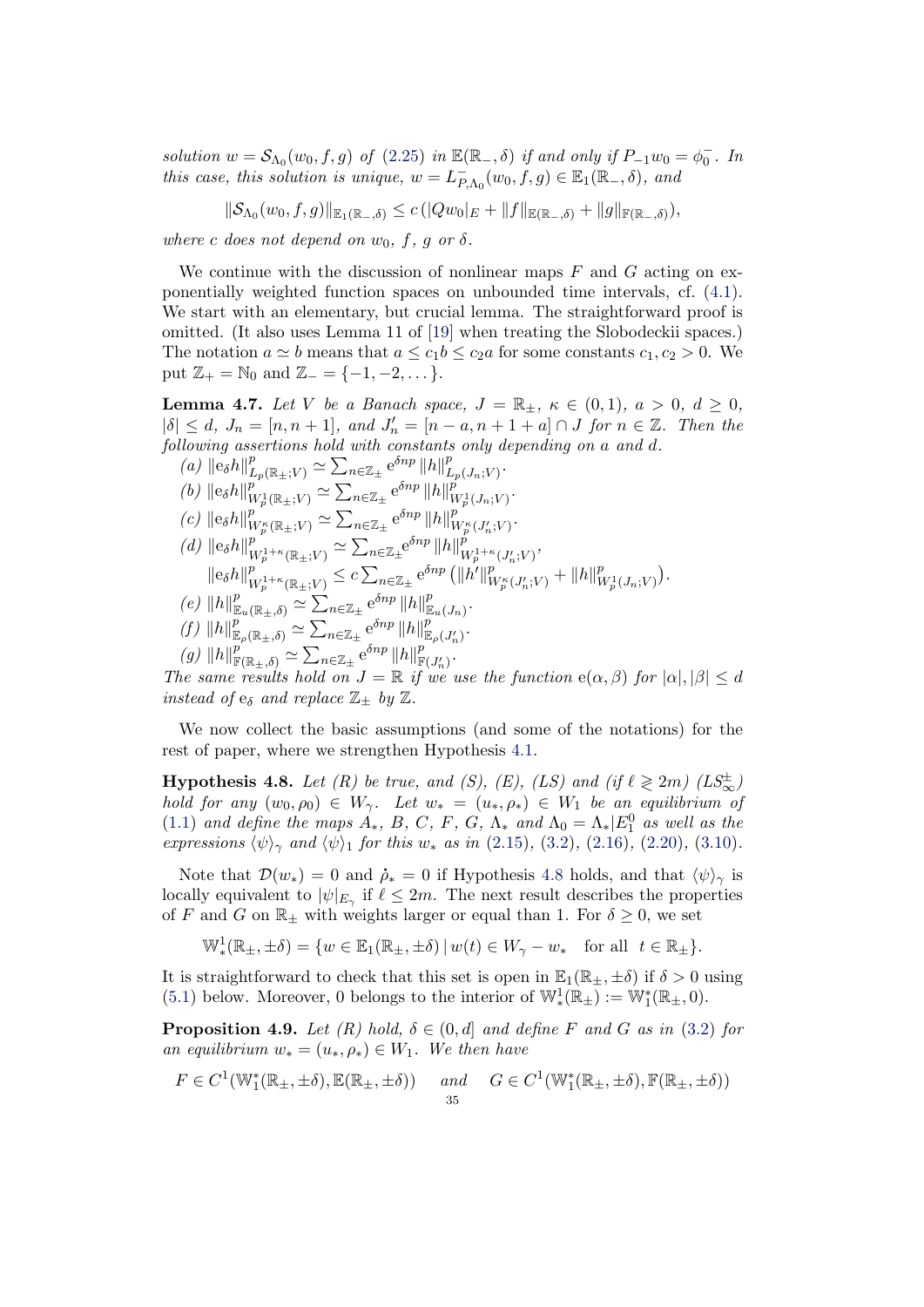and  $F(0) = 0$ ,  $G(0) = 0$ ,  $F'(0) = 0$ ,  $G'(0) = 0$ . Moreover, the derivatives are bounded and uniformly continuous on closed balls. If  $\delta = 0$ , the above results hold on sufficiently small balls in  $\mathbb{E}_1(\mathbb{R}_+)$  with center 0.

*Proof.* We only consider the map G on  $J = \mathbb{R}_+$ , the other cases can be treated in the same way. Let  $w = (u, \rho) \in \mathbb{W}_1^*(\mathbb{R}_\pm, \pm \delta)$  and  $\varphi = (v, \sigma) \in \mathbb{E}_1(\mathbb{R}_\pm, \pm \delta)$ . Set  $J_n = [n, n+1]$  and  $J'_n = [n-1, n+2] \cap \mathbb{R}_+$ . Lemma [4.7](#page-34-0) and [\(3.1\)](#page-17-0) yield

$$
||G(w)||_{\mathbb{F}(\mathbb{R}_{+},\delta)}^{p} \leq c \sum_{n \in \mathbb{N}_{0}} e^{\delta n p} ||G(w)||_{\mathbb{F}(J'_{n})}^{p} \leq c \sum_{n \in \mathbb{N}_{0}} e^{\delta n p} ||w||_{\mathbb{E}_{1}(J'_{n})}^{p} \leq c ||w||_{\mathbb{E}_{1}(\mathbb{R}_{+},\delta)}^{p}
$$

so that G maps properly. Since  $\delta n \geq 0$ , it is straightforward to check that

<span id="page-35-1"></span>
$$
\|\varphi\|_{\mathbb{E}_1(J'_n)}^p \le e^{\delta np} \|\varphi\|_{\mathbb{E}_1(J'_n)}^p \le c \|\varphi\|_{\mathbb{E}_1(J'_n,\delta)}^p \le c \|\varphi\|_{\mathbb{E}_1(\mathbb{R}_+,\delta)}^p. \tag{4.15}
$$

Using also this estimate, as above we obtain for  $g := G(w + \varphi) - G(w) - G'(w)\varphi$ 

$$
\begin{split} \|g\|_{\mathbb{F}(\mathbb{R}_+,\delta)}^p &\leq c \sum_{n\in\mathbb{N}_0} \mathrm{e}^{\delta np} \, \|g\|_{\mathbb{F}(J_n')}^p \leq c \sum_{n\in\mathbb{N}_0} \mathrm{e}^{\delta np} \, \varepsilon (\|\varphi\|_{\mathbb{E}_1(J_n')})^p \, \|\varphi\|_{\mathbb{E}_1(J_n')}^p \\ &\leq c \sum_{n\in\mathbb{N}_0} \mathrm{e}^{\delta np} \, \varepsilon (\|\varphi\|_{\mathbb{E}_1(\mathbb{R}_+,\delta)})^p \, \|\varphi\|_{\mathbb{E}_1(J_n')} \leq \varepsilon (\|\varphi\|_{\mathbb{E}_1(\mathbb{R}_+,\delta)})^p \, \|\varphi\|_{\mathbb{E}_1(\mathbb{R}_+,\delta)}^p. \end{split}
$$

Hence,  $G: \mathbb{W}_1^*(\mathbb{R}_+, \delta) \to \mathbb{F}(\mathbb{R}_+, \delta)$  is differentiable. If  $||w||_{\mathbb{E}_1(\mathbb{R}_+, \delta)} \leq r$  for some r, then  $||w||_{\mathbb{E}_1(J'_n)} \leq \overline{c}r$  for a constant  $\overline{c}$  by [\(4.15\)](#page-35-1). Let J' be any interval with length 3 and  $c_r < \infty$  be the supremum of the norms of  $G'(w) : \mathbb{E}_1(J') \to \mathbb{F}(J')$ for  $w \in \mathbb{W}_1^*(J')$  with  $||w||_{\mathbb{E}_1(J')} \leq \overline{c}r$ , see [\(3.1\)](#page-17-0). Lemma [4.7](#page-34-0) then implies

$$
||G'(w)\varphi||_{\mathbb{F}(\mathbb{R}_+,\delta)}^p \leq c \sum_{n \in \mathbb{N}_0} e^{\delta np} ||G'(w)\varphi||_{\mathbb{F}_1(J'_n)}^p \leq c c_r^p \sum_{n \in \mathbb{N}_0} e^{\delta np} ||\varphi||_{\mathbb{E}_1(J'_n)}^p
$$
  

$$
\leq c ||\varphi||_{\mathbb{E}_1(\mathbb{R}_+,\delta)}^p.
$$

The equalities  $G(0) = 0$  and  $G'(0) = 0$  follow from [\(3.1\)](#page-17-0). The continuity of  $G'$ can be checked by the same methods as above.  $\Box$ 

#### 5. The saddle point property

In this section we construct the stable and unstable manifolds for [\(1.1\)](#page-1-0) near the equilibrium  $w_*$  assuming Hypothesis [4.8](#page-34-1) and that  $\sigma(-\Lambda_0) \cap i\mathbb{R} = \emptyset$ . (Recall our notation stated in Hypothesis [4.8.](#page-34-1)) The next theorem shows in particular that these manifolds are uniquely given as sets of initial values of solutions starting near  $w_*$  and staying in certain neighborhoods of  $w_*$  for all  $t \geq 0$ , resp. all  $t \leq 0$ . These solutions then converge exponentially to  $w_*$  as  $t \to \infty$ , resp. as  $t \to -\infty$ . If  $\sigma(-\Lambda_0)$  is contained in the open left half plane, then the theorem gives a principle of linearized stability (which could be proved much easier, see e.g. Proposition 16 in [\[19\]](#page-41-4)).

The following observations are used below several times. Fix  $r_0 > 0$  such that  $B_{E_\gamma}(0,r_0) \subset W_\gamma^*$ . Take  $\varphi_0 \in W_\gamma^*$  with  $|\varphi_0|_{E_\gamma} \leq r < r_0$ . Let  $\varphi = (v, \sigma) \in$  $\mathbb{E}_1(\mathbb{R}_+, \delta)$  with  $\|\varphi\|_{\mathbb{E}_1(\mathbb{R}_+, \delta)} \leq R$  satisfy  $\varphi(0) = \varphi_0$  for some  $R, \delta \geq 0$ . The embeddings  $(2.5)$  and  $(2.11)$  imply that

<span id="page-35-0"></span>
$$
|\varphi(t)|_{E_{\gamma}} + |\dot{\sigma}(t)|_{Z_{\gamma}^1} \le |e^{\delta t} \varphi(t)|_{E_{\gamma}} + |e^{\delta t} \dot{\sigma}(t)|_{Z_{\gamma}^1} \le c \|\varphi\|_{\mathbb{E}_1(\mathbb{R}_+,\delta)} \le cR \qquad (5.1)
$$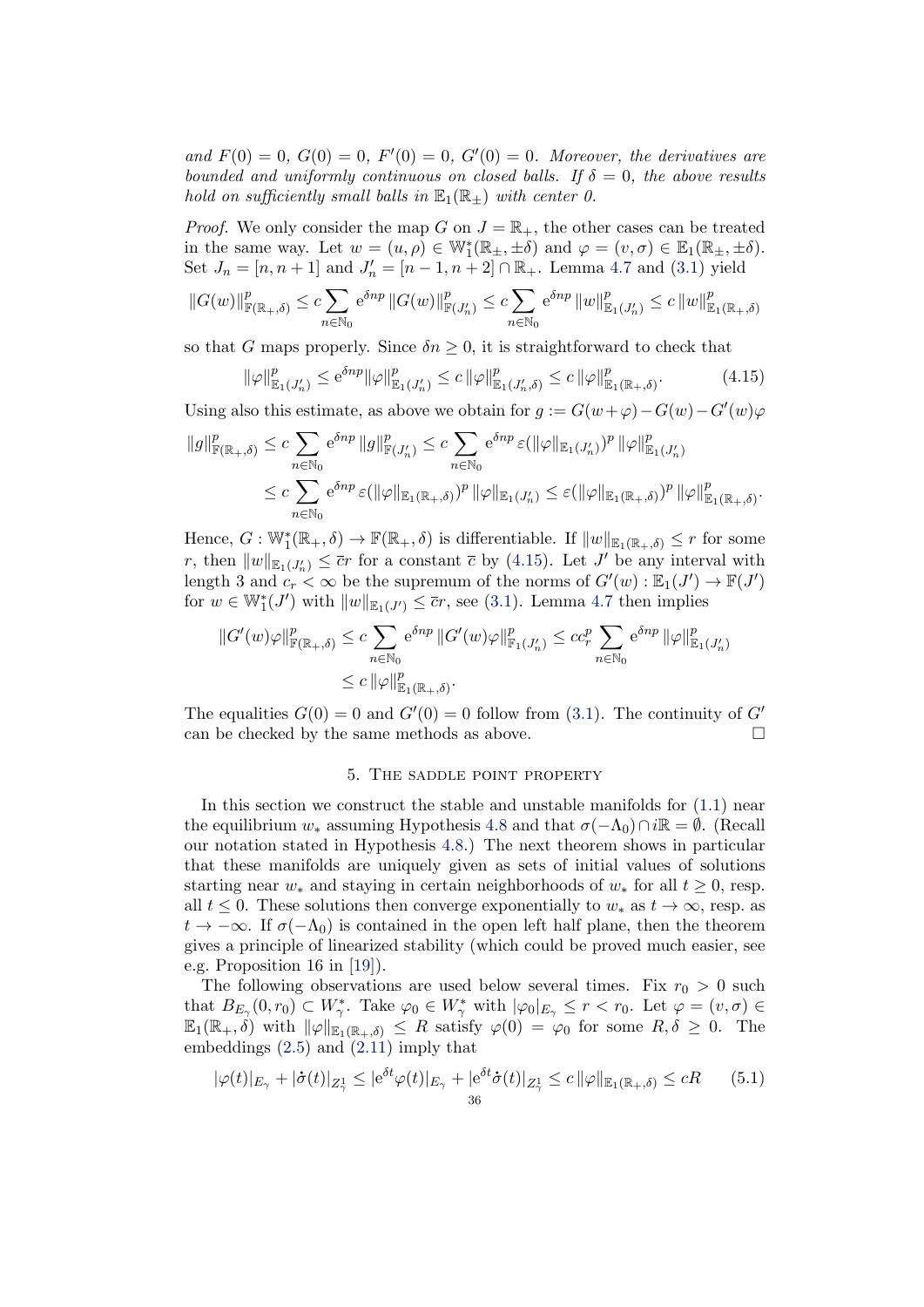for all  $t \geq 0$ . Hence, for sufficiently small  $R > 0$  we deduce  $cR < r_0$ , and thus  $\varphi(t) \in W^*_{\gamma}$  for all  $t \geq 0$ ; i.e.,  $\varphi \in \mathbb{W}^*_{1}(\mathbb{R}_{+}, \delta)$ . Such  $\varphi$  actually exist if r is small enough. In fact, [\(2.5\)](#page-5-0) and [\(2.11\)](#page-6-2) give a function  $\psi \in \mathbb{E}_1([0,1])$  with  $\psi(0) = \varphi_0$  and  $\|\psi\|_{\mathbb{E}_1([0,1])} \leq c \|\varphi_0\|_{E_\gamma} \leq cr$ . We extend  $\psi$  to a compactly supported function  $\varphi \in \mathbb{E}_1(\mathbb{R}_+)$  with norm less or equal  $c \|\psi\|_{\mathbb{E}_1([0,1])} \leq c_r$ , so that we can control R by cr. Analogous results hold for  $J = \mathbb{R}_-$  if  $\delta \leq 0$ .

Recall the definition of the space  $E_{\gamma}^{0}$  in [\(2.20\)](#page-11-3) and of the map  $\mathcal Q$  in Lemma [3.2.](#page-20-0) By [\(3.11\)](#page-20-3), for solutions  $(v, \sigma) \in \mathbb{E}_1'(J)$  of [\(3.7\)](#page-18-2) and  $t \in J$ , the expression  $\langle (v(t), \sigma(t)) \rangle_{\gamma} = |(v(t), \sigma(t))|_{E_{\gamma}} + |\dot{\sigma}(t)|_{Z_{\gamma}^1}$  is the norm on the trace space  $E_{\gamma} \times Z_{\gamma}^1$ .

<span id="page-36-0"></span>**Theorem 5.1.** Assume that Hypothesis [4.8](#page-34-1) and i $\mathbb{R} \subset \rho(-\Lambda_0)$  hold. Let P be the stable projection for  $T(\cdot)$ ,  $Q = I - P$ ,  $\delta_0 := \text{dist}(i\mathbb{R}, \rho(-\Lambda_0)) > 0$ , and  $\delta \in (0, \delta_0)$ . Then the following assertions hold.

(a) There are numbers  $r'_k \ge r_k > 0$  and  $r_0^k > 0$  with  $k \in \{s, u\}$ , and  $C_b^1$  maps

$$
\phi_s : D_s := \{ \xi \in PE_\gamma^0 \mid |\xi|_{E_\gamma^0} < r_0^s \} \longrightarrow QE, \qquad \vartheta_s : D_s \longrightarrow PE_\gamma,
$$
\n
$$
\phi_u : D_u := \{ \xi \in QE \mid |\xi|_E < r_0^u \} \longrightarrow PE_\gamma
$$

such that  $\phi_s(0) = \vartheta_s(0) = \phi_u(0) = 0, \ \phi_s'(0) = \vartheta_s'(0) = \phi_u'(0) = 0$  and

$$
\mathcal{M}_s := \{ w_0 = w_* + \xi + \vartheta_s(\xi) + \phi_s(\xi) | \xi \in D_s, \ \langle w_0 - w_* \rangle_\gamma < r_s \} \tag{5.2}
$$

$$
= \{w_0 \in \mathcal{M} \mid \langle w_0 - w_* \rangle_{\gamma} < r_s, \exists \ solution \ w = (u, \rho) \ of \ (1.1) \ on \ \mathbb{R}_+ \ with
$$

<span id="page-36-2"></span>
$$
\langle w(t) - w_* \rangle_{\gamma} = |w(t) - w_*|_{E_{\gamma}} + |\dot{\rho}(t)|_{Z_{\gamma}} \le r'_s \ \ (\forall \ t \ge 0) \}, \qquad (5.3)
$$

$$
\mathcal{M}_u := \{ w_0 = w_* + \xi + \phi_u(\xi) \, \middle| \, \xi \in D_u, \, \langle w_0 - w_* \rangle_\gamma < r_u \} \tag{5.4}
$$

 $=\{w_0 \in \mathcal{M} \mid \langle w_0 - w_* \rangle_{\gamma} < r_u, \exists \ solution \ w = (u, \rho) \ of \ (1.1) \ on \ \mathbb{R}_{-} \ with$  $=\{w_0 \in \mathcal{M} \mid \langle w_0 - w_* \rangle_{\gamma} < r_u, \exists \ solution \ w = (u, \rho) \ of \ (1.1) \ on \ \mathbb{R}_{-} \ with$  $=\{w_0 \in \mathcal{M} \mid \langle w_0 - w_* \rangle_{\gamma} < r_u, \exists \ solution \ w = (u, \rho) \ of \ (1.1) \ on \ \mathbb{R}_{-} \ with$ 

<span id="page-36-4"></span><span id="page-36-3"></span><span id="page-36-1"></span>
$$
\langle w(t) - w_* \rangle_{\gamma} = |w(t) - w_*|_{E_{\gamma}} + |\dot{\rho}(t)|_{Z_{\gamma}} \le r_u' \ (\forall \ t \le 0) \}
$$
 (5.5)

The above solutions w are given by  $w = w_* + \Phi_s(PQ(w_0 - w_*))$  if  $w_0 \in M_s$ and  $w = w_* + \Phi_u(Q(w_0 - w_*))$  if  $w_0 \in M_u$ , where  $\Phi_s \in C_b^1(D_s; \mathbb{E}_1(\mathbb{R}_+, \delta))$  and  $\Phi_u \in C_b^1(D_u; \mathbb{E}_1(\mathbb{R}_-, -\delta))$  with  $\Phi_s(0) = 0$  and  $\Phi_u(0) = 0$ . It further holds

$$
|w(t) - w_*|_{E_1} + |\dot{\rho}(t)|_{Z_\gamma} \le c e^{-\delta t} \langle w_0 - w_* \rangle_\gamma \qquad (\forall t \ge 1) \quad \text{if} \quad w_0 \in \mathcal{M}_s,
$$
  

$$
|w(t) - w_*|_{E_1} + |\dot{\rho}(t)|_{Z_\gamma} \le c e^{\delta t} |w_0 - w_*|_E \qquad (\forall t \le 0) \quad \text{if} \quad w_0 \in \mathcal{M}_u.
$$

(b) If  $w_0 \in \mathcal{M}_s$  and the forward (resp., a backward) solution w of [\(1.1\)](#page-1-0) satisfies  $\langle w-w_*\rangle_{\gamma} < r_s$  on [0, t] for some  $t > 0$  (resp., on [t, 0] for some  $t < 0$ ), then  $w(t) \in \mathcal{M}_s$ . If  $w_0 \in \mathcal{M}_u$  and the forward solution w of [\(1.1\)](#page-1-0) fulfills  $\langle w - w_* \rangle_{\gamma} < r_u$  on [0, t] for some  $t > 0$ , then  $w(t) \in M_u$ . If  $w_0 \in M_u$  and the solution w from [\(5.5\)](#page-36-1) fulfills  $\langle w - w_* \rangle_{\gamma} < r_u$  on [t, 0] for some  $t < 0$ , then  $w(t) \in \mathcal{M}_{\mathrm{u}}$ .

(c) We have  $\mathcal{M}_s \cap \mathcal{M}_u = \{w_*\}.$ 

(d) The dimension of  $\mathcal{M}_u$  is equal to the dimension of  $QE$ . If  $\sigma(-\Lambda_0)\cap\mathbb{C}_+\neq\mathbb{C}$  $\emptyset$ , then  $w_*$  is (Lyapunov) unstable in  $E_\gamma \times Z_\gamma^1$  for [\(1.1\)](#page-1-0).

(e) If (RR) holds, then there is a  $\tilde{r}_0^u \in (0, r_0^u)$  such that the map  $\phi_u$  is Lipschitz<br>up  $\hat{D}$  =  $(0, \hat{C} \cap E | \hat{L}|) \leq \hat{c}_u^u$  to  $DF$  and the mapping of (c) are writing by from  $\widehat{D}_u := \{ \xi \in QE \mid |\xi|_E < \widehat{r}_0^u \}$  to  $PE_1$ , and the operators  $\phi'_u(\xi)$  are uniformly bounded in  $\mathcal{L}(QE, PE_1)$  for  $\xi \in \widehat{D}_u$ .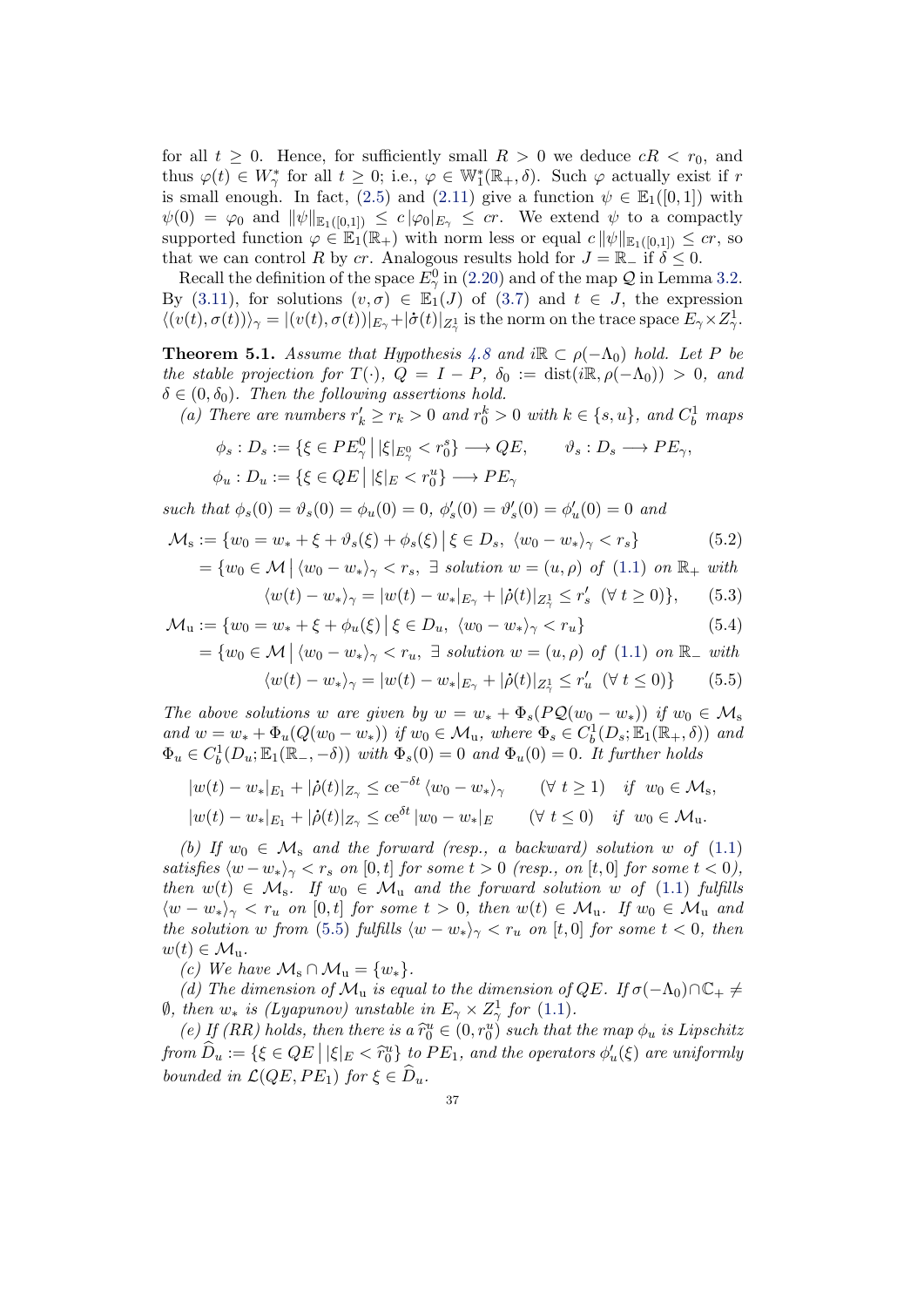*Proof.* (1) Construction of the stable manifold  $\mathcal{M}_s$ . Let  $\delta \in [0, \delta_0)$ . Observe that  $e_{\delta}T(\cdot)$  has an exponential dichotomy by the assumptions. Let  $\xi \in PE_{\gamma}^0 \subset$  $E^0_\gamma$  (see [\(4.6\)](#page-30-4)) and  $\varphi = (v, \sigma) \in \mathbb{W}_1^*(\mathbb{R}_+, \delta)$ . Using Proposition [4.9,](#page-34-2) [\(3.4\)](#page-17-2) and Corollary [2.7,](#page-16-0) we see that  $(\xi+\mathcal{N}_{\gamma}G(\varphi(0)), \widetilde{F}(\varphi), G(\varphi)) \in \mathbb{D}(\mathbb{R}_+, \delta)$ , cf. the proof of Theorem [3.3\(](#page-21-0)b). Here, we set  $\tilde{F} = F - A_{*,0} G_0$  as before. It follows that  $(\xi + P \mathcal{N}_{\gamma} G(\varphi(0)), \widetilde{F}(\varphi), G(\varphi)) \in \mathbb{D}(\mathbb{R}_+, \delta)$  by [\(4.7\)](#page-30-2). To apply Proposition [4.5,](#page-31-0) we put  $\zeta = \xi + P \mathcal{N}_{\gamma} G(\varphi(0))$  and  $w_0 := \zeta + \phi_0^+ = P w_0 + Q w_0$ , where  $\phi_0^+$  is given by [\(4.9\)](#page-30-1) with  $\hat{f} = \hat{F}(\varphi)$  and  $g = G(\varphi)$ . We then define

$$
\mathcal{T}_s: PE^0_\gamma \times \mathbb{W}_1^*(\mathbb{R}_+, \delta) \to \mathbb{E}_1(\mathbb{R}_+, \delta);
$$
  

$$
\mathcal{T}_s(\xi, \varphi) = \varphi - L^+_{\Lambda_0, P}(\xi + P\mathcal{N}_\gamma G(\varphi(0)), F(\varphi), G(\varphi)).
$$

The above mentioned results imply that  $\mathcal{T}_s \in C^1(PE^0_\gamma \times \mathbb{W}_1^*(\mathbb{R}_+,\delta); \mathbb{E}_1(\mathbb{R}_+,\delta)),$  $\mathcal{T}_s(0,0) = 0$  and  $\partial_2 \mathcal{T}_s(0,0) = I$ . The implicit function theorem thus gives a radius  $r_0^s > 0$  and a map  $\Phi_s \in C_b^1(B(r_0^s); \mathbb{W}_1^*(\mathbb{R}_+,\delta))$  such that  $\Phi_s(0) = 0$  and  $\mathcal{T}_s(\xi, \Phi_s(\xi)) = 0$  for  $\xi \in B(r_0^s) := B_{PE_{\gamma}}(0, r_0^s)$ . Due to Proposition [4.5,](#page-31-0) the function  $\varphi = (v, \sigma) = \Phi_s(\xi)$  solves [\(3.7\)](#page-18-2) with the initial value

$$
\varphi(0) = \xi + P\mathcal{N}_{\gamma}\gamma_0 G(\Phi_s(\xi))
$$
  
 
$$
- \int_0^{\infty} T_Q(-\tau) Q[(\widetilde{F}(\Phi_s(\xi)(\tau)), G_0(\Phi_s(\xi)(\tau))) + \Pi \widehat{G}(\Phi_s(\xi)(\tau))] d\tau
$$
  
 
$$
=:\xi + \vartheta_s(\xi) + \phi_s(\xi).
$$

Combining the above results with Corollary [2.7,](#page-16-0) the embedding [\(2.7\)](#page-5-1),  $Q \in$  $\mathcal{L}(E_{-1}, E_1^0)$ , Propositions [4.4](#page-29-2) and [4.9,](#page-34-2) we conclude that  $\phi_s \in C_b^1(B(r_0^s); QE)$ ,  $\vartheta_s \in C_b^1(B(r_0^s); PE_\gamma)$ ,  $\phi_s(0) = \vartheta_s(0) = 0$ , and  $\phi_s'(0) = \vartheta_s'(0) = 0$ .

We now define  $\mathcal{M}_s$  as in [\(5.2\)](#page-36-2), where we choose a sufficiently small  $r_s > 0$ below. Our construction yields that  $\mathcal{M}_s \subset \mathcal{M}$ . Take  $w_0 = \varphi_0 + w_* \in \mathcal{M}_s$ , where  $w_0 = (u_0, \rho_0)$  and  $\varphi_0 = (v_0, \sigma_0)$ . It follows that  $w_0 = w_* + \xi + \vartheta_s(\xi) + \varphi_s(\xi)$  for some  $\xi \in B(r_0^s)$ , and that  $\varphi = (v, \sigma) = \Phi_s(\xi) \in \mathbb{W}_1^*(\mathbb{R}_+, \delta)$  solves [\(3.7\)](#page-18-2). We set  $w = (u, \rho) = w_* + \varphi$ . It further holds

<span id="page-37-0"></span>
$$
\|\varphi\|_{\mathbb{E}_1(\mathbb{R}_+,\delta)} = \|\Phi_s(\xi) - \Phi_s(0)\|_{\mathbb{E}_1(\mathbb{R}_+,\delta)} \le c\,|\xi|_{E^0_\gamma}.\tag{5.6}
$$

To control  $\xi$  by  $\varphi_0$ , we compute

$$
\xi = P(w_0 - w_* - \mathcal{N}_{\gamma} \gamma_0 G(\Phi_s(\xi))) = P(w_0 - w_* - \mathcal{N}_{\gamma} \gamma_0 G(w - w_*)),
$$
  

$$
|\xi|_{E_{\gamma}^0} \le c \Big( |\varphi_0 - \mathcal{N}_{\gamma} G(\varphi_0)|_{E_{\gamma}} + |(B_0, C_0)[w_0 - w_* - \mathcal{N}_{\gamma} G(w_0 - w_*)]|_{Z_{\gamma}^1} \Big)
$$
  

$$
\le c \Big( |w_0 - w_*|_{E_{\gamma}} + |(B_0, C_0)(w_0 - w_*) - G_0(w_0 - w_*)|_{Z_{\gamma}^1} + |G_0(w_0 - w_*) - (B_0, C_0)\mathcal{N}_{\gamma} G(w_0 - w_*)]|_{Z_{\gamma}^1} \Big)
$$
  

$$
\le c \Big( \langle w_0 - w_* \rangle_{\gamma} + |G(w_0 - w_*)|_{Y_{\gamma}} \Big) \le \overline{c} \, \langle w_0 - w_* \rangle_{\gamma},
$$

where we used [\(4.6\)](#page-30-4), [\(3.4\)](#page-17-2) and Corollary [2.7.](#page-16-0) We now choose  $r_1 > 0$  such that  $\overline{c}r_1 < r_0^s$ . Hence,  $|\xi|_{E^0_\gamma} < r_0^s$  if  $\langle w_0 - w_* \rangle_\gamma \leq r_s$  and  $r_s \in (0, r_1]$ . In view of  $(5.1)$ , we then obtain

<span id="page-37-1"></span>
$$
e^{\delta t} |w(t) - w_*|_{E_\gamma} + e^{\delta t} |\dot{\rho}(t)|_{Z^1_\gamma} \leq c ||\varphi||_{\mathbb{E}_1(\mathbb{R}_+, \delta)} \leq c \langle w_0 - w_* \rangle_\gamma
$$
 (5.7)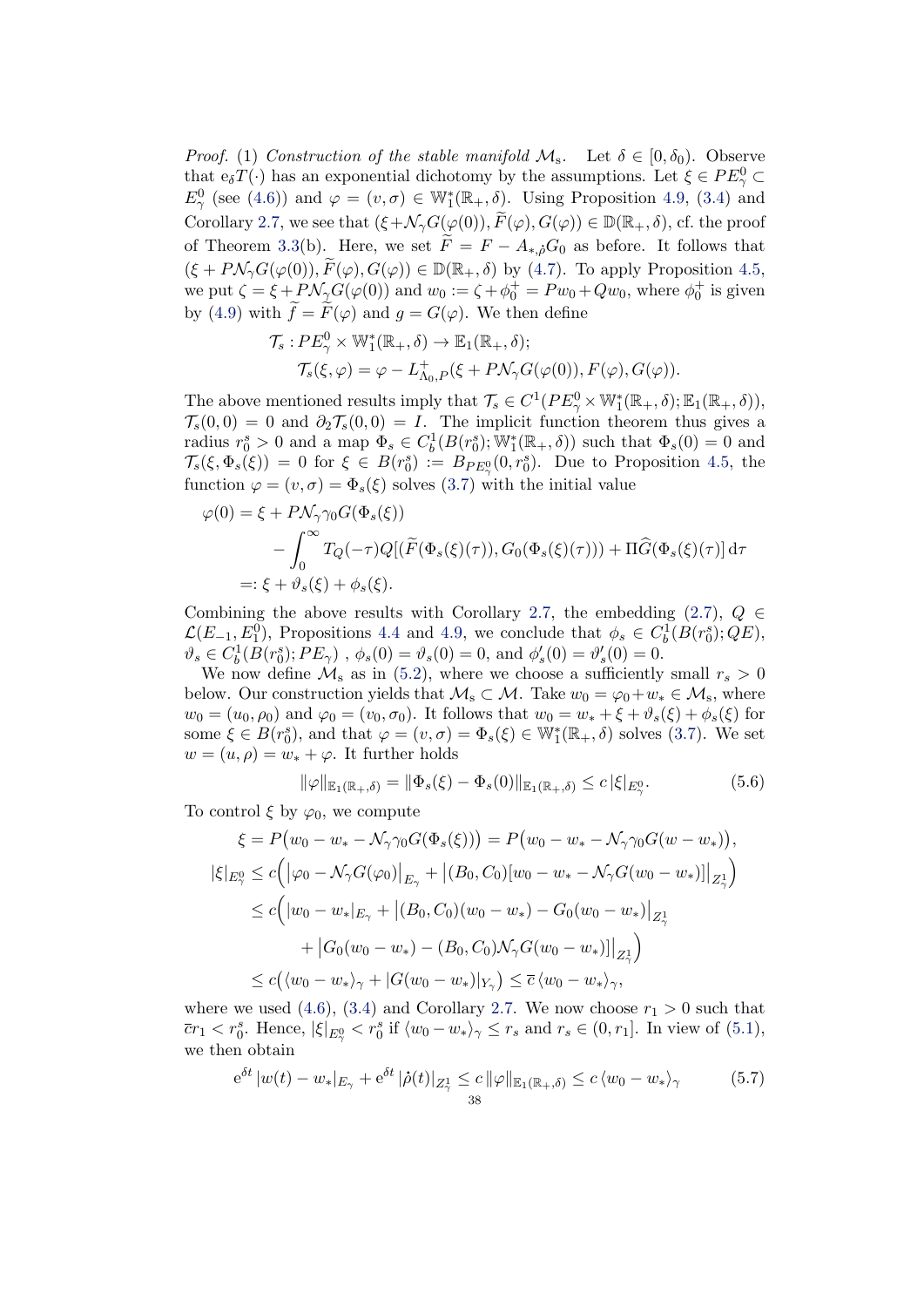for all  $t \geq 0$ . Possibly after decreasing  $r_1 > 0$ , Proposition [3.4](#page-23-0) finally implies the exponential estimate on  $\mathcal{M}_s$  in assertion (a).

(2) Description of the stable manifold  $\mathcal{M}_s$ . Take an initial value  $w_0 \in \mathcal{M}$ with a solution  $w = w(:, w_0)$  of [\(1.1\)](#page-1-0) on  $\mathbb{R}_+$  and assume that

<span id="page-38-0"></span>
$$
\langle w(t) - w_* \rangle_{\gamma} \le r' \quad \text{for all} \ \ t \ge 0 \tag{5.8}
$$

for some number  $r' > 0$  with  $\overline{B}_{E_{\gamma}}(w_*, r') \subset W_{\gamma}$ . We want to find a sufficiently small  $r'_1 > 0$  such that

<span id="page-38-1"></span>
$$
||w - w_*||_{\mathbb{E}_1(\mathbb{R}_+)} \leq c r'
$$
\n(5.9)

is true whenever [\(5.8\)](#page-38-0) holds with  $r' \in (0, r'_1]$ . Again we put  $\varphi = (v, \sigma) = w - w_*$ .

To prove this claim, let w satisfy [\(5.8\)](#page-38-0) for some  $r' > 0$  which is small enough to allow the application of Theorem [3.3](#page-21-0) with initial values  $w(t) \in \mathcal{M}$ . This theorem then shows that  $\|\varphi\|_{\mathbb{E}_1([n,n+3])} \leq c \langle \varphi(n) \rangle_{\gamma} \leq c r'$  for all  $n \in \mathbb{N}_0$ . Let  $J_n = [n, n+1], J'_n = [n-1, n+2] \cap \mathbb{R}_+$  and  $\delta \in (0, \delta_0/2]$ . We then deduce

$$
\|\varphi\|_{\mathbb{E}_1(\mathbb{R}_+,-\delta)}^p \simeq \sum_{n=0}^{\infty} e^{-\delta np} \|\varphi\|_{\mathbb{E}_1(J'_n)}^p \leq c(\delta) \, (r')^p,
$$

using Lemma [4.7.](#page-34-0) Since also e<sub>−δ</sub> $T(\cdot)$  has an exponential dichotomy, Proposition [4.5,](#page-31-0) Lemma [4.7](#page-34-0) and [\(3.1\)](#page-17-0) imply that

$$
\|\varphi\|_{\mathbb{E}_1(\mathbb{R}_+,-\delta)}^p \le c(\langle \varphi(0)\rangle_\gamma^p + \|F(\varphi)\|_{\mathbb{E}(\mathbb{R}_+,-\delta)}^p + \|G(\varphi)\|_{\mathbb{F}(\mathbb{R}_+,-\delta)}^p)
$$
  
\n
$$
\le c \langle \varphi(0)\rangle_\gamma^p + c \sum_{n=0}^\infty e^{-\delta np} \left(\|F(\varphi)\|_{\mathbb{E}(J_n)}^p + \|G(\varphi)\|_{\mathbb{F}(J'_n)}^p\right)
$$
  
\n
$$
\le c \langle \varphi(0)\rangle_\gamma^p + \varepsilon(r')^p \sum_{n=0}^\infty e^{-\delta np} \|\varphi\|_{\mathbb{E}_1(J'_n)}^p
$$
  
\n
$$
\le c \langle \varphi(0)\rangle_\gamma^p + \varepsilon(r')^p \|\varphi\|_{\mathbb{E}_1(\mathbb{R}_+,-\delta)}^p.
$$

<span id="page-38-2"></span>Fixing a small a sufficiently small  $r'_1 > 0$  and choosing  $0 < r' \leq r'_1$ , we conclude  $\|\varphi\|_{\mathbb{E}_1(\mathbb{R}_+,-\delta)} \leq c \, \langle \varphi(0) \rangle_{\gamma} \leq c r'$ (5.10) for constants independent of  $\delta$ . Observe that  $\partial_t(e_{-\delta}\sigma)$  tends to  $\partial_t\sigma$  pointwise

as  $\delta \to 0$  and that the integrands in the Slobodeckii parts of  $\|\varphi\|_{\mathbb{E}_1(\mathbb{R}_+,-\delta)}$ converge pointwise to those of  $\|\varphi\|_{\mathbb{E}_1(\mathbb{R}_+)}$ . Letting  $\delta \to 0$ , we thus deduce [\(5.9\)](#page-38-1) for  $0 < r' \le r'_1$  from [\(5.10\)](#page-38-2) and Fatou's lemma.

Let again  $w = \varphi + w_*$  be the solution of [\(1.1\)](#page-1-0) on  $\mathbb{R}_+$  satisfying [\(5.8\)](#page-38-0). Put  $\varphi_0 = w_0 - w_*$ . Note that  $\varphi \in \mathbb{W}_1^*(\mathbb{R}_+)$  by [\(5.8\)](#page-38-0) and [\(5.9\)](#page-38-1). Proposition [4.5](#page-31-0) then shows that  $\varphi = L_{\Lambda_0,P}^+(P\varphi_0, F(\varphi), G(\varphi))$ . The function  $\xi := P(\varphi_0 - \mathcal{N}_\gamma G(\varphi_0))$ belongs to  $E_{\gamma}^0$  and satisfies  $|\xi|_{E_{\gamma}^0} \leq c \langle \varphi_0 \rangle_{\gamma} \leq \hat{c} r'$  due to Lemma [3.2](#page-20-0) and [\(4.6\)](#page-30-4). Choosing a sufficiently small  $r' \in (0, r'_1]$  such that  $\hat{c}r' < r_0^s$ , we can now apply  $\text{Sten}(1)$  of the proof with this  $\xi$  and obtain a solution  $\overline{c} = \Phi(\xi) \subset \mathbb{W}^*(\mathbb{R} \setminus \mathcal{S})$ Step (1) of the proof with this  $\xi$  and obtain a solution  $\overline{\varphi} = \Phi_s(\xi) \in \mathbb{W}_1^*(\mathbb{R}_+, \delta) \subset$  $\mathbb{W}_{1}^{*}(\mathbb{R}_{+})$  of [\(3.7\)](#page-18-2), where  $\|\overline{\varphi}\|_{\mathbb{E}_{1}(\mathbb{R}_{+},\delta)} \leq c r'$  in view of [\(5.6\)](#page-37-0). By construction, it holds  $\overline{\varphi} = L_{\Lambda_0,P}^+(\xi + P\mathcal{N}_\gamma G(\overline{\varphi}(0)), F(\overline{\varphi}), G(\overline{\varphi}))$ , and hence

$$
\varphi - \overline{\varphi} = L_{\Lambda_0, P}^+ \big( P \varphi_0 - \xi - P \mathcal{N}_\gamma G(\overline{\varphi}(0)), F(\varphi) - F(\overline{\varphi}), G(\varphi) - G(\overline{\varphi}) \big) = L_{\Lambda_0, P}^+ \big( P \mathcal{N}_\gamma [G(\varphi(0)) - G(\overline{\varphi}(0))], F(\varphi) - F(\overline{\varphi}), G(\varphi) - G(\overline{\varphi}) \big).
$$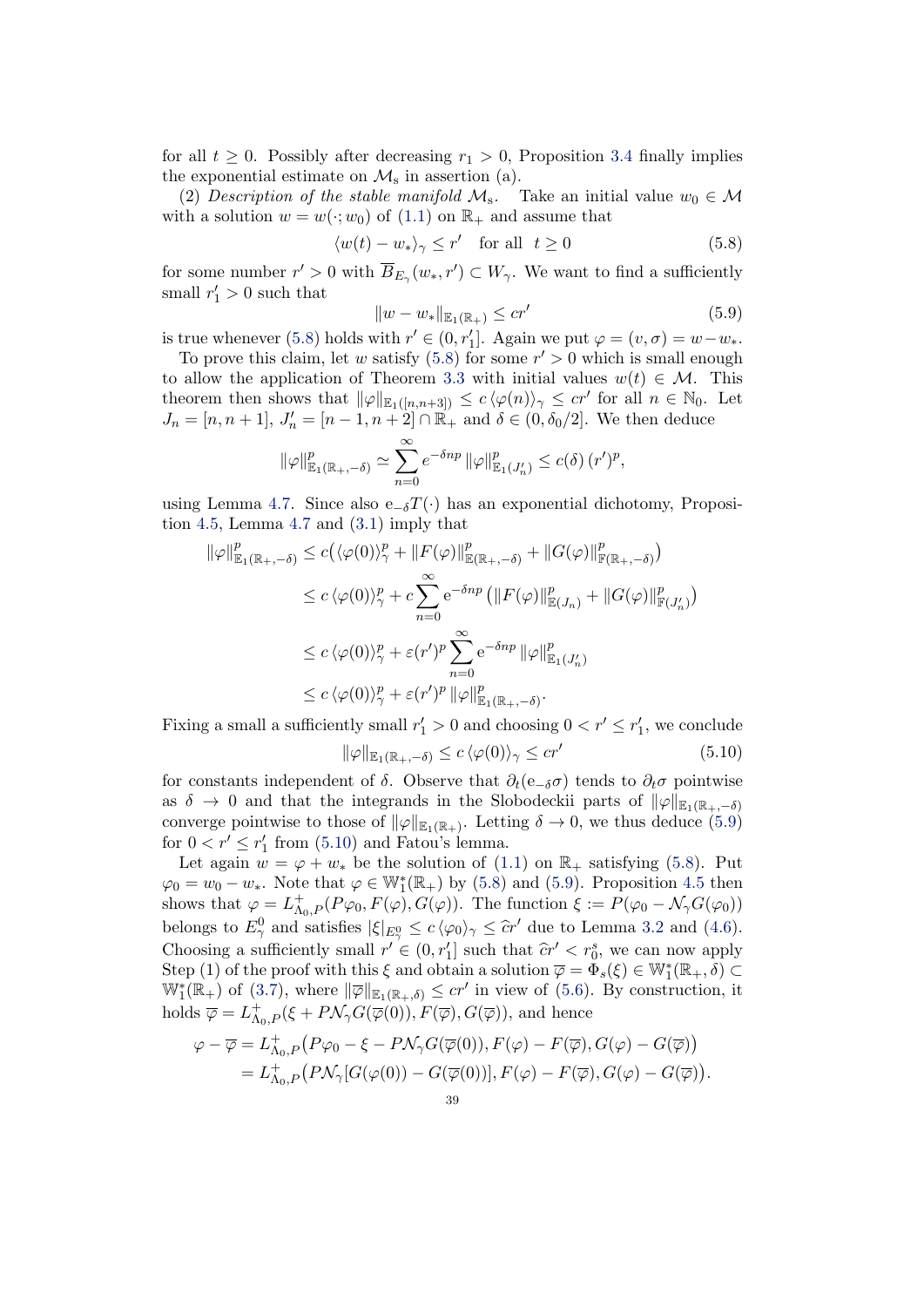We set  $\zeta = P \mathcal{N}_{\gamma}(G(\varphi(0)) - G(\overline{\varphi}(0))$ . Corollary [2.7](#page-16-0) and [\(4.7\)](#page-30-2) yield  $(\zeta, F(\varphi) F(\overline{\varphi}), G(\varphi) - G(\overline{\varphi})) \in \mathbb{D}(\mathbb{R}_+).$  Since  $\varphi$  and  $\overline{\varphi}$  have norms less than  $cr'$  in  $\mathbb{E}_1(\mathbb{R}_+)$ , Propositions [4.5](#page-31-0) and [4.9,](#page-34-2) Corollary [2.7](#page-16-0) and [\(2.7\)](#page-5-1) imply that

$$
\|\varphi - \overline{\varphi}\|_{\mathbb{E}_1(\mathbb{R}_+)} \le c \left( \langle \zeta \rangle_{\gamma} + \|F(\varphi) - F(\overline{\varphi})\|_{\mathbb{E}(\mathbb{R}_+)} + \|G(\varphi) - G(\overline{\varphi})\|_{\mathbb{F}(\mathbb{R}_+)} \right) \le \varepsilon(r') \|\varphi - \overline{\varphi}\|_{\mathbb{E}_1(\mathbb{R}_+)}.
$$

Fixing a small  $r'_{s} \in (0, r'_{1}]$  in [\(5.8\)](#page-38-0), we deduce  $\varphi = \overline{\varphi}$ . On the other hand, due to [\(5.7\)](#page-37-1), in the definition of  $\mathcal{M}_s$  we can now choose an  $r_s \in (0, r_1]$  with  $r_s \leq r'_s$  such that  $|\widetilde{w}(t) - w_*|_{E_\gamma} + |\partial_t \widetilde{\rho}(t)|_{Z_\gamma^1} \leq r'_s$  for all  $t \geq 0$  and any solution  $\tilde{w}$  with initial value  $\tilde{w}_0 \in \mathcal{M}_s$ . If we finally assume that  $\langle \varphi_0 \rangle_{\gamma} < r_s$  we arrive at  $\varphi_0 \in w_* + \mathcal{M}_s$  and the equality in [\(5.3\)](#page-36-3).

(3) Construction of the unstable manifold  $\mathcal{M}_{u}$ . We proceed as in Step (1) and thus focus on the necessary changes. In view of Proposition [4.6,](#page-33-0) we define

$$
\mathcal{T}_u: QE \times \mathbb{W}_1^*(\mathbb{R}_-, -\delta) \to \mathbb{E}_1(\mathbb{R}_-, -\delta); \ \mathcal{T}_u(\xi, \varphi) = \varphi - L_{\Lambda_0, P}^-(\xi, F(\varphi), G(\varphi)).
$$

As before we see that  $\mathcal{T}_u \in C^1(QE \times \mathbb{W}_1^*(\mathbb{R}_-, -\delta); \mathbb{E}_1(\mathbb{R}_-, -\delta)), \mathcal{T}_u(0,0) = 0$  and  $\partial_2 \mathcal{T}_u(0,0) = I$ . The implicit function theorem thus gives a radius  $r_0^u > 0$  and a map  $\Phi_u \in C_b^1(B(r_0^u); \mathbb{W}_1^*(\mathbb{R}_-, -\delta))$  such that  $\Phi_u(0) = 0$  and  $\mathcal{T}_u(\xi, \Phi_u(\xi)) = 0$ for  $\xi \in B(r_0^u) := B_{QE}(0, r_0)$ . Due to Proposition [4.6,](#page-33-0) the function  $\varphi = (v, \sigma)$  $\Phi_u(\xi)$  solves [\(3.7\)](#page-18-2) on R<sub>−</sub> with the final value

$$
\varphi(0) = \xi + \int_{-\infty}^{0} T(-\tau) P_{-1}[(\widetilde{F}(\Phi_s(\xi)(\tau)), G_0(\Phi_s(\xi)(\tau))) + \Pi \widehat{G}(\Phi_s(\xi)(\tau))] d\tau \n= \xi + P\gamma_0 \Phi_u(\xi) =: \xi + \phi_u(\xi).
$$
\n(5.11)

Combining the above results with the embeddings  $(2.5)$  and  $(2.11)$  we conclude that  $\phi_u \in C_b^1(B(r_0); PE_\gamma)$  and  $\phi_u(0) = 0$ . Propositions [4.4](#page-29-2) and [4.9](#page-34-2) further yield  $\phi'_u(0) = 0$  if we differentiate the above integral representation in  $E_{-1}$ .

We now define  $\mathcal{M}_u$  as in [\(5.4\)](#page-36-4), where we choose  $r_u > 0$  below. Our construction yields that  $\mathcal{M}_u \subset \mathcal{M}$ . Take  $w_0 = \varphi_0 + w_* \in \mathcal{M}_u$ , where  $w_0 = (u_0, \rho_0)$  and  $\varphi_0 = (v_0, \sigma_0)$ . It follows  $w_0 = w_* + \xi + \phi_u(\xi)$  for some  $\xi \in B(r_0^u)$ , and that  $(v, \sigma) = \Phi_s(\xi) \in \mathbb{W}_1^*(\mathbb{R}_-, -\delta)$  solves [\(3.7\)](#page-18-2). Since  $\xi = Q\varphi_0$ , we have the estimate

<span id="page-39-2"></span>
$$
\|\varphi\|_{\mathbb{E}_1(\mathbb{R}_-,-\delta)} = \|\Phi_u(\xi) - \Phi_u(0)\|_{\mathbb{E}_1(\mathbb{R}_-,-\delta)} \le c |\xi|_E \le c |\varphi_0|_E. \tag{5.12}
$$

We then choose  $r_1 > 0$  such that  $|Q|_{\mathcal{L}(E)} r_1 < r_0^u$  and take any  $r_u \in (0, r_1]$ . In view of  $(5.1)$  we thus obtain

<span id="page-39-3"></span>
$$
e^{-\delta t} |w(t) - w_*|_{E_\gamma} + e^{-\delta t} |\dot{\rho}(t)|_{Z_\gamma^1} \le c \|\varphi\|_{\mathbb{E}_1(\mathbb{R}_-, -\delta)} \le c |w_0 - w_*|_E \tag{5.13}
$$

for all  $t \leq 0$ . Possibly after decreasing  $r_1 > 0$ , Proposition [3.4](#page-23-0) implies the exponential estimate on  $\mathcal{M}_{\mathfrak{u}}$  in assertion (a).

(4) Description of the unstable manifold  $\mathcal{M}_{u}$ . Again we argue similarly as in Step (2). Take a final value  $w_0 \in \mathcal{M}$  and a solution  $w = \varphi + w_*$  of [\(1.1\)](#page-1-0) on R<sup>−</sup> satisfying

<span id="page-39-0"></span>
$$
\langle w(t) - w_* \rangle_{\gamma} \le r' \quad \text{for all} \ \ t \le 0 \tag{5.14}
$$

and some  $r' > 0$  with  $\overline{B}_{E_{\gamma}}(w_*, r') \subset W_{\gamma}$ . Put  $\varphi_0 = w_0 - w_*$ . As in Step (2), we find a sufficiently small  $r'_1 > 0$  such that

<span id="page-39-1"></span>
$$
||w - w_*||_{\mathbb{E}_1(\mathbb{R}_-)} \leq cr'
$$
\n(5.15)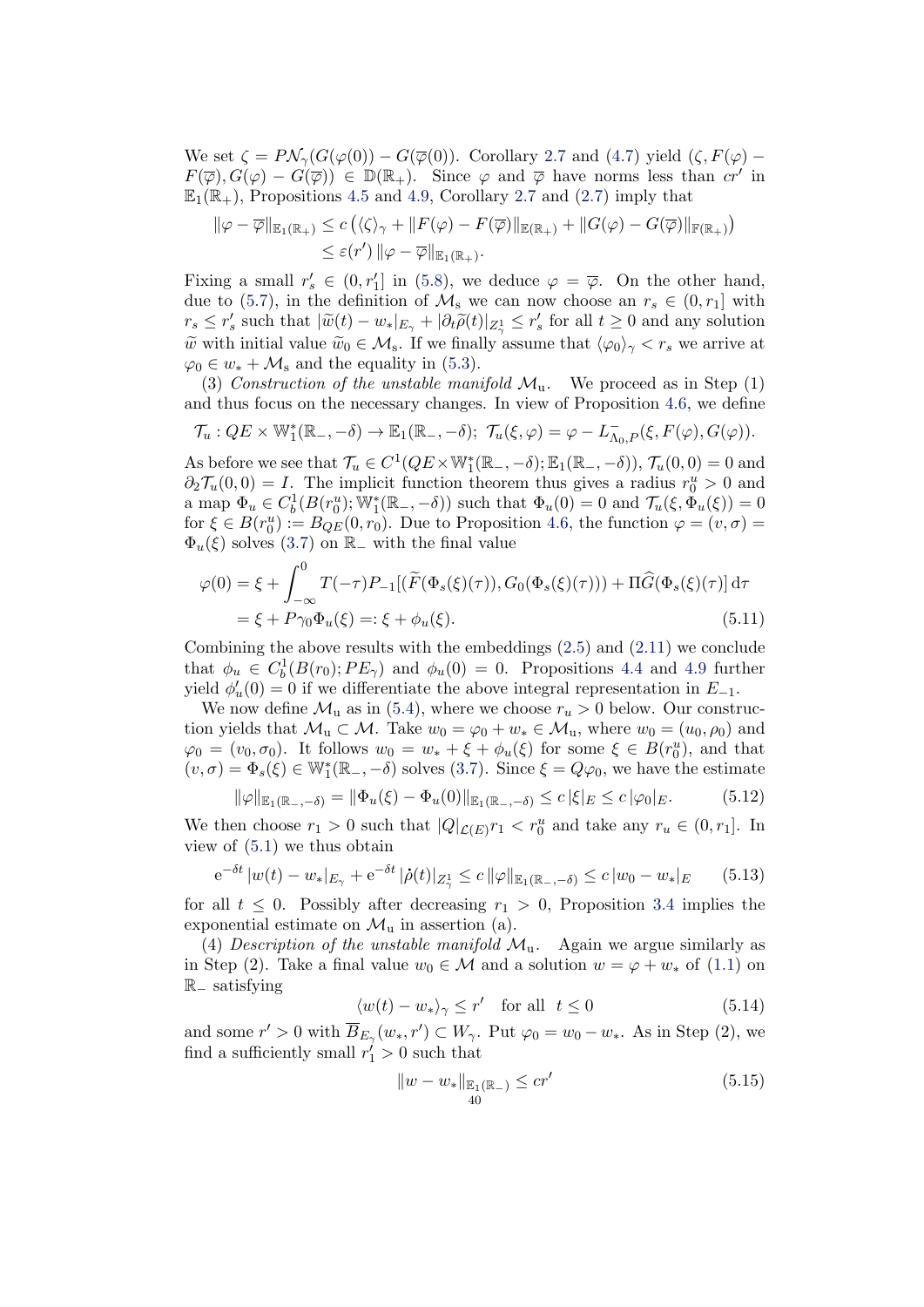is true whenever [\(5.14\)](#page-39-0) holds with  $r' \in (0, r'_1]$ . Note that  $\varphi \in \mathbb{W}_1^*(\mathbb{R}_+)$  by [\(5.14\)](#page-39-0) and [\(5.15\)](#page-39-1). Proposition [4.6](#page-33-0) then shows that  $\varphi = L_{\Lambda_0,P}^-(Q\varphi_0, F(\varphi), G(\varphi))$ . Choosing sufficiently small  $r' \in (0, r'_1]$  such that  $|Q|_{\mathcal{L}(E)} r' \leq r_0^u$ , we can now apply Step (3) of the proof with  $\xi = Q\varphi_0$  and obtain a solution  $\overline{\varphi} \in \mathbb{W}_1^*(\mathbb{R}_-, -\delta) \subset$  $\mathbb{W}_1^*(\mathbb{R}_-)$  of [\(3.7\)](#page-18-2), where  $\|\overline{\varphi}\|_{\mathbb{E}_1(\mathbb{R}_-, -\delta)} \leq c r'$  in view of [\(5.12\)](#page-39-2). By construction, it holds  $\overline{\varphi} = L^{-}_{\Lambda_0, P}(Q\varphi_0, F(\overline{\varphi}), G(\overline{\varphi}))$ , and hence

$$
\varphi-\overline{\varphi}=L_{\Lambda_0,P}^-(0,F(\varphi)-F(\overline{\varphi}),G(\varphi)-G(\overline{\varphi})).
$$

Since  $\varphi$  and  $\overline{\varphi}$  have norms less than  $cr'$  in  $\mathbb{E}_1(\mathbb{R}_-)$ , Propositions [4.6](#page-33-0) and [4.9](#page-34-2) imply that

$$
\|\varphi - \overline{\varphi}\|_{\mathbb{E}_1(\mathbb{R}_-)} \le c \left( \|\widetilde{F}(\varphi) - \widetilde{F}(\overline{\varphi})\|_{\mathbb{E}(\mathbb{R}_-)} + \|G(\varphi) - G(\overline{\varphi})\|_{\mathbb{F}(\mathbb{R}_-)} \right)
$$
  

$$
\le \varepsilon(r') \|\varphi - \overline{\varphi}\|_{\mathbb{E}_1(\mathbb{R}_-)}.
$$

Fixing a small  $r'_u \in (0, r'_1]$  in [\(5.14\)](#page-39-0), we deduce  $\varphi = \overline{\varphi}$ . On the other hand, due to [\(5.13\)](#page-39-3), in the definition of  $\mathcal{M}_{u}$  we can now choose a radius  $r_{u} \in (0, r_{1}]$ such that  $|\widetilde{w}(t) - w_*|_{E_\gamma} + |\partial_t \widetilde{\rho}(t)|_{Z_\gamma^1} \le r_u'$  for all  $t \le 0$  and any solution  $\widetilde{w}$ with final value  $\widetilde{w}_0 \in \mathcal{M}_u$ . If we finally assume that  $\langle \varphi_0 \rangle_{\gamma} < r_u$ , we arrive at  $\varphi_0 \in w_* + \mathcal{M}_u$  and the equality in [\(5.5\)](#page-36-1). We have now shown assertion (a).

(5) Remaining properties. The local forward invariance of  $\mathcal{M}_s$  and the local backward invariance of  $\mathcal{M}_{\text{u}}$  follow directly from [\(5.3\)](#page-36-3) and [\(5.5\)](#page-36-1), respectively, and the time invariance of [\(1.1\)](#page-1-0). To show the local backward invariance of  $\mathcal{M}_s$ and the local forward invariance of  $\mathcal{M}_{u}$ , we need in addition that we can glue solutions as described before Lemma [3.2.](#page-20-0) Hence, (b) holds.

Let  $w_0 \in \mathcal{M}_s \cap \mathcal{M}_u$ . Assertion (a) shows that  $\langle w(t) - w_* \rangle_{\gamma} \leq \hat{c}e^{\delta t}r_u$  for all  $t \leq 0$  and some  $\delta \in (0, \delta_0)$  and  $\hat{c} > 0$ . Since we fixed  $r_u > 0$  only at the end of Step (4), we can decrease it further, obtaining  $\hat{c}r_u < r_s$ . The invariance thus implies  $w(t) \in \mathcal{M}_s$ . Assertion (a) now yields

$$
\langle w(t) - w_* \rangle_{\gamma} \le c e^{\delta t} \langle w(0) - w_* \rangle_{\gamma} \le c e^{2\delta t} \langle w(t) - w_* \rangle_{\gamma}
$$

for all  $t \leq 0$ , so that  $w_0 = w_*$  and (c) is true.

The first part of assertion (d) is clear. If  $\sigma(-\Lambda_0) \cap \mathbb{C}_+ \neq \emptyset$ , then there is a  $w_0 \in \mathcal{M}_u \setminus \{w_*\}.$  The corresponding solution tends to 0 in the sense that  $\langle w(t) - w_* \rangle_{\gamma} \to 0$  as  $t \to -\infty$ . Since  $w_0 = w(-t; w(t))$ , the instability follows.

Let (RR) hold. We decrease  $r_u > 0$  once more so that Proposition [3.5](#page-24-0) can be applied on  $\mathcal{M}_u$ . Take  $\hat{r}_0^u > 0$  such that  $\langle \xi + \phi_u(\xi) \rangle_{\gamma} \leq c |\xi|_E < r_u$  if  $|\xi|_E < \hat{r}_0^u$ ,<br>of (5.12) and (5.12). For  $\zeta \in \mathcal{F}$  (0.  $\hat{\zeta}_u^u$ ) we have solutions  $\zeta_u = \Phi_u(\zeta)$  and cf. [\(5.12\)](#page-39-2) and [\(5.13\)](#page-39-3). For  $\xi, \overline{\xi} \in B_{QE}(0, \hat{r}_0^u)$  we have solutions  $w = \Phi_u(\xi)$  and<br>  $\overline{\xi} = \Phi_u(\overline{\xi})$  of (1.1) on  $\mathbb{R}$ , with  $\phi_s(\xi) = D(u(0), u_0)$  and  $\phi_s(\overline{\xi}) = D(\overline{u}(0), u_0)$  $\overline{w} = \Phi_u(\overline{\xi})$  of [\(1.1\)](#page-1-0) on  $\mathbb{R}_-$  with  $\phi_u(\xi) = P(w(0)-w_*)$  and  $\phi_u(\overline{\xi}) = P(\overline{w}(0)-w_*)$ . Proposition [3.5,](#page-24-0)  $(4.6)$ ,  $(5.1)$  and assertion  $(a)$  then imply

$$
|\phi_u(\xi) - \phi_u(\overline{\xi})|_{E_1} \le c |w(0) - \overline{w}(0)|_{E_1} \le c \langle w(-1) - \overline{w}(-1) \rangle_{\gamma}
$$
  
\n
$$
\le c ||w - \overline{w}||_{\mathbb{E}_1(\mathbb{R}_-, -\delta)} = c ||\Phi_u(\xi) - \Phi_u(\overline{\xi})||_{\mathbb{E}_1(\mathbb{R}_-, -\delta)}
$$
  
\n
$$
\le \widetilde{c} |\xi - \overline{\xi}|_{E};
$$

i.e., the first part of (e) has been verified. Let  $\zeta \in QE$ . We know that the limit

$$
\phi'_u(\xi)\zeta = \lim_{h \to 0} \frac{1}{h} (\phi_u(\xi + h\zeta) - \phi_u(\xi)) =: \lim_{h \to 0} D(h)
$$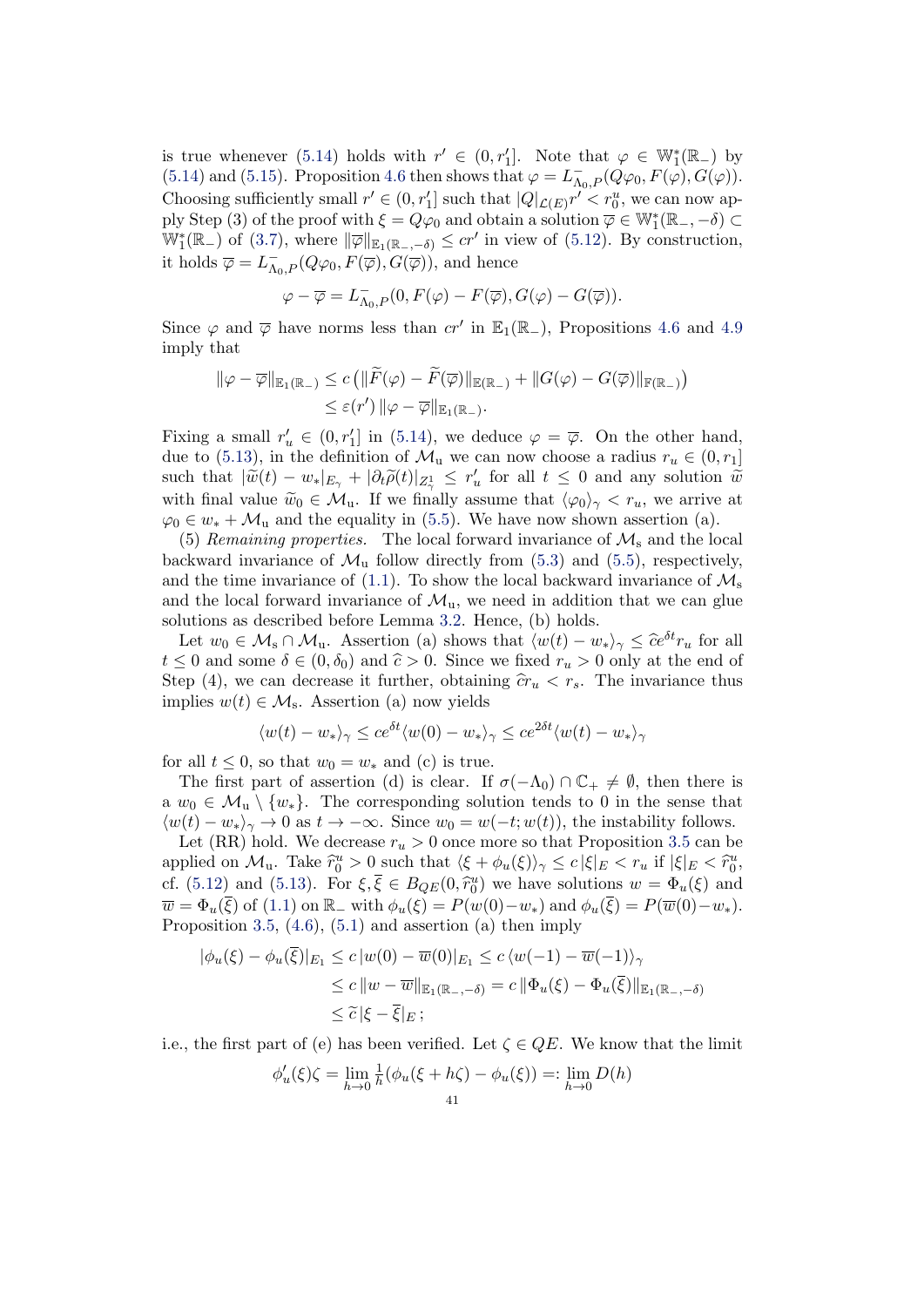exists in  $E_{\gamma}$ . The above estimate further yields  $|D_h|_{E_1} \leq \tilde{c} |\xi|_E$  for all sufficiently small |h|. After passing to a subsequence, the vectors  $D_h$  converge weakly in  $E_1$  to  $\phi'_u(\xi)\zeta$  so that  $|\phi'_u(\xi)\zeta|_{E_1} \leq \tilde{c} |\xi|_E$ , as asserted.

## **REFERENCES**

- <span id="page-41-0"></span>[1] H. Amann, Dynamic theory of quasilinear parabolic systems. III. Global existence. Math. Z. 202 (1989), 219–250.
- <span id="page-41-1"></span>[2] H. Amann, Dynamic theory of quasilinear parabolic equations. II. Reaction–diffusion systems. Differential Integral Equations 3 (1990), 13–75.
- <span id="page-41-15"></span>[3] H. Amann, Linear and Quasilinear Parabolic Problems, Vol. I. Abstract Linear Theory. Birkhäuser, Boston (MA), 1995.
- <span id="page-41-6"></span>[4] C.-M. Brauner, J. Hulshof and A. Lunardi, A general approach to stability in free boundary problems. J. Differential Equations 164 (2000), 16–48.
- <span id="page-41-11"></span>[5] R. Chill, E. Fasangova and J. Prüss, Convergence to steady state of solutions of the Cahn-Hilliard and Caginalp equations with dynamic boundary conditions. Math. Nachr. 279 (2006), 1448–1462.
- <span id="page-41-17"></span>[6] R. Denk, M. Hieber and J. Prüss. R-boundedness. Fourier multipliers and problems of elliptic and parabolic type. Mem. Am. Math. Soc. 788, 2003.
- <span id="page-41-16"></span>R. Denk, M. Hieber and J. Prüss, Optimal  $L_p-L_q$  estimates for parabolic boundary value problems with inhomogeneous data. Math. Z., 257 (2007), 193–224.
- <span id="page-41-10"></span>[8] R. Denk, J. Prüss and R. Zacher, *Maximal*  $L_p$ *-regularity of parabolic problems with bound*ary dynamics of relaxation type. J. Funct. Anal. 255 (2008), 3149–3187.
- <span id="page-41-20"></span>[9] D. Di Giorgio, A. Lunardi and R. Schnaubelt, Optimal regularity and Fredholm properties of abstract parabolic operators in  $L^p$  spaces on the real line. Proc. London Math. Soc. 91 (2005), 703–737.
- <span id="page-41-18"></span>[10] K.J. Engel and R. Nagel, One–Parameter Semigroups for Linear Evolution Equations. Springer–Verlag, New York, 2000.
- <span id="page-41-12"></span>[11] J. Escher, Quasilinear parabolic systems with dynamical boundary conditions. Comm. Partial Differential Equations 18 (1993), 1309–1364.
- <span id="page-41-7"></span>[12] J. Escher, J. Prüss and G. Simonett, Analytic solutions for a Stefan problem with Gibbs-Thomson correction. J. Reine Angew. Math. 563 (2003), 1–52.
- <span id="page-41-2"></span>[13] J. Escher and G. Simonett, A center manifold analysis for the Mullins-Sekerka model. J. Differential Equations 143 (1998), 267–292.
- <span id="page-41-13"></span>[14] A. Favini, J. A. Goldstein, G. R. Goldstein and S. Romanelli, The heat equation with generalized Wentzell boundary condition. J. Evol. Equ. 2 (2002), 1–19.
- <span id="page-41-8"></span>[15] A. Friedman und F. Reitich, The Stefan problem with small surface tension. Trans. Amer. Math. Soc. 328 (1991), 465–515.
- <span id="page-41-14"></span>[16] C.G. Gal and M. Grasselli, The non-isothermal Allen-Cahn equation with dynamic boundary conditions. Discrete Contin. Dyn. Syst. 22 (2008), 1009-1040.
- <span id="page-41-3"></span>[17] R. Johnson, Y. Latushkin and R. Schnaubelt, Reduction principle and asymptotic phase for center manifolds of parabolic systems with nonlinear boundary conditions. J. Dynam. Differential Equations 26 (2014), 243–266.
- <span id="page-41-19"></span>[18] P. Kunstmann and L. Weis, Maximal  $L_p$  regularity for parabolic equations, Fourier multiplier theorems and  $H^{\infty}$  functional calculus, in: M. Iannelli, R. Nagel and S. Piazzera (Eds.), "Functional Analytic Methods for Evolution Equations," Springer–Verlag, 2004, pp. 65–311.
- <span id="page-41-4"></span>[19] Y. Latushkin, J. Prüss and R. Schnaubelt, Stable and unstable manifolds for quasilinear parabolic systems with fully nonlinear boundary conditions. J. Evolution Equations 6 (2006), 537–576.
- <span id="page-41-5"></span>[20] Y. Latushkin, J. Prüss and R. Schnaubelt, Center manifolds and dynamics near equilibria of quasilinear parabolic systems with fully nonlinear boundary conditions. Discrete Contin. Dyn. Syst. Ser. B 9 (2008), 595–633.
- <span id="page-41-9"></span>[21] S. Luckhaus, Solutions for the two-phase Stefan problem with the Gibbs-Thomson law for melting temperature. Europ. J. Appl. Math. 1 (1990), 101–111.